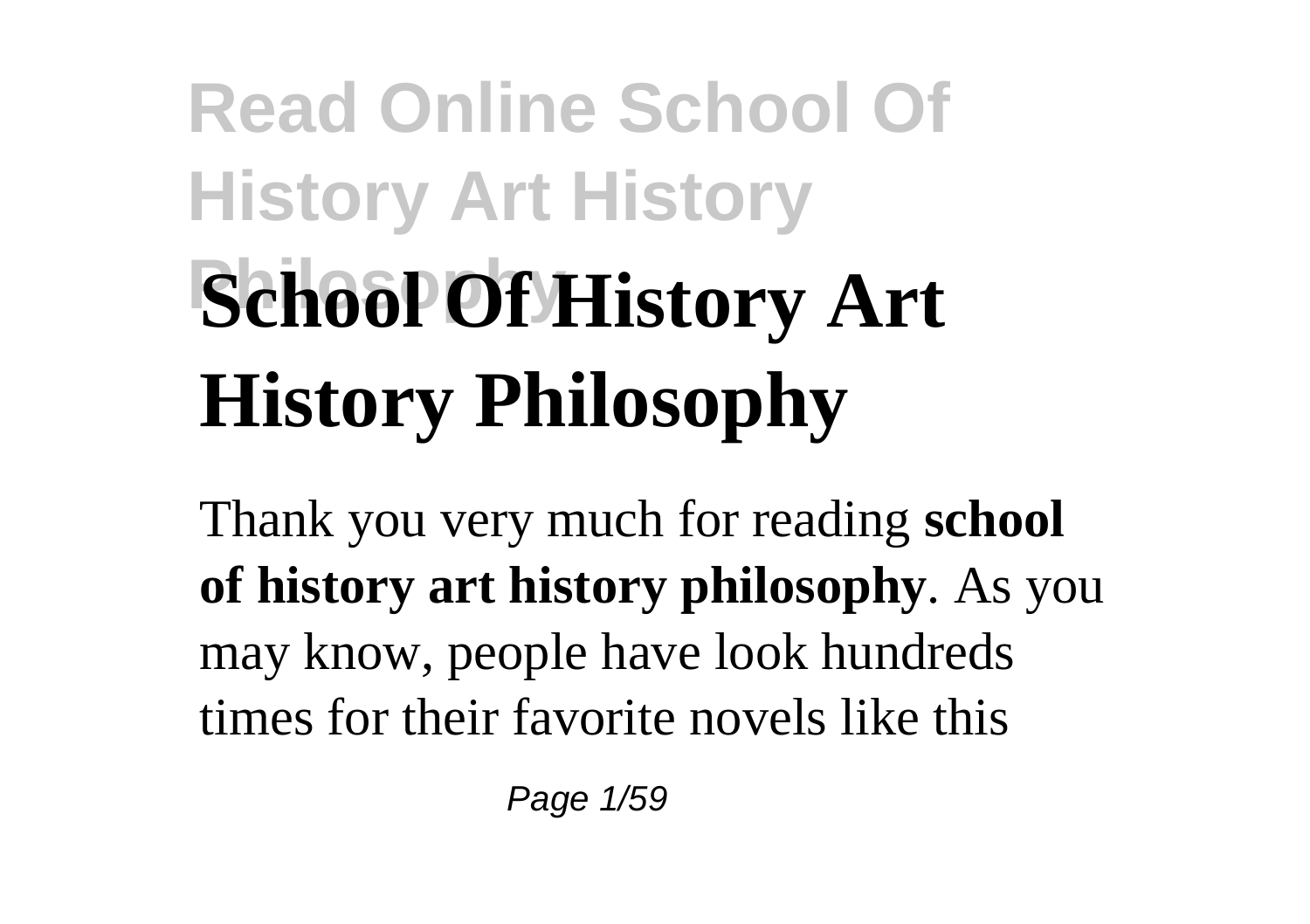school of history art history philosophy, but end up in infectious downloads. Rather than reading a good book with a cup of coffee in the afternoon, instead they cope with some infectious bugs inside their laptop.

school of history art history philosophy is Page 2/59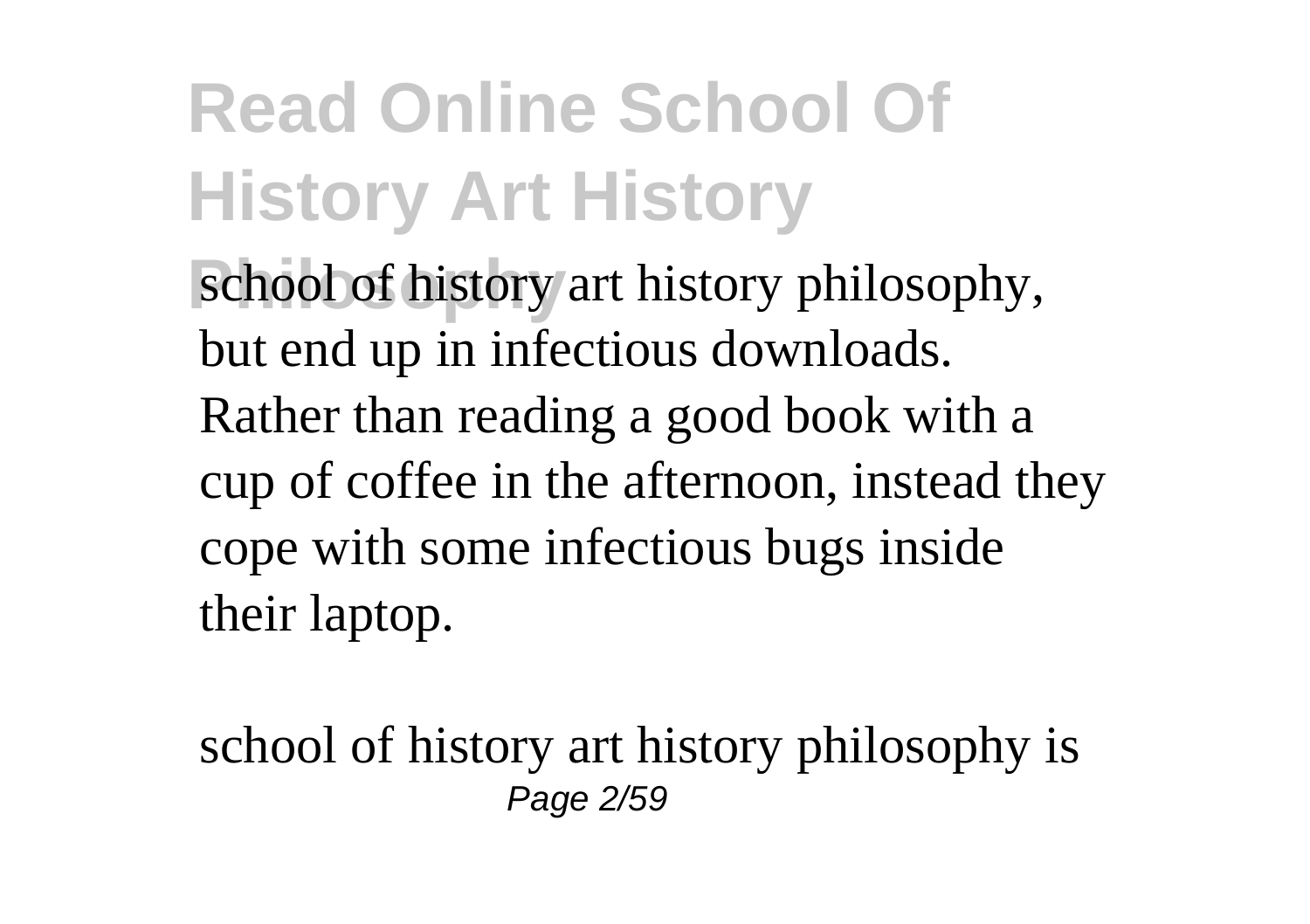available in our digital library an online access to it is set as public so you can get it instantly.

Our books collection spans in multiple countries, allowing you to get the most less latency time to download any of our books like this one.

Merely said, the school of history art Page 3/59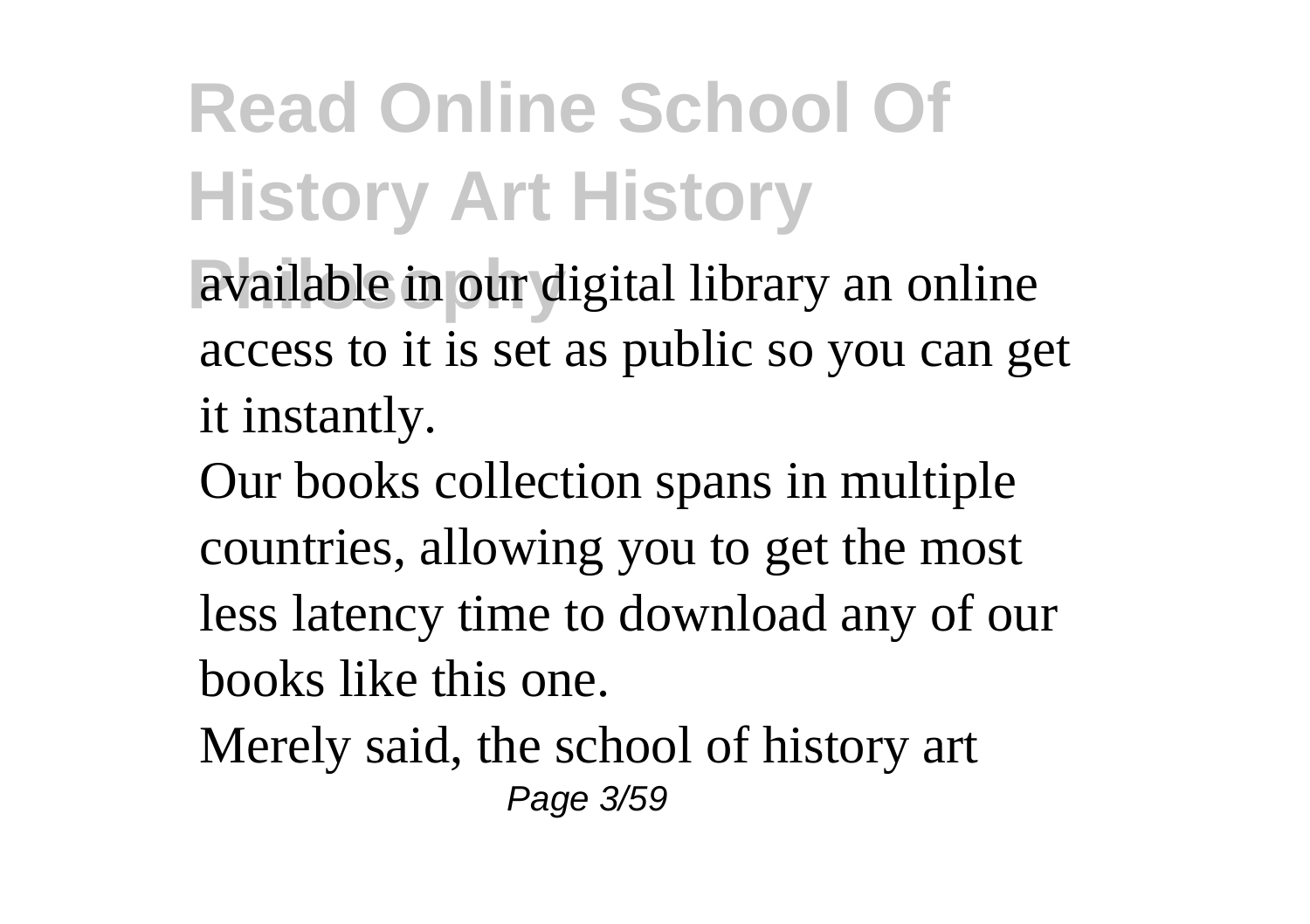#### **Read Online School Of History Art History** history philosophy is universally compatible with any devices to read

Choosing Art History Books A Brief Art History Zafaria Book Quest Art History *ASMR | Whispered Reading | World Art HIstory Book, Page Turning 61 Questions* Page 4/59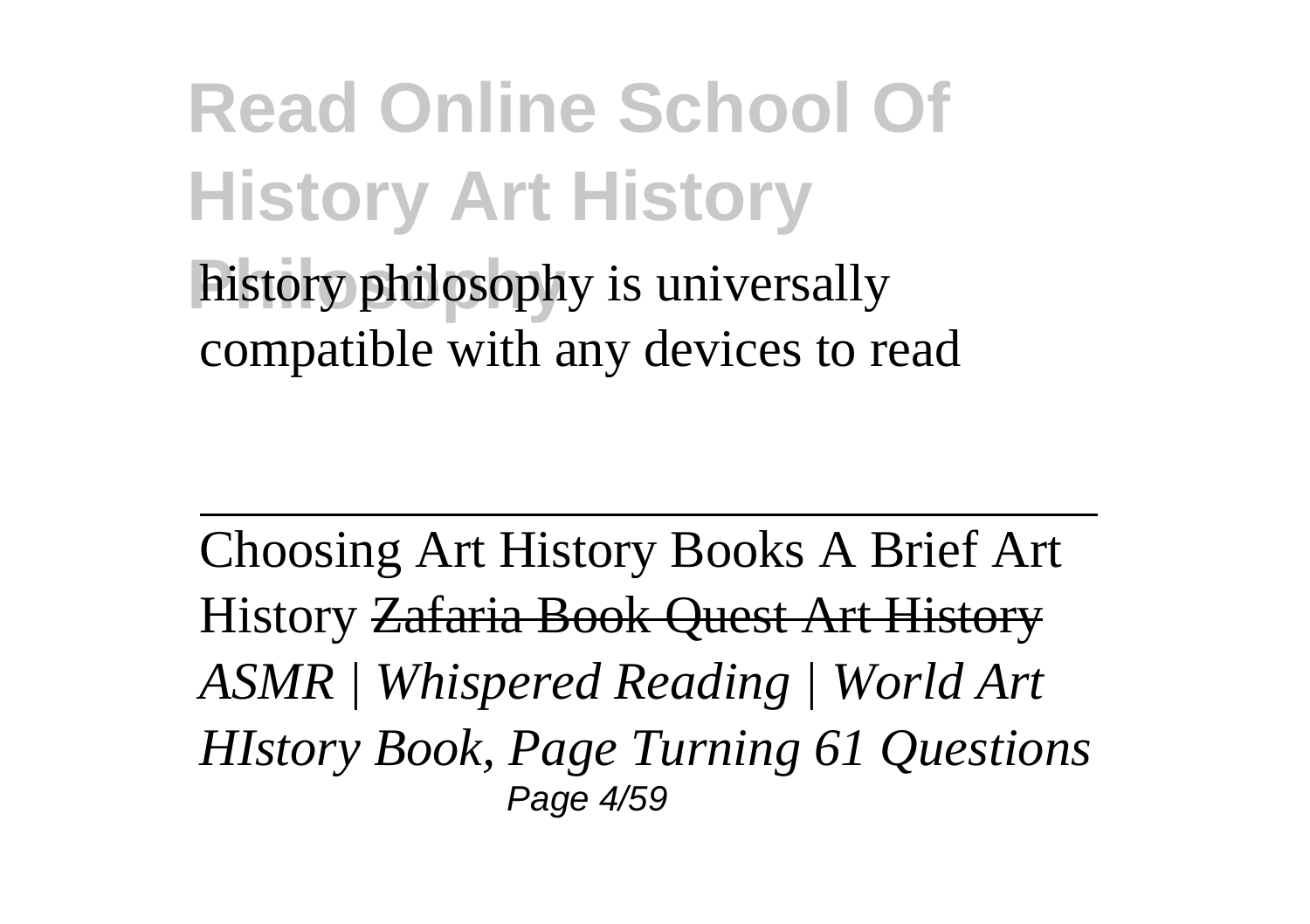#### **Read Online School Of History Art History Philosophy** *with History of Art student Jess* **Best Books for Art Lovers The Williams Graduate Program in the History of Art**

HISTORY OF IDEAS - Art**Correcting Myths of History: What You Aren't Taught in School | Glenn Beck | POLITICS | Rubin Report How to** Page 5/59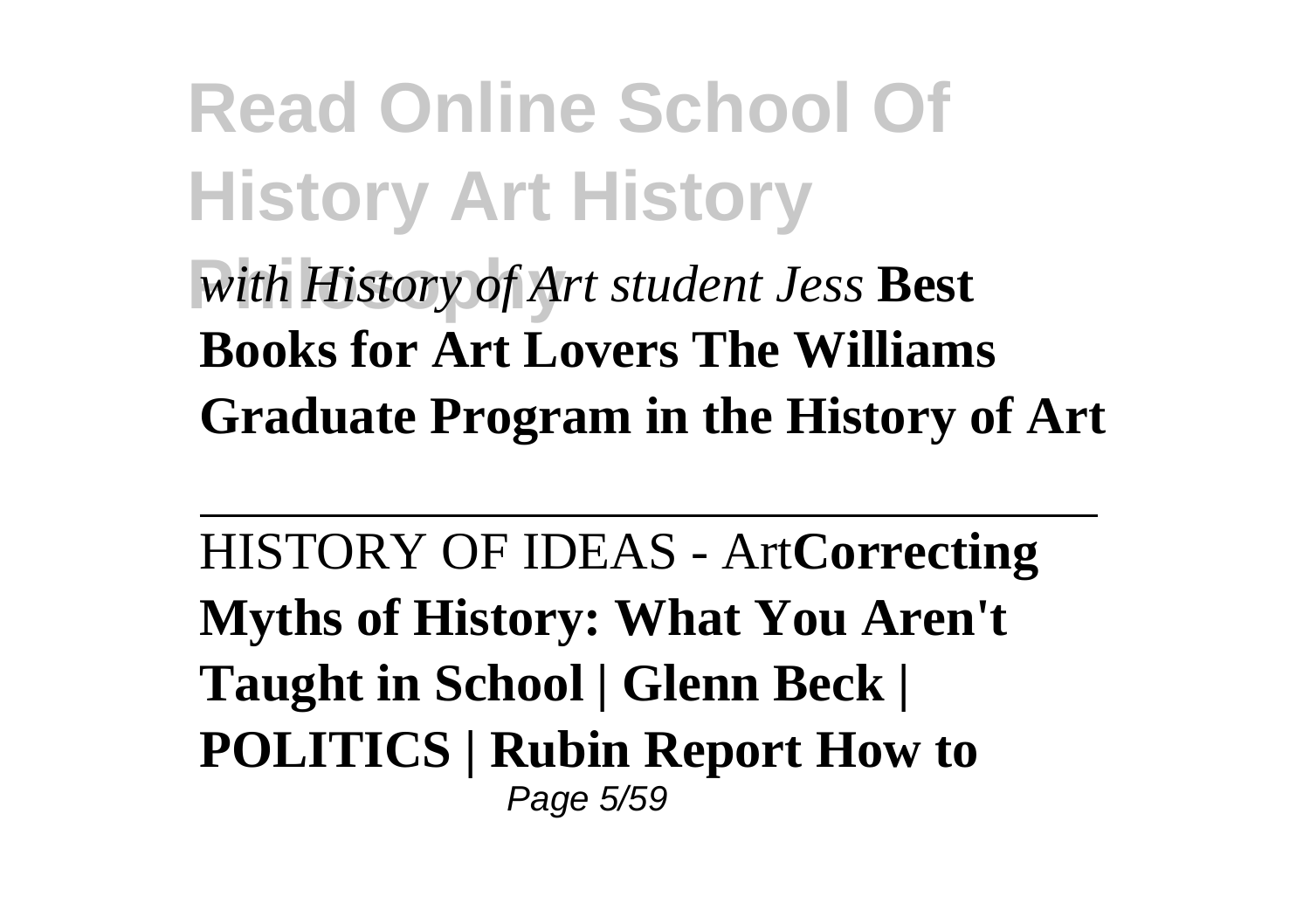**Philosophy Study Art History | LittleArtTalks** Why You Don't Like Art History ASMR - art history book (softly spoken, page turning, gentle hand movements) 10 Best Art History Books 2018 Why study History of Art? 10 Best Art History Books 2019 10 Books On My Art History TBR *The Evolution of Art (and how it Shaped the* Page 6/59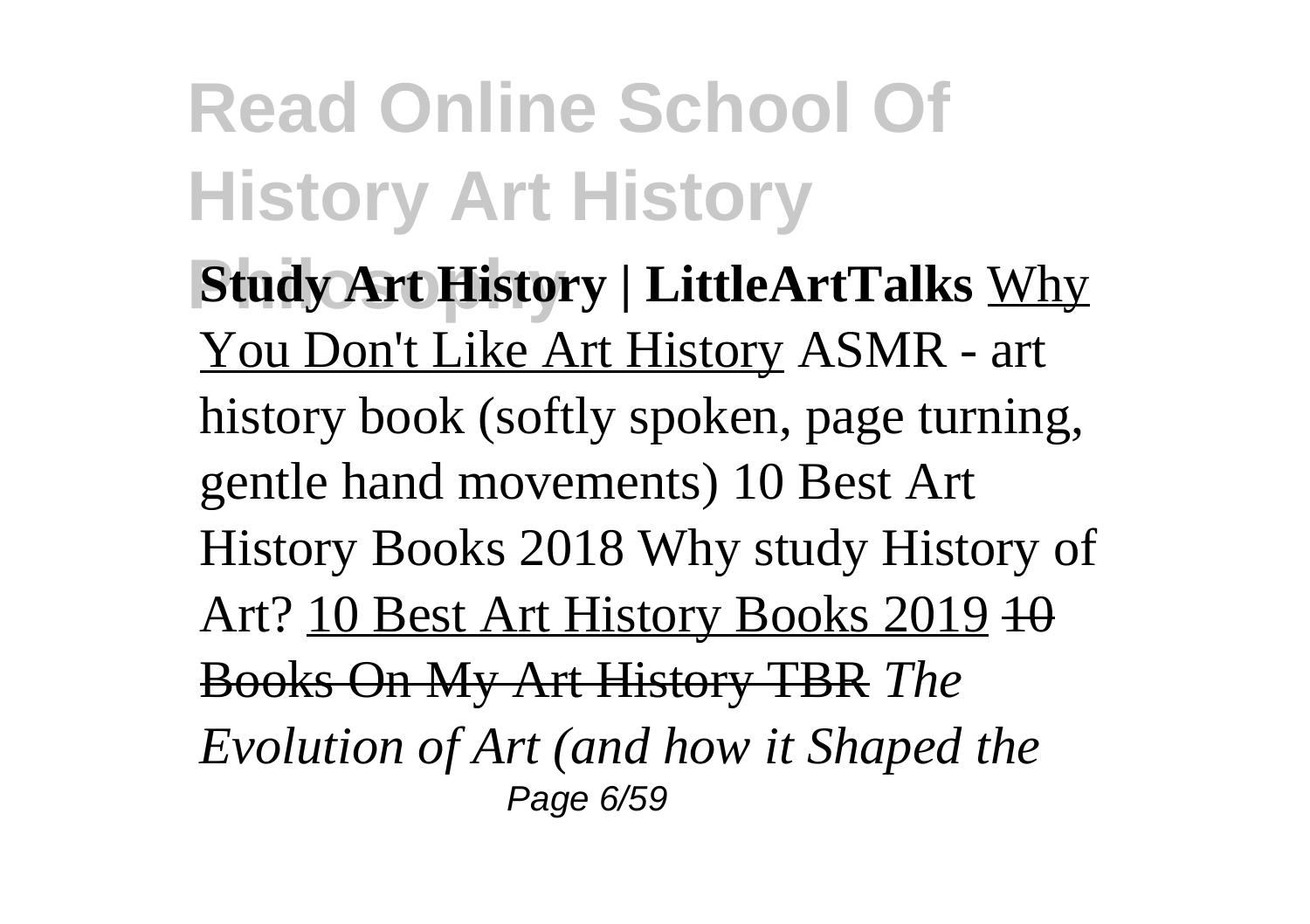**Read Online School Of History Art History Philosophy** *Modern World)* **Art History Summary - High School Summary School Of History Art History** School of Art History University of St Andrews 79 North Street St Andrews KY16 9AL. Phone: +44 (0)1334 46 2399 Email: art.history@st-andrews.ac.uk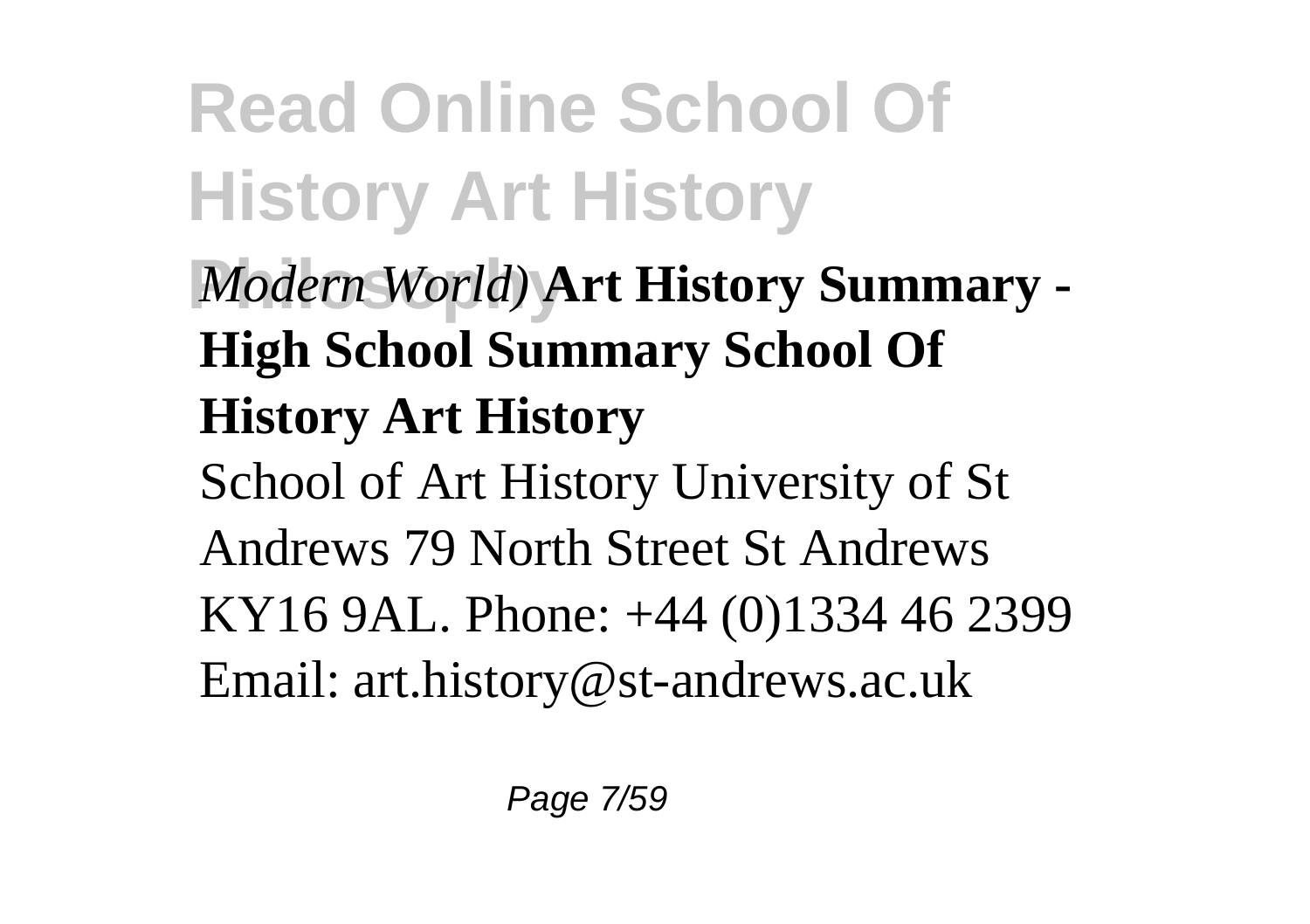#### **School of Art History - University of St Andrews**

Undergraduate study in Art History. Art History is a stimulating discipline which embraces aspects of economic, social and political history, languages and literature, philosophy, psychology and other subject areas from the medieval period to the Page 8/59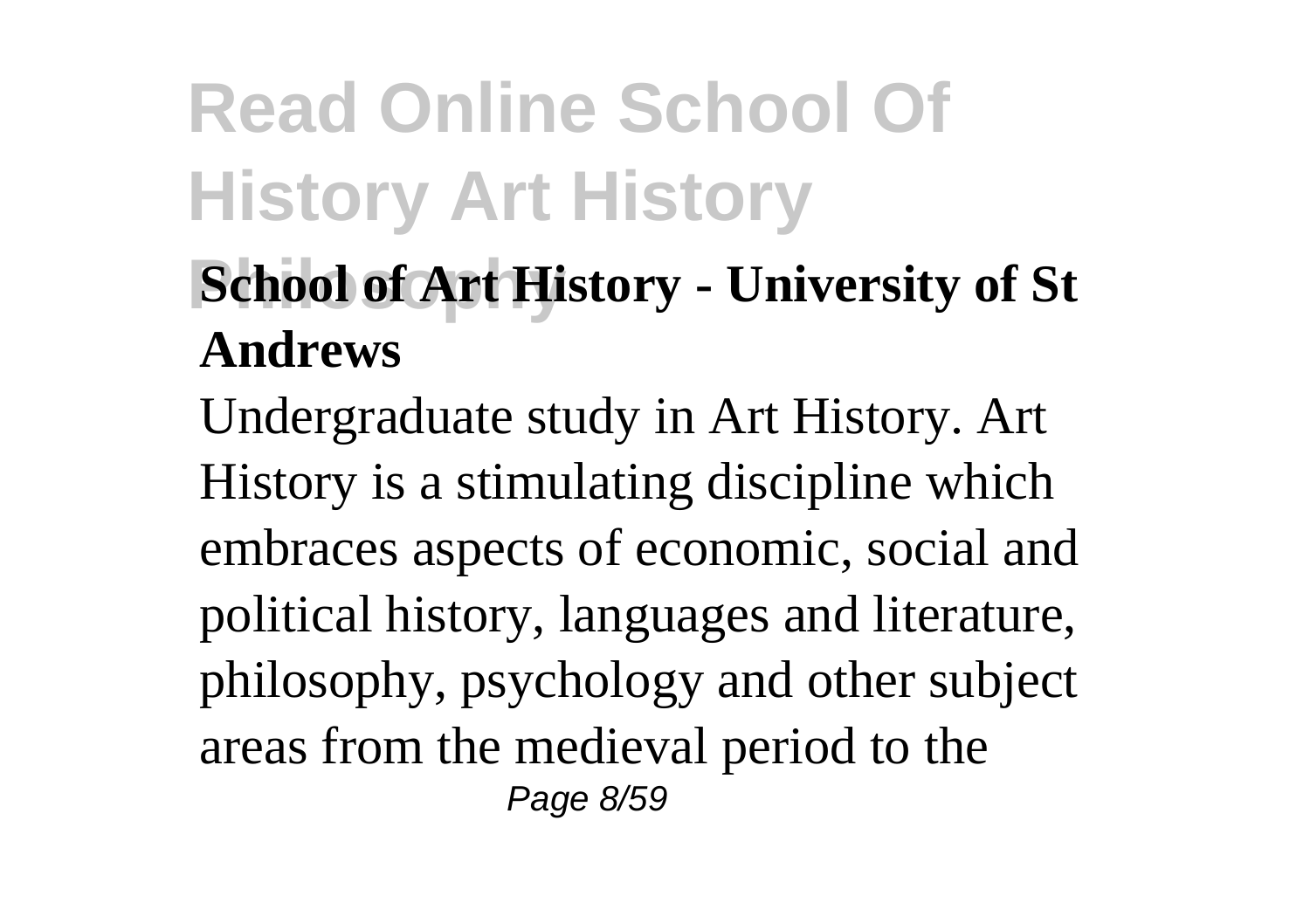**Read Online School Of History Art History** present day. As well as enjoying Art History for itself, students also gain numerous transferable skills, like the ability to analyse images around us and to prepare and deliver illustrated

presentations.

#### **Undergraduate - School of Art History -** Page 9/59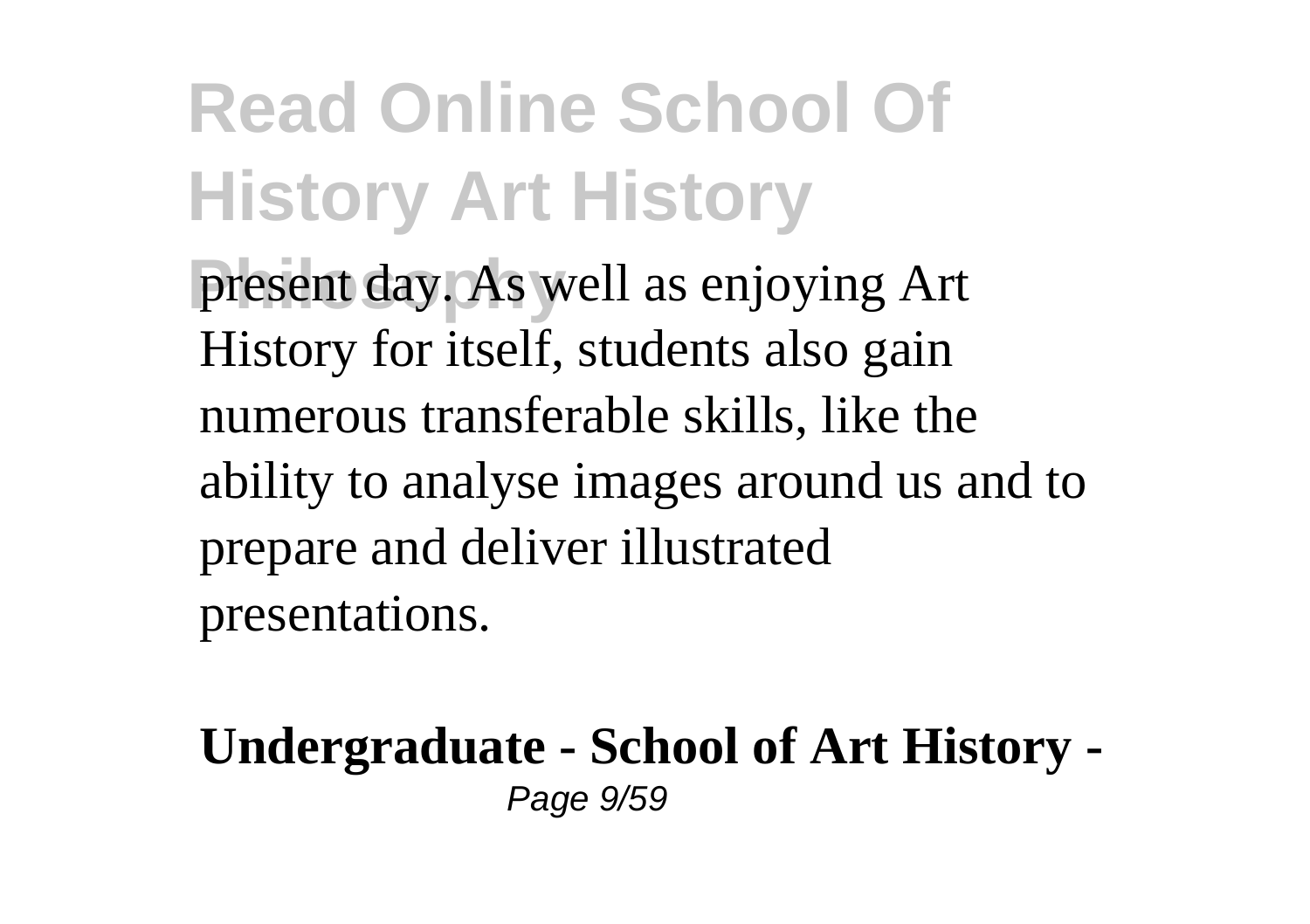#### *University of St...*

Based in Norman Foster's world-famous Sainsbury Centre for Visual Arts on our campus, Art History and World Art Studies offers a unique and exceptional working environment for Undergraduate and Postgraduate study. Our students work in unrivalled proximity to major, Page 10/59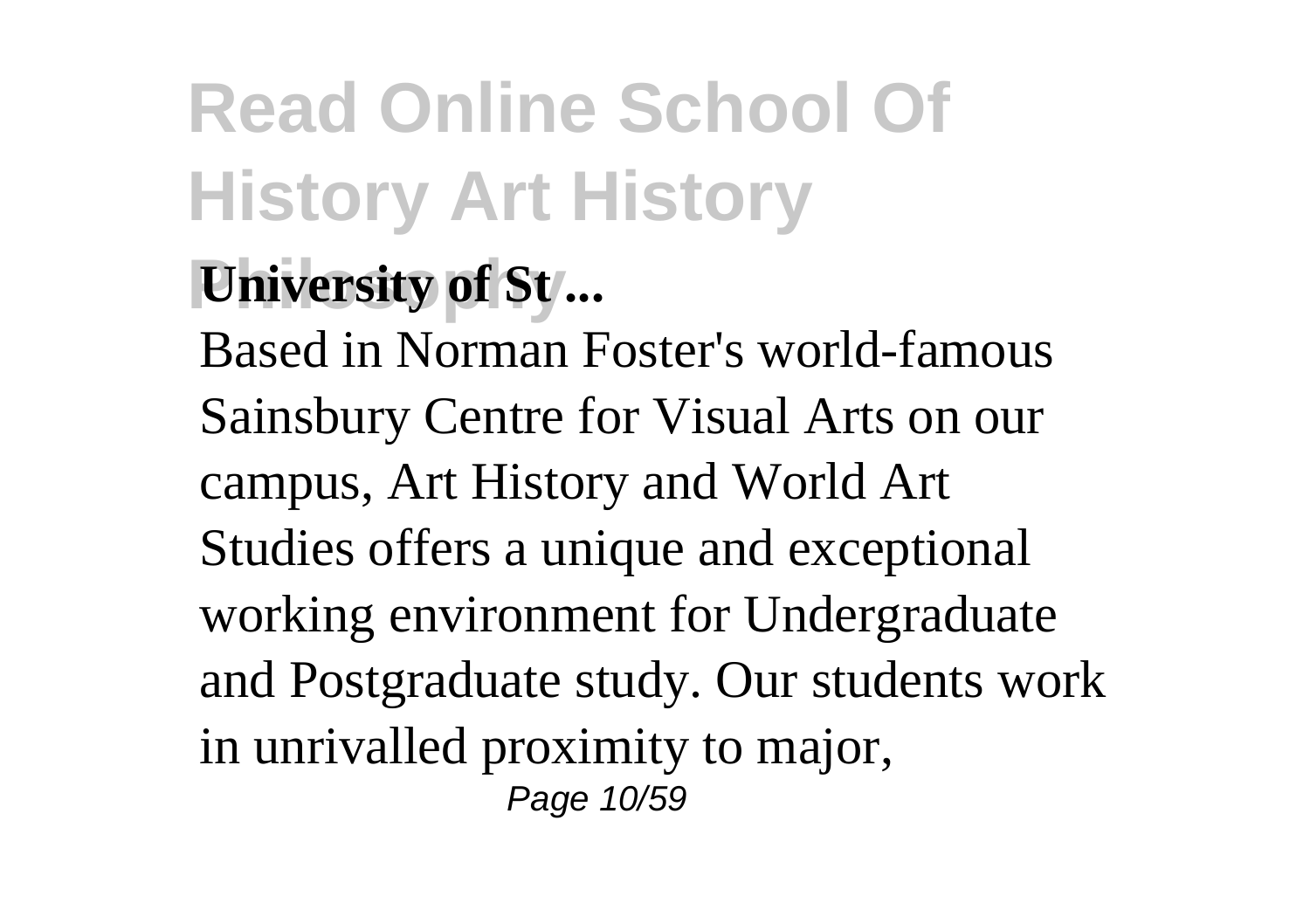internationally-renowned works of art, by artists such as Francis Bacon, Edgar Degas, Jacob Epstein, Henry Moore and Pablo Picasso.

#### **Art History - About - UEA**

Art History in Schools (AHiS) is a charity that aims to increase the number of young Page 11/59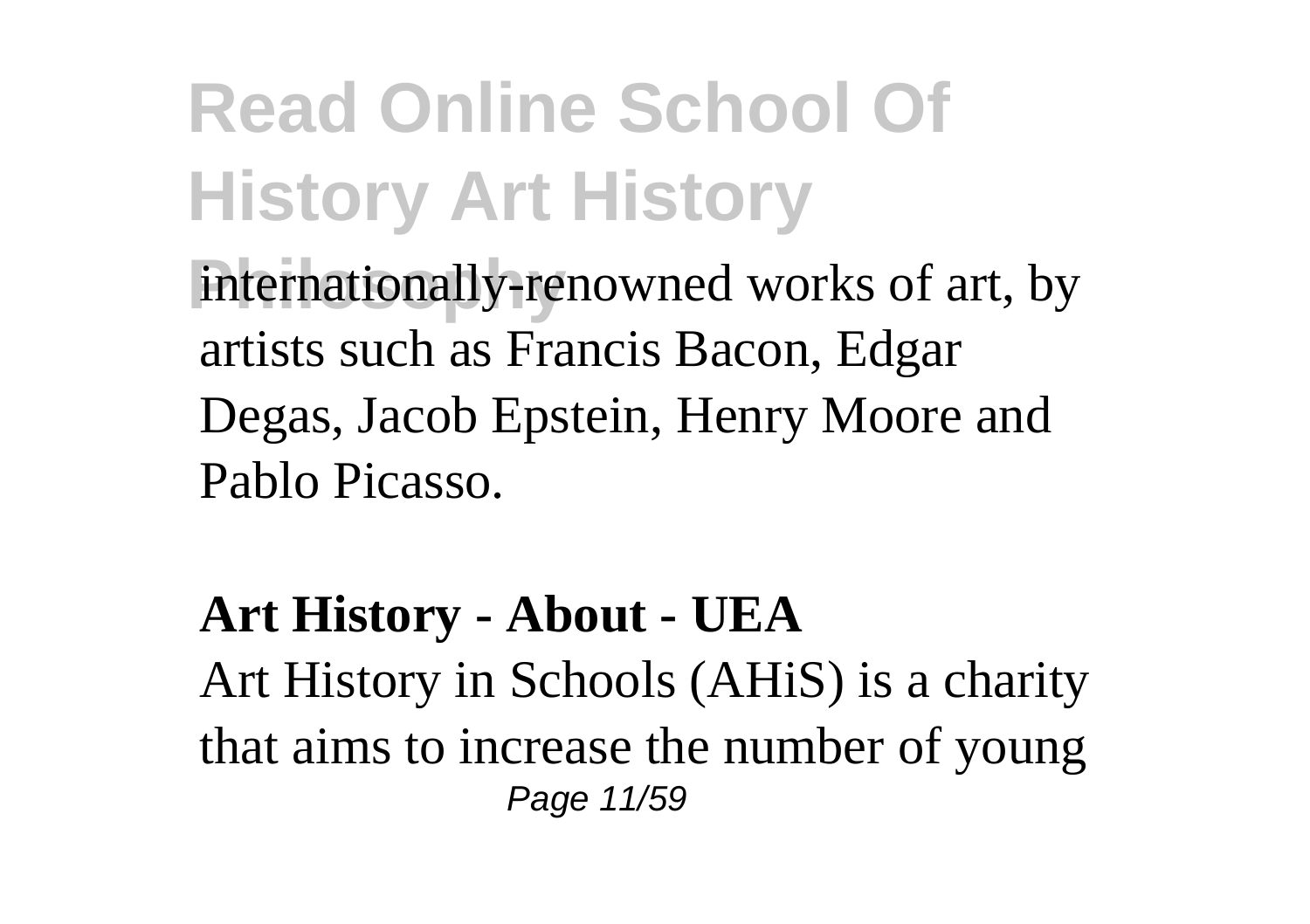**Philosophy** people in the UK with access to an education in art history. We believe that access to art history education helps young people develop skills of visual analysis, research and communication as well as build on empathy, tolerance and mutual respect for world cultures.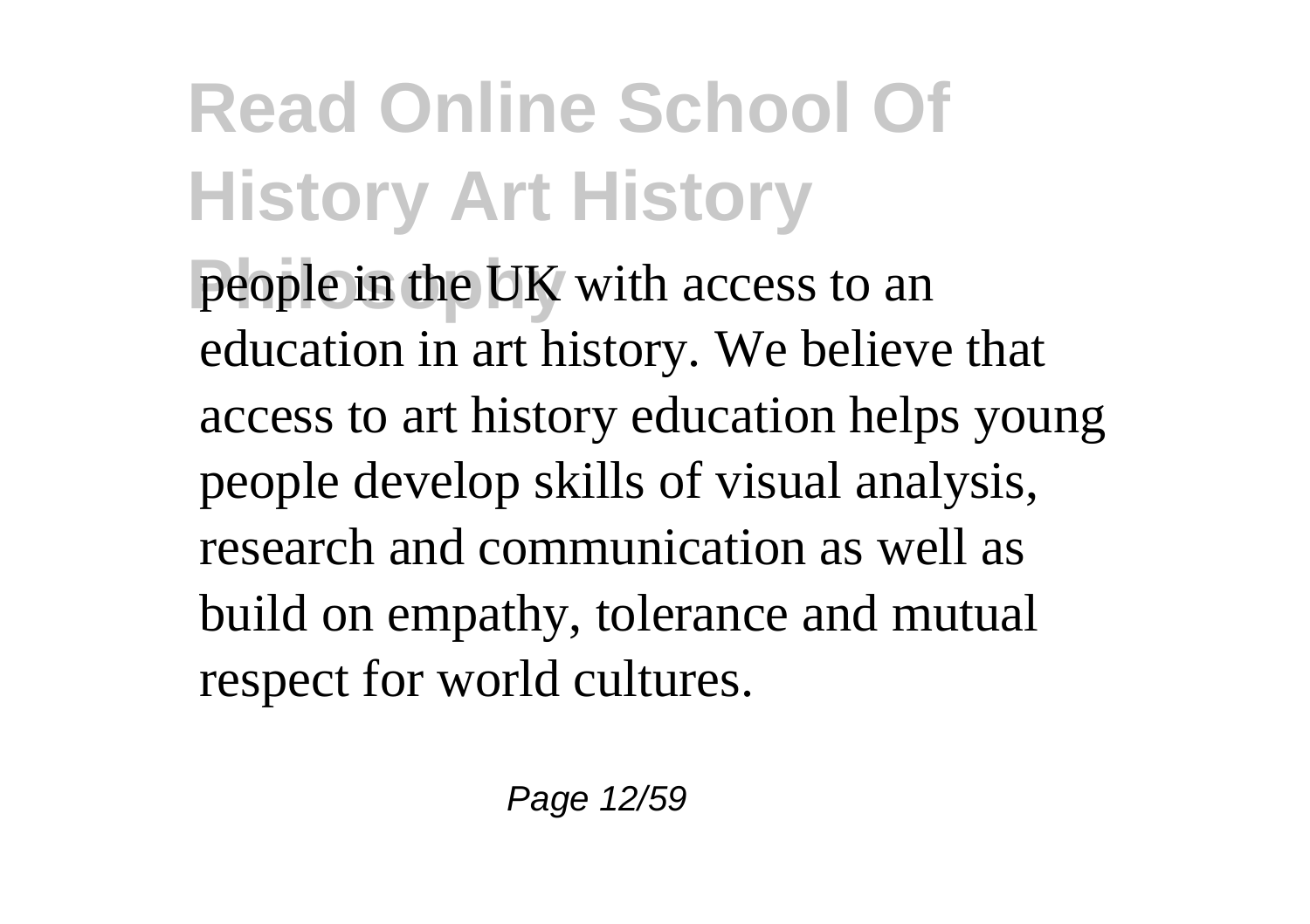**Art History in Schools** Support Art History in Schools. Donating, however much, means that we can continue to work with young people in order to help them gain the critical skills needed to understand the visual culture that surrounds them.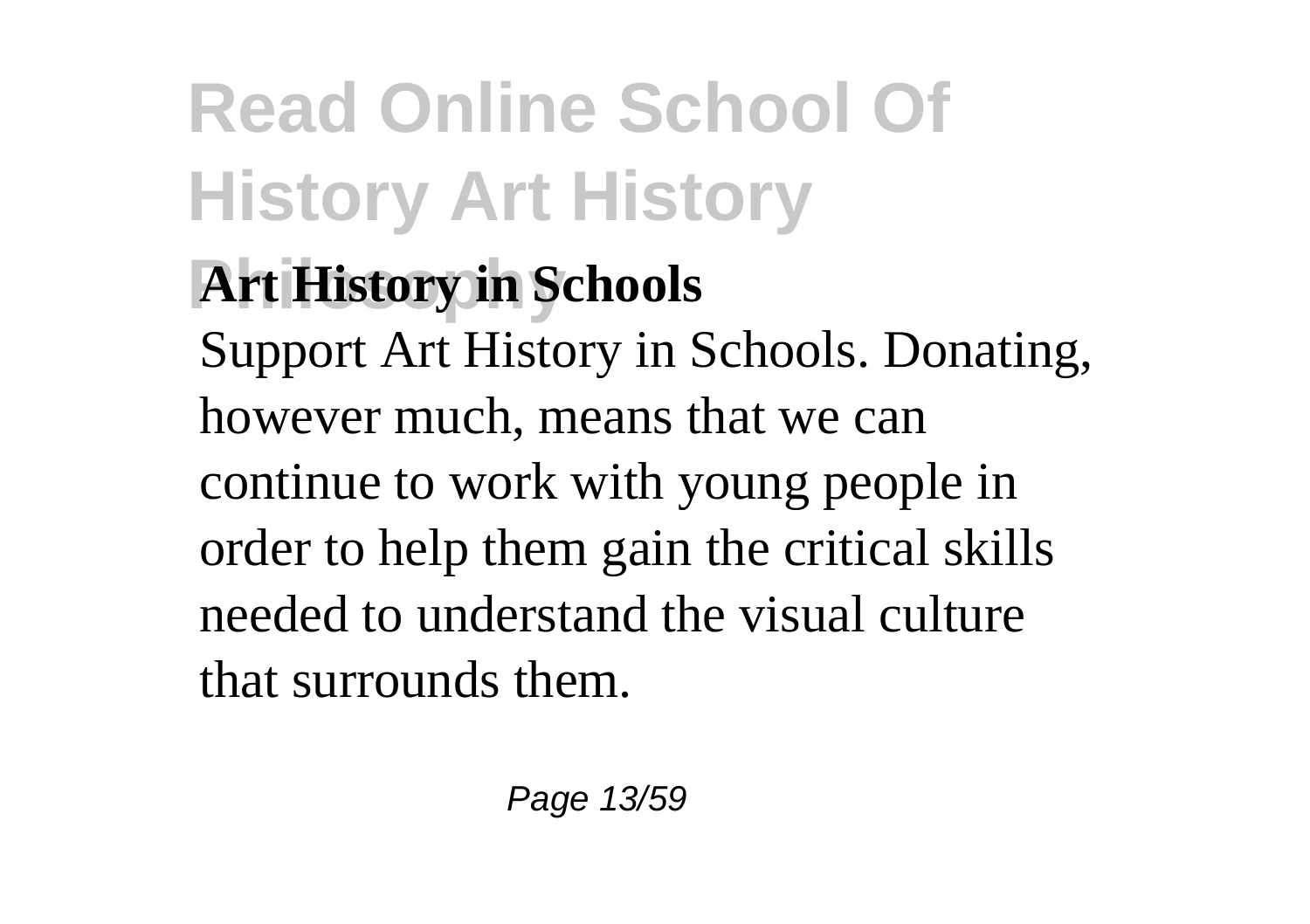#### **Philosophy A Level Resources — Art History in Schools**

The range of skills you develop by studying Art History at Sussex prepares you for a variety of careers, both within and outside of the arts industry, including the cultural, creative and academic sectors. And you become an expert in how visual Page 14/59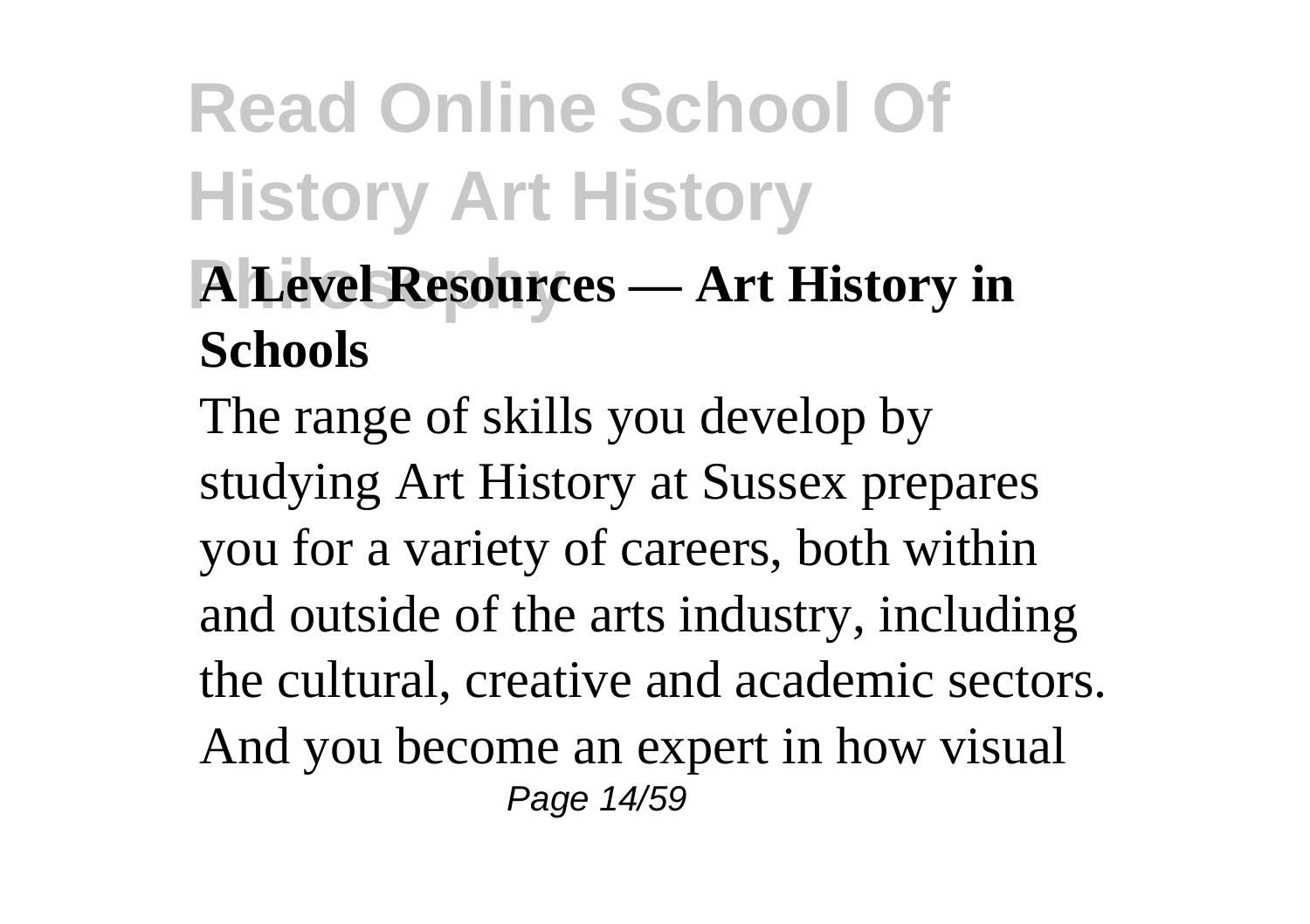**Read Online School Of History Art History Philosophy** culture operates - an essential skill in our image-saturate society.

#### **Art History**

In 1899, Kingston's Schools of Science and Art and Technical Institute were founded, with the teaching of fine art developing alongside science. The two Page 15/59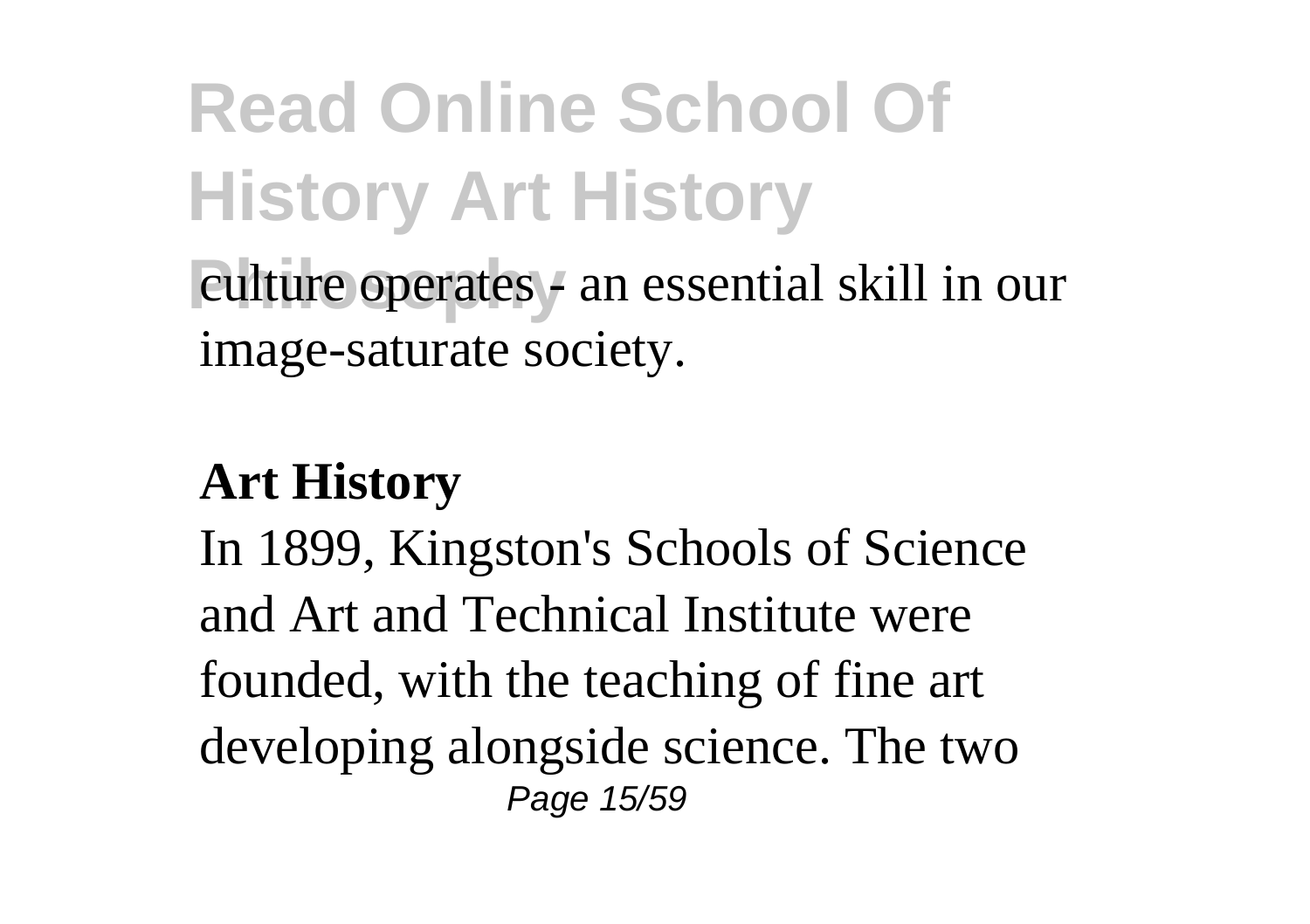disciplines were divided in 1930 with Kingston School of Art establishing its own building on the current Knights Park site in 1939. Since then, the School has continued to expand along the river. Design and fashion were added to the curriculum in the 1930s, as was architecture in the 1940s. Page 16/59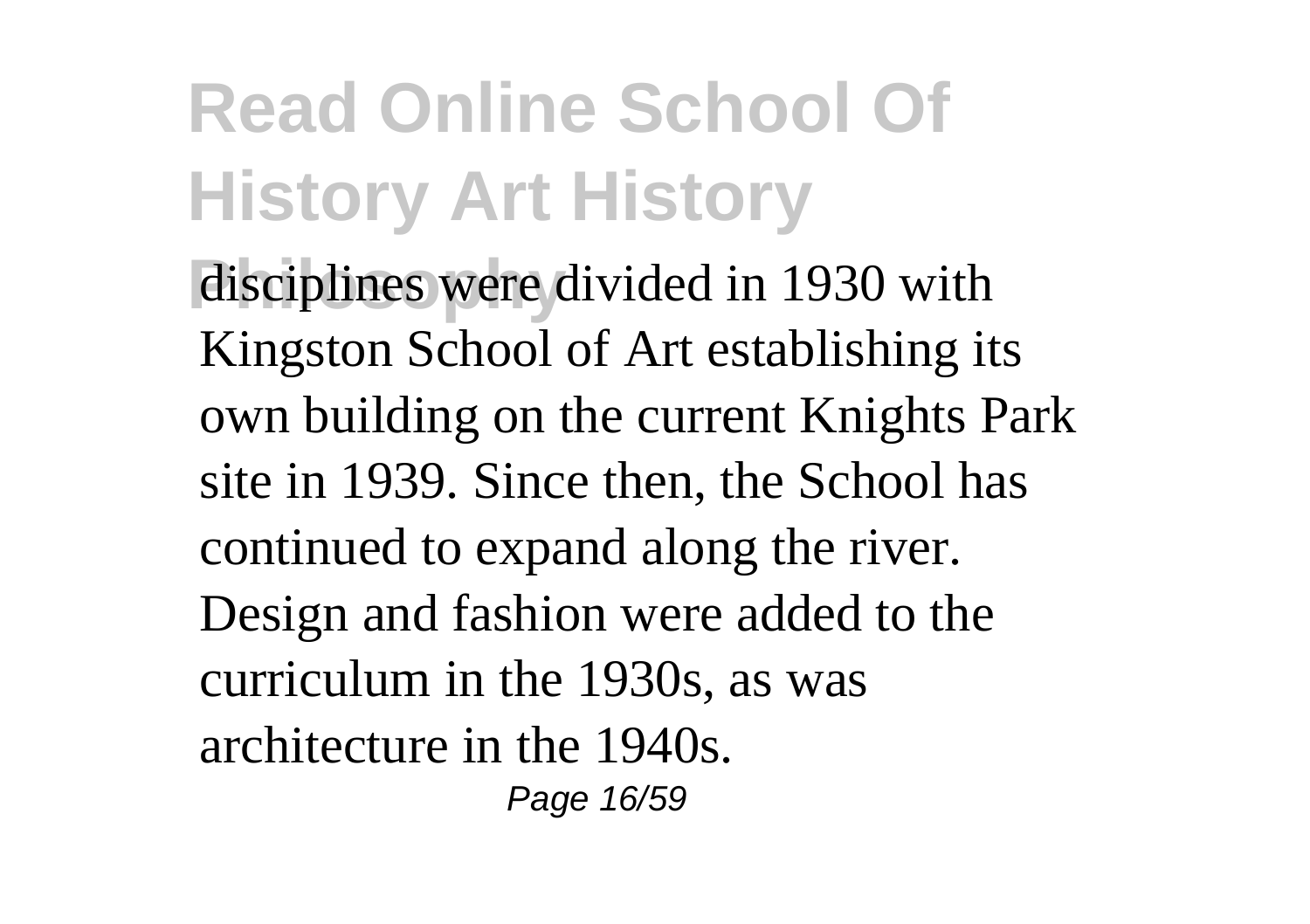### **Read Online School Of History Art History Philosophy**

**A history of Kingston School of Art** For over 20 years the University of Kent has provided innovative and interdisciplinary teaching in the visual arts. History of Art at Kent has a growing reputation for research in the fields of art history, philosophy of art and aesthetics, Page 17/59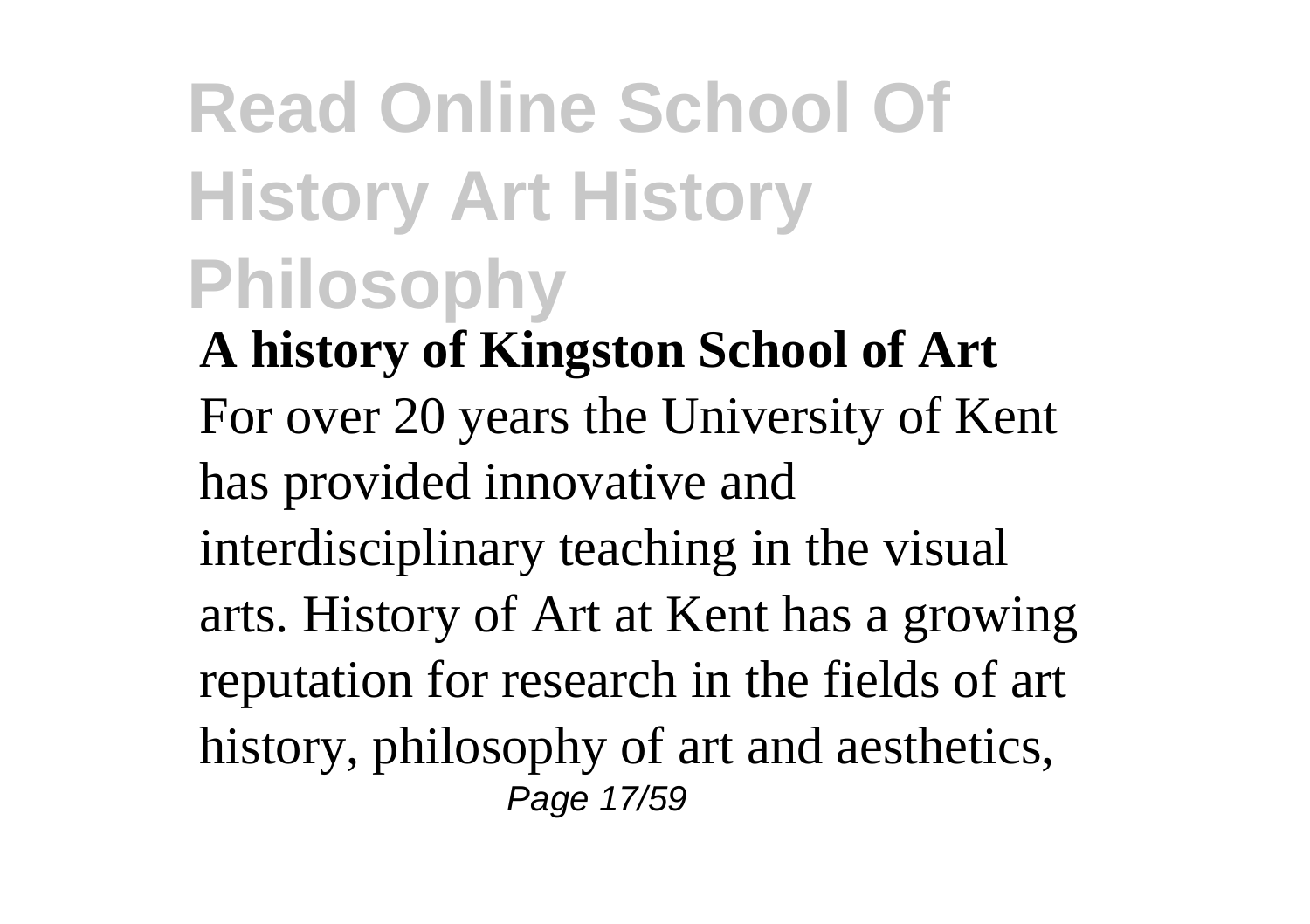which is reflected in the teaching quality of our degree programmes.

#### **History of Art - School of Arts - University of Kent**

Media, Arts and Humanities is a School that brings together a wide range of disciplines including English, History, Art Page 18/59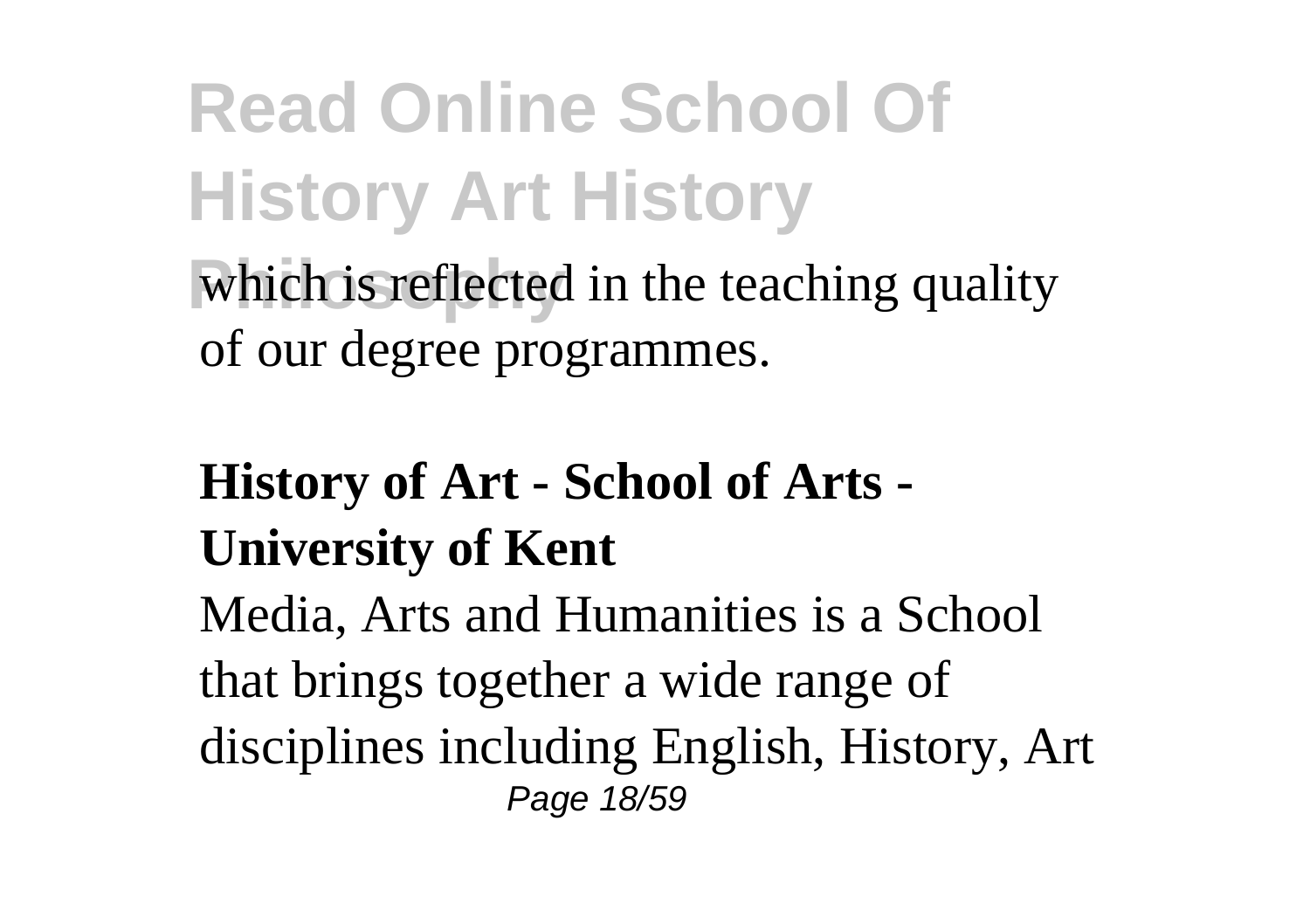History, Philosophy, Media, Film, Music and Language Studies.

#### **School of Media, Arts and Humanities : University of Sussex**

Welcome to the History of Art. The discipline of History of Art engages with the history, meaning and significance of Page 19/59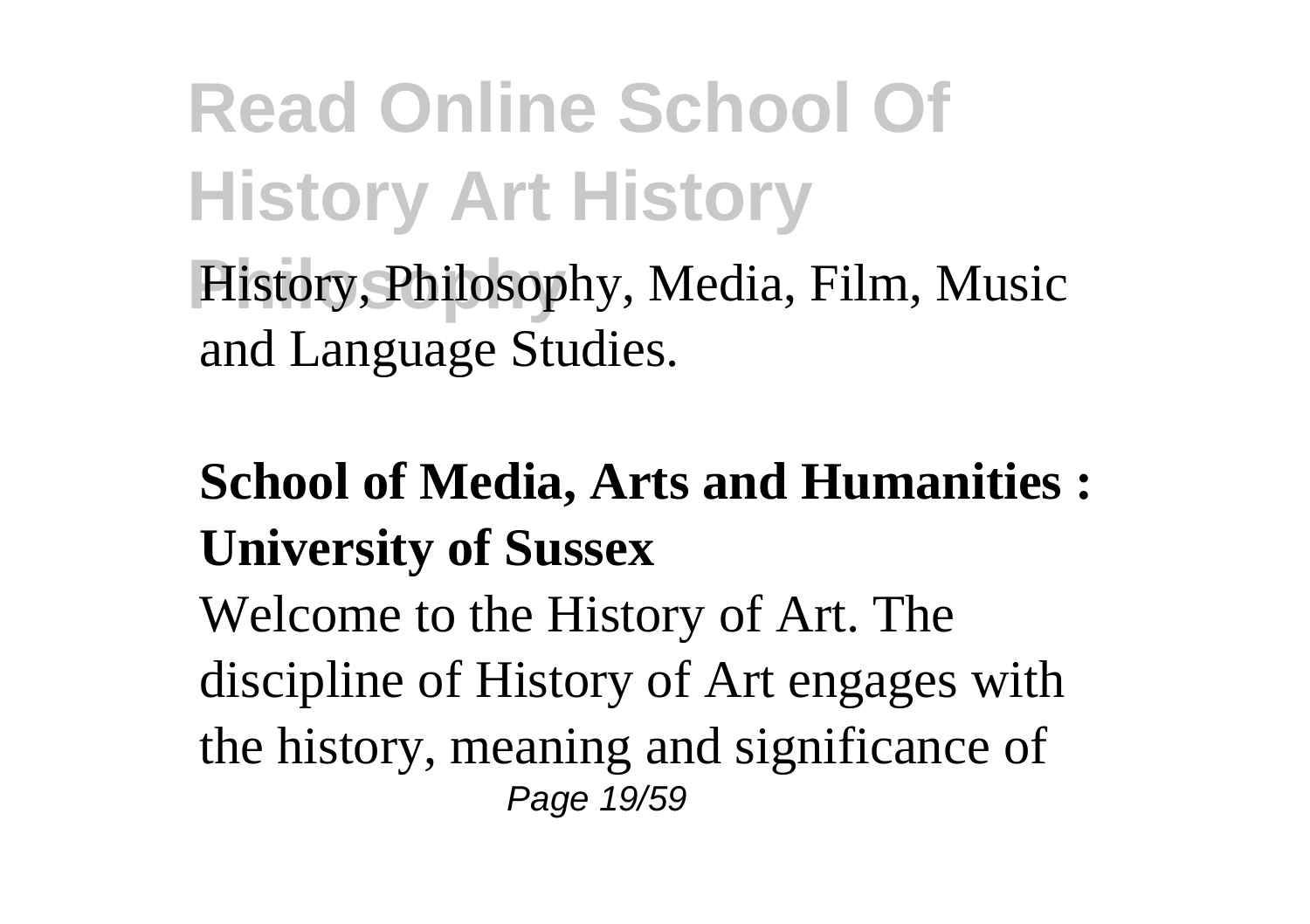visual art from across the world and throughout time. We learn not only how to classify art works according to their stylistic characteristics but also how to explore their meanings. Why do artists paint and sculpt in such diverse and unusual ways?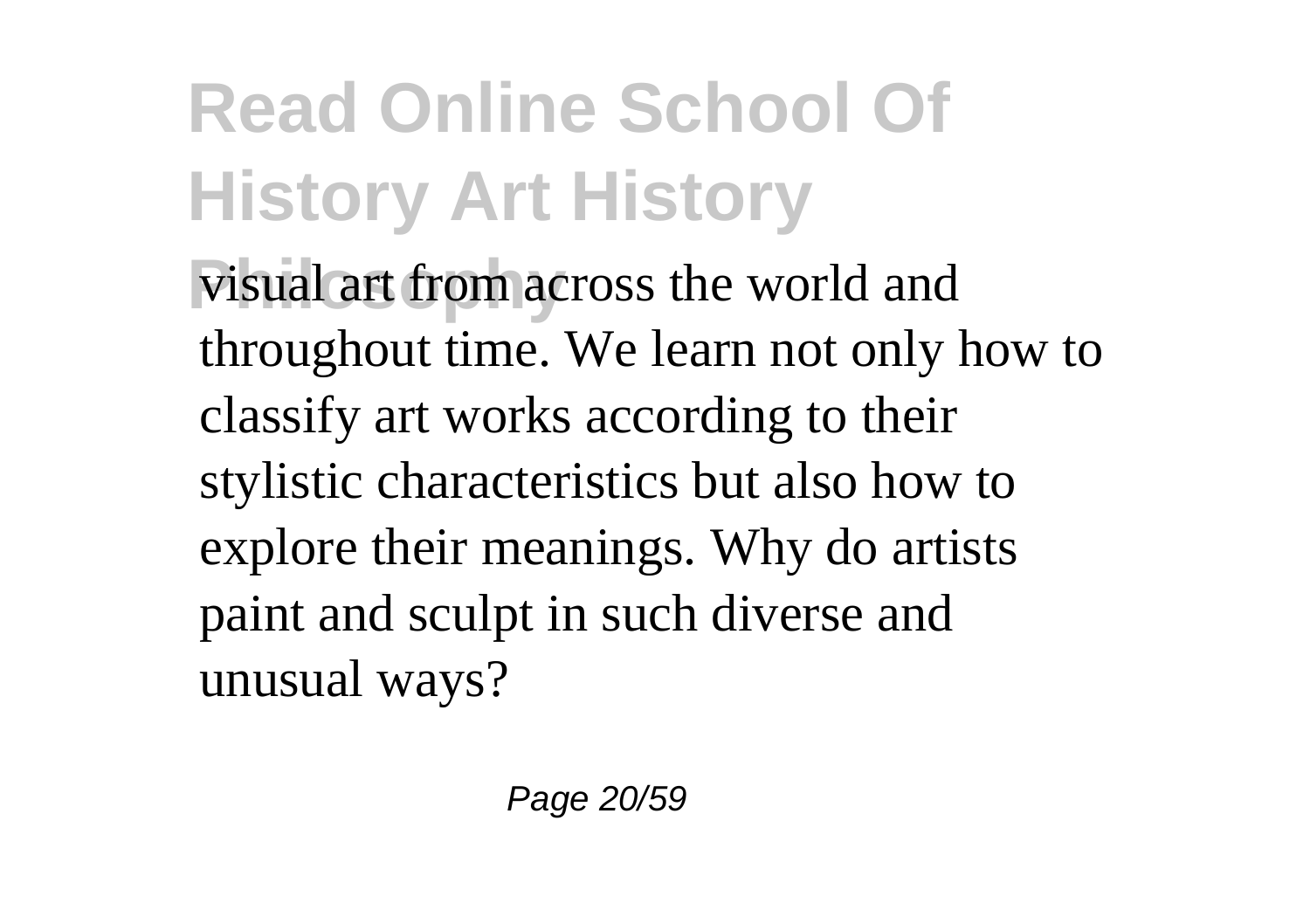- **School of Education : History of Art -Durham University**
- Art History ART HISTORY PROGRAMS OFFERED (UNDERGRADUATE) The School of Art offers a three year B.F.A. degree in Art History and a four year B.F.A. Honours degree in Art History, with courses open to art history majors Page 21/59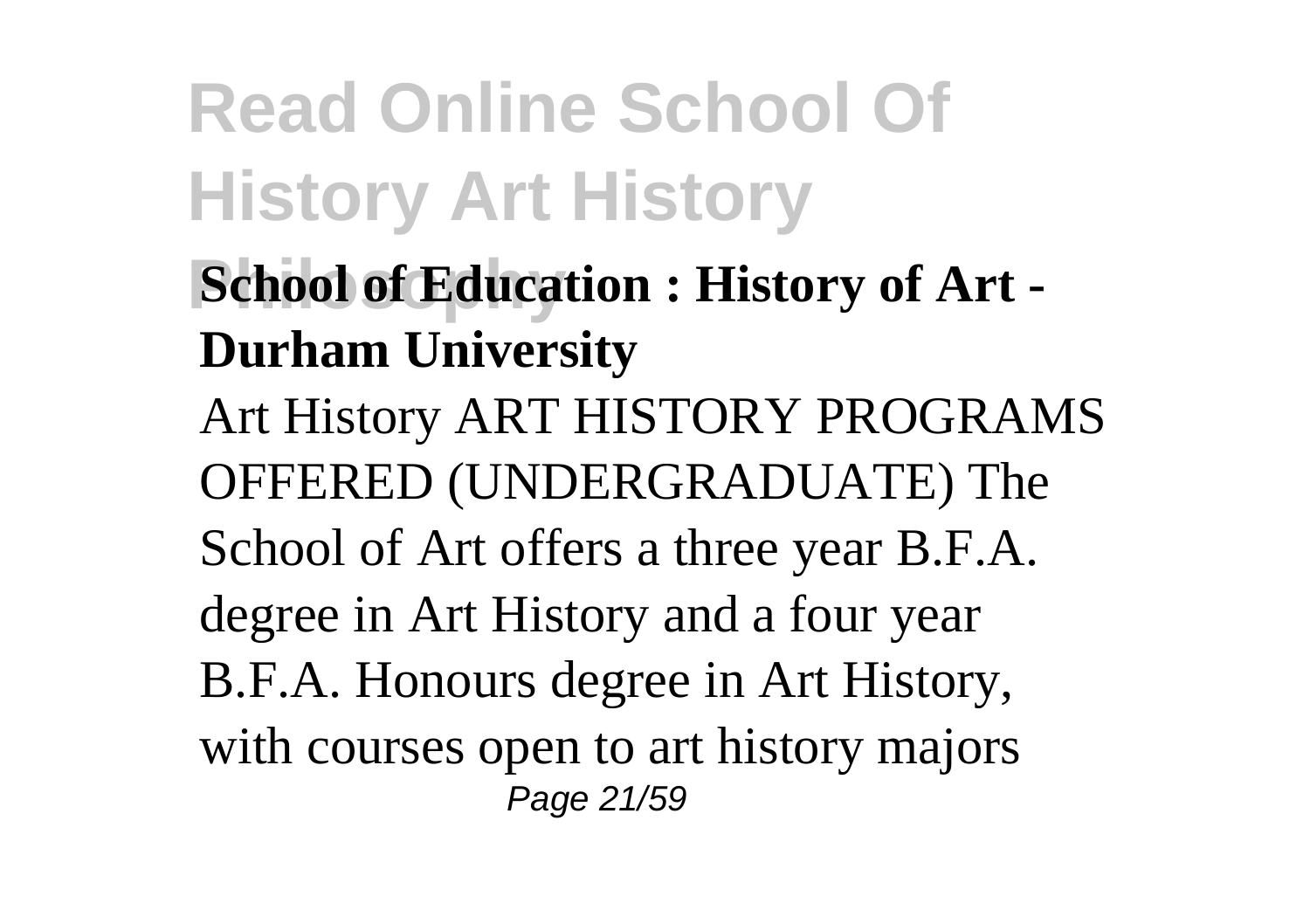#### **Read Online School Of History Art History** and to students in the studio areas. Art

History is a branch of the humanities.

#### **Art History - University of Manitoba - School of Art**

BA Art History and History - UG Art History and History Degree at Colchester Campus. UCAS code VV31.Options Page 22/59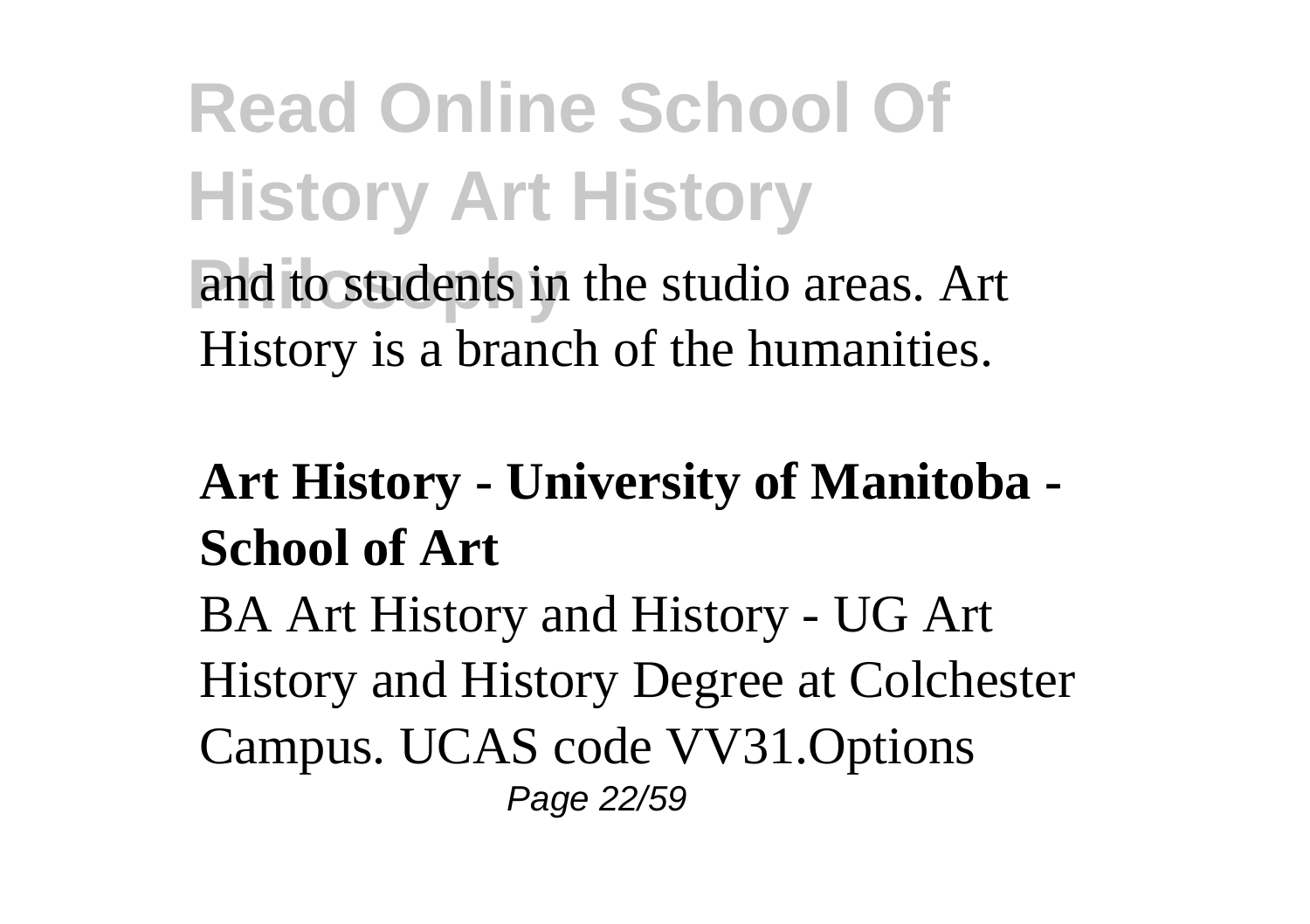available: Art History and History, Art History and History (Including Placement Year) and Art History and History (Including Year Abroad).Duration: 3 and 4 years. Start in October 2021/22.

**BA Art History and History - Art History and History ...** Page 23/59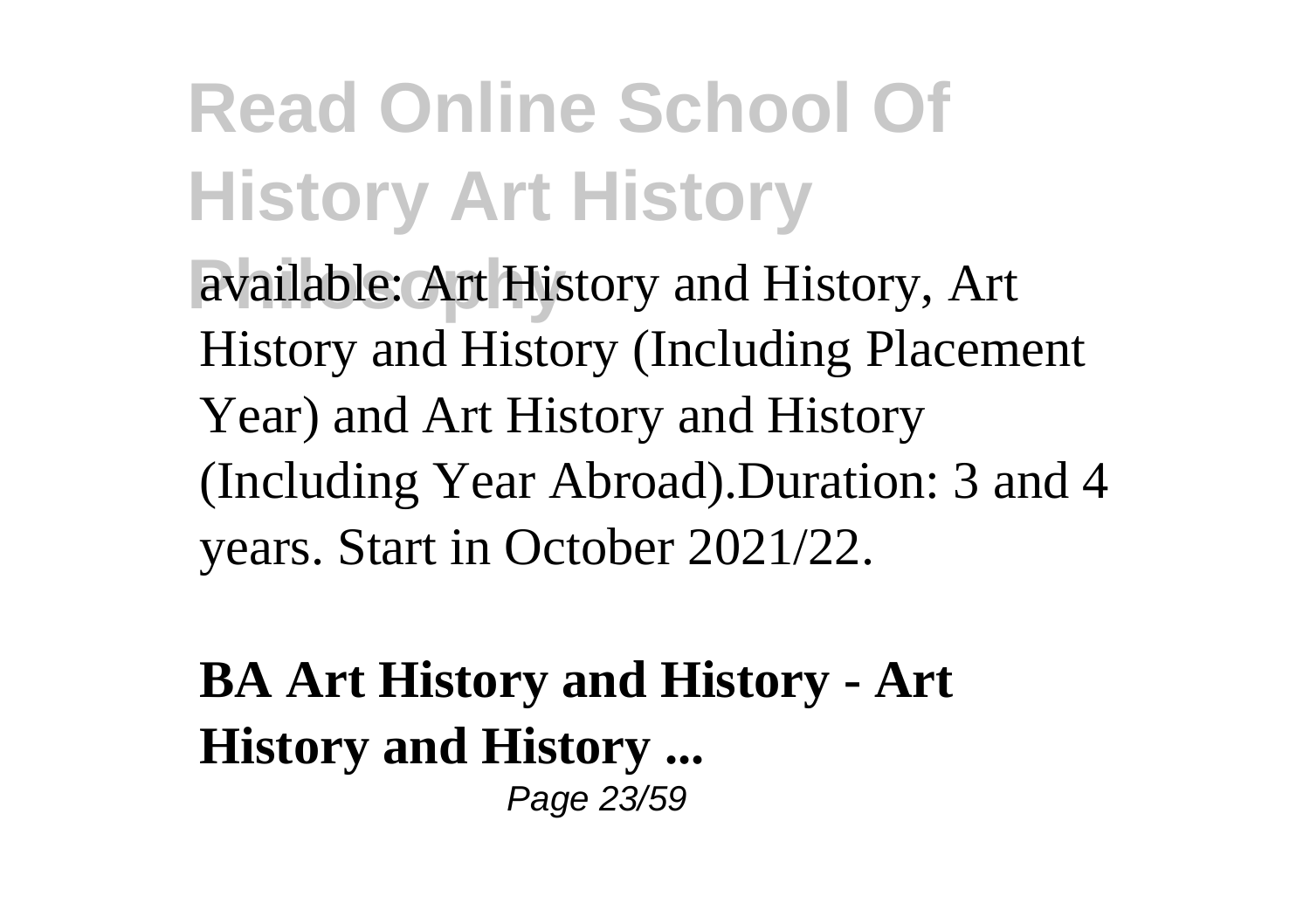The School of Art was established in fall 2017 thanks to the generous \$120 million gift from the Walton Family Charitable Support Foundation. Art history is a particular focus of the gift with aspirational goals of ranking in the top 25 art history programs in the nation.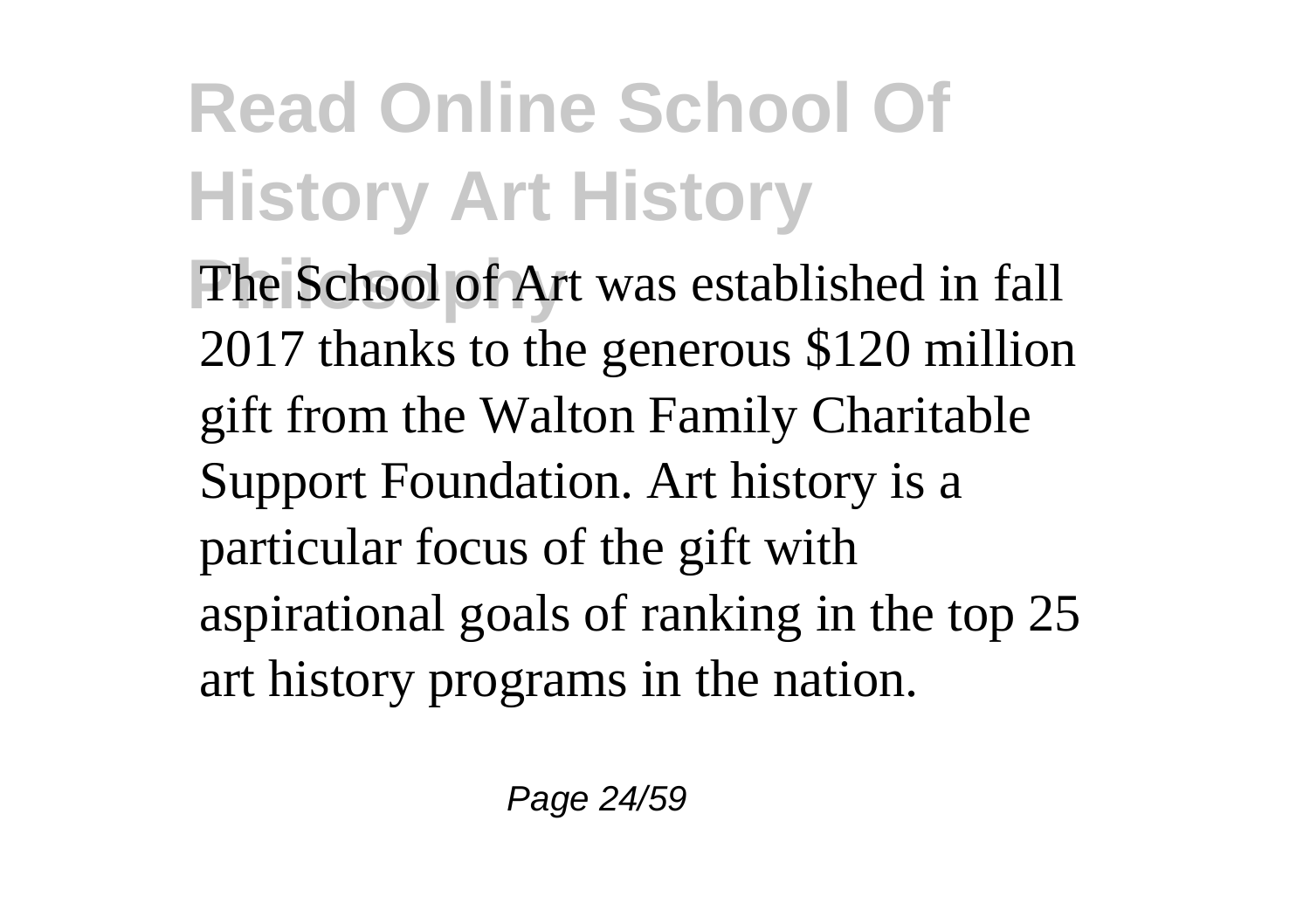**School of Art Welcomes Art History Endowed Professors ...**

Dating from 1871, when John Ruskin first opened his School of Drawing, the Ruskin School of Art has enjoyed a variety of guises, and an ever-growing reputation. Students during gallery visit / David Tolley As Oxford's first Slade Professor, Page 25/59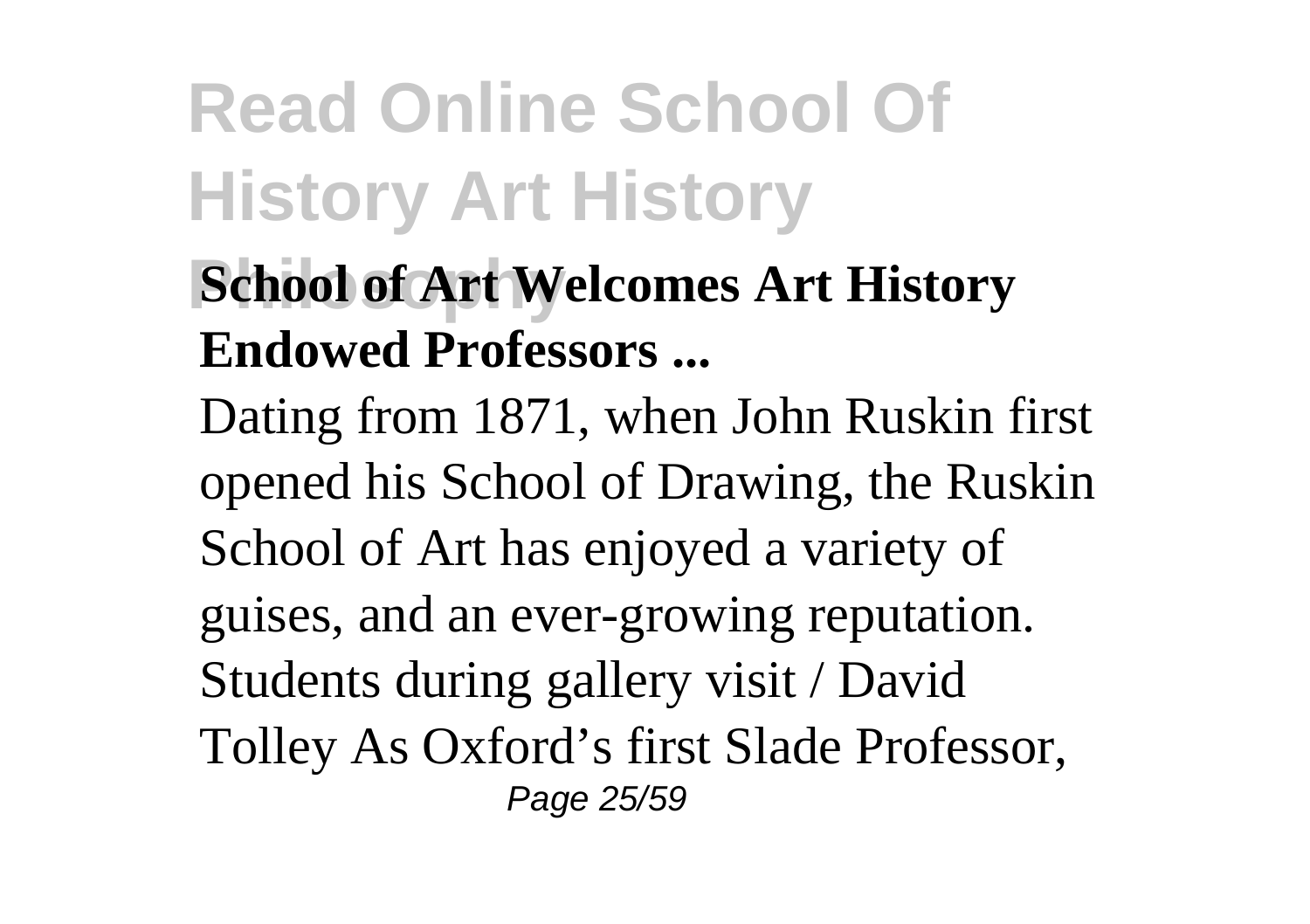**Ruskin intended to develop a course for** the University leading to a degree in art.

**The Ruskin School of Art - History** Welcome to the School of Art, Media and American Studies. We bring together expertise in world arts and heritage; in British and global film and television; and Page 26/59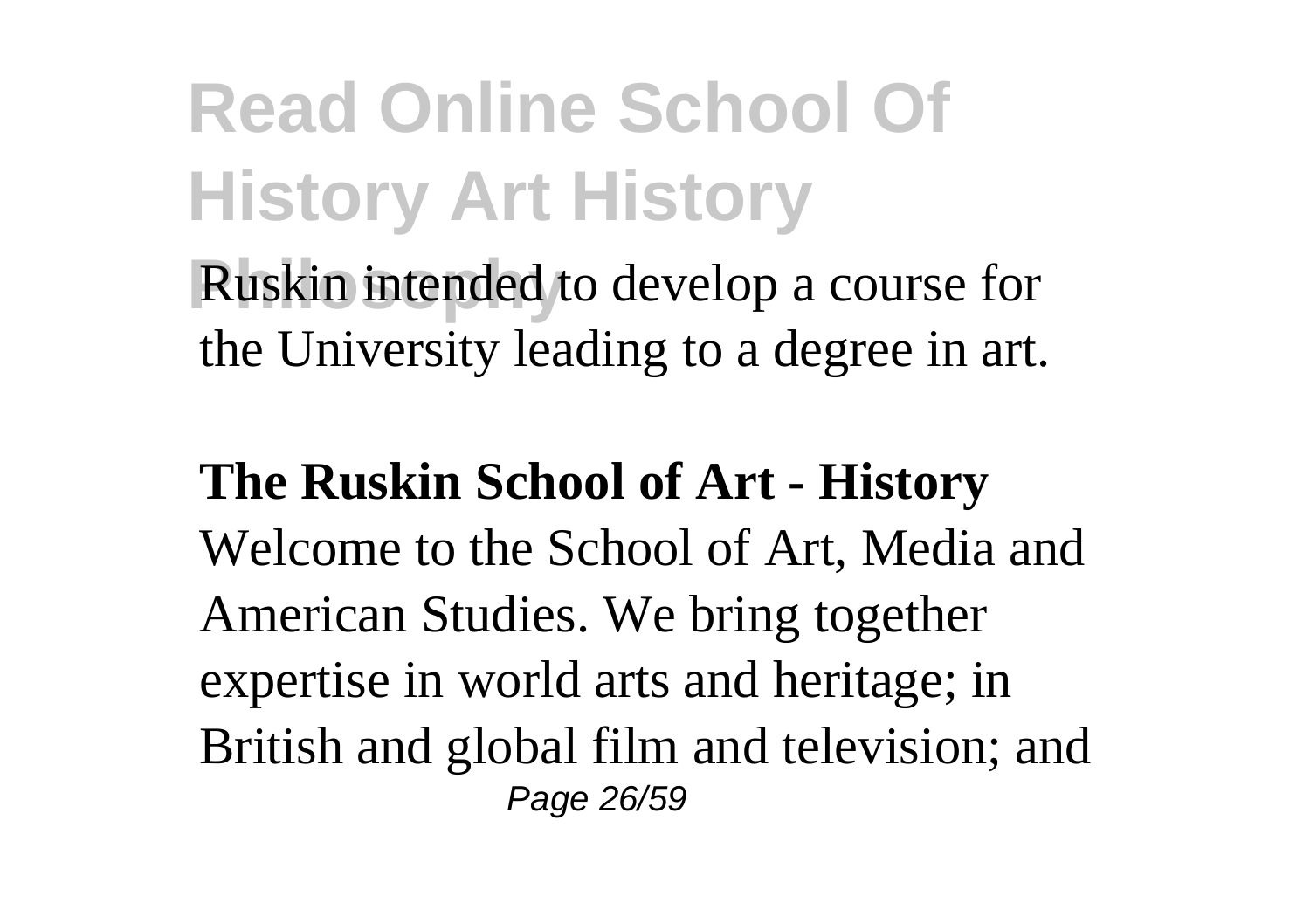in media and culture. We also explore the literature, history and politics of the United States and the Atlantic and Pacific worlds. Our students can explore outstanding facilities, including the Sainsbury Centre for the Visual Arts, the Norwich Castle Museum, and a purposebuilt TV studio and media suite. Page 27/59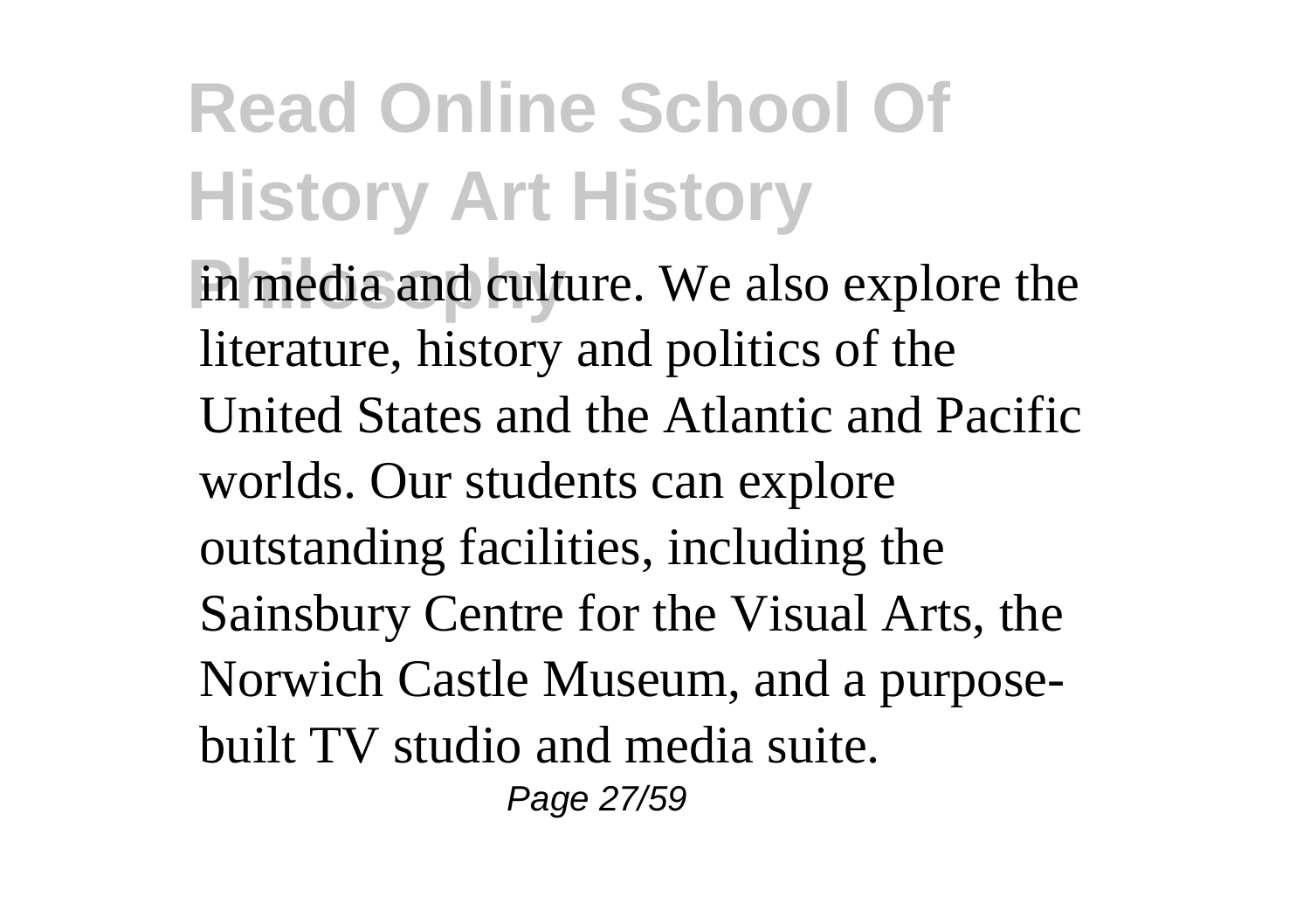#### **Read Online School Of History Art History Philosophy School of Art, Media and American Studies - About - UEA**

History - The Slade School of Fine Art The Slade's foundation in 1871 was the result of a bequest from Felix Slade who envisaged a school where fine art would be studied within a liberal arts university. Page 28/59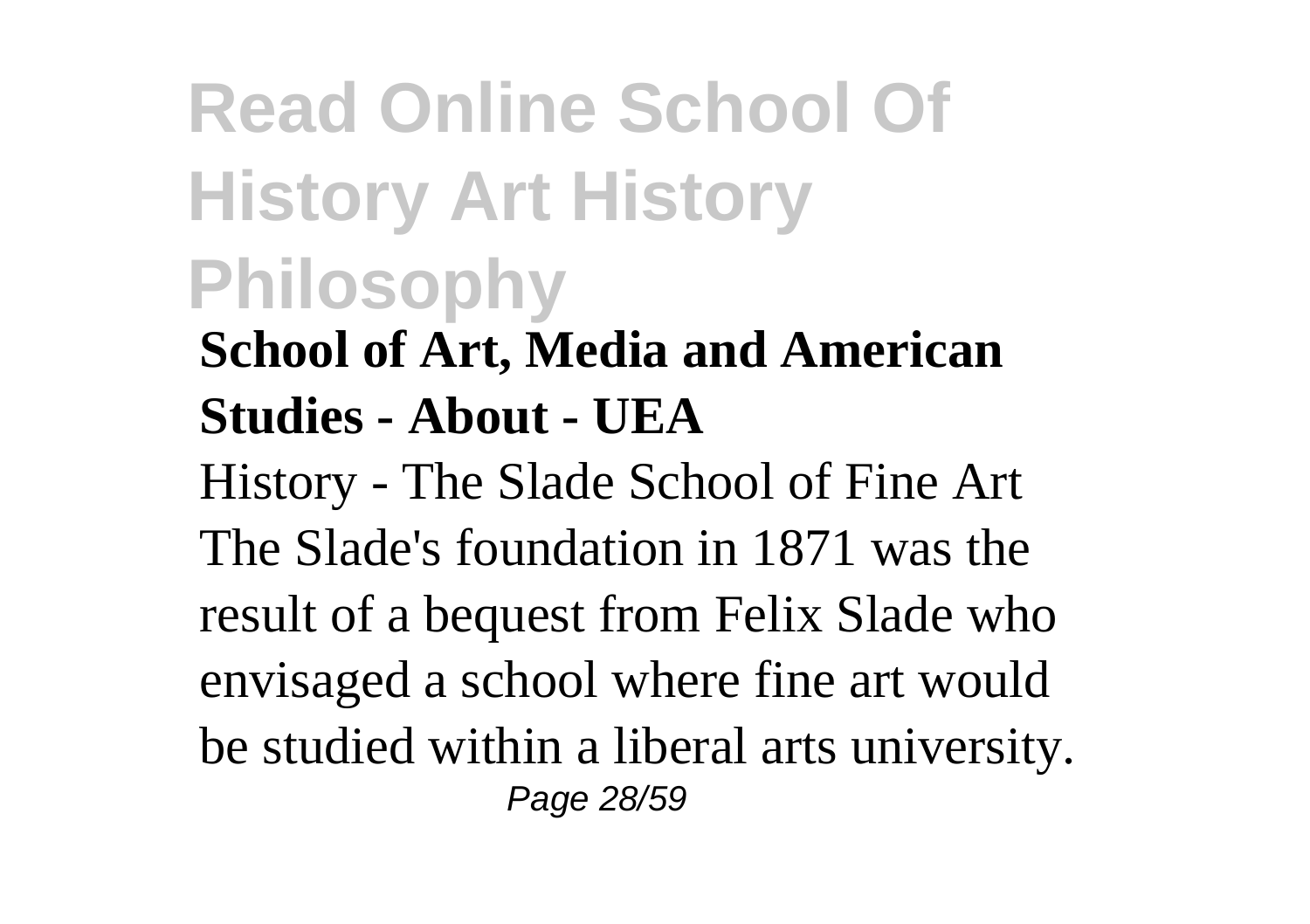In offering female students education on equal terms as men from the outset, the Slade played a key part in the introduction of women to UCL.

**History - The Slade School of Fine Art** The History of Art programme at the University of Aberdeen provides students Page 29/59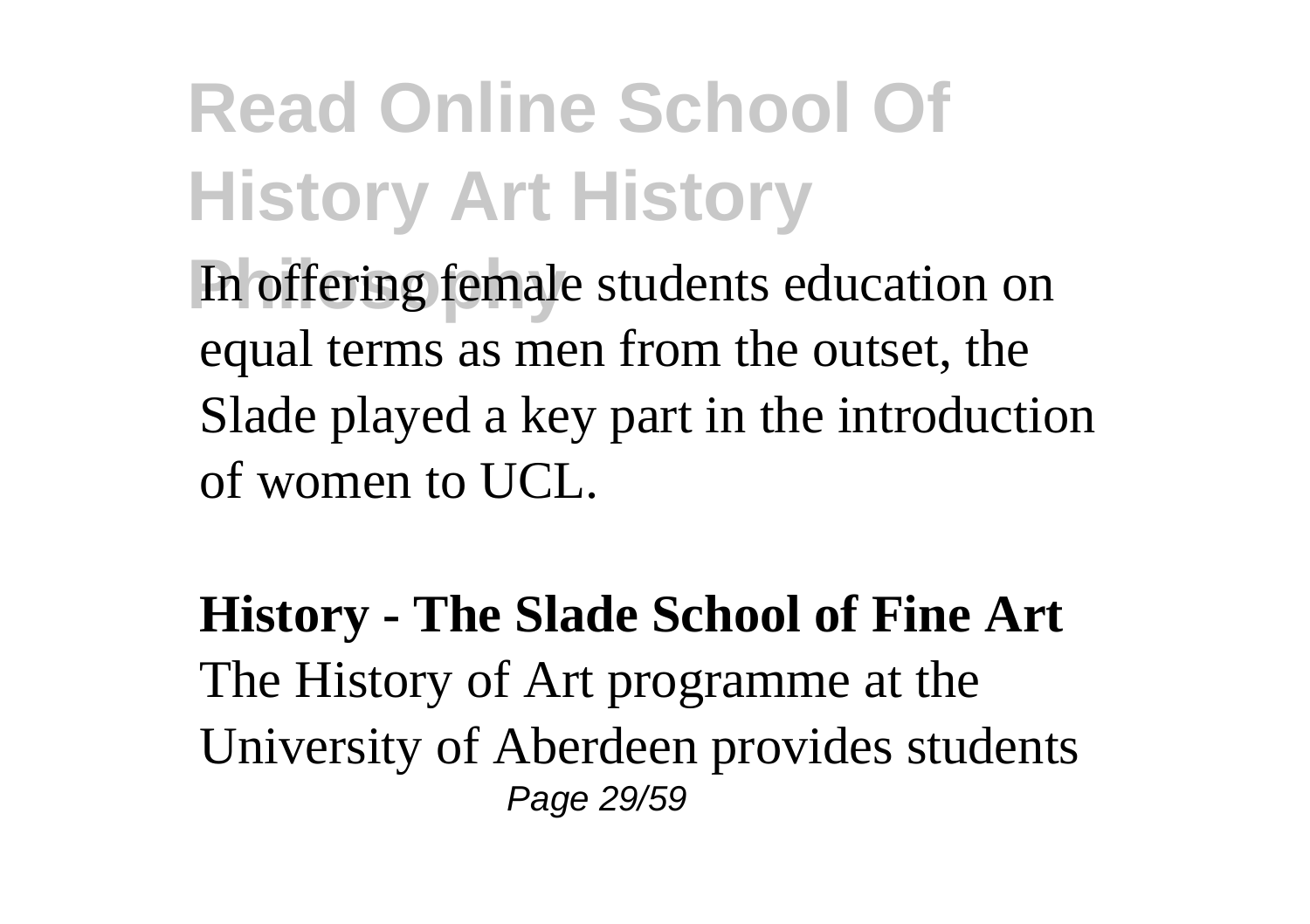with an extensive knowledge of the history of art from the Middle Ages to the present day, covering a wide range of media and techniques. Our curriculum aims to situate European art in its global connectedness and its full complexities.

#### **History of Art | The School of Divinity,** Page 30/59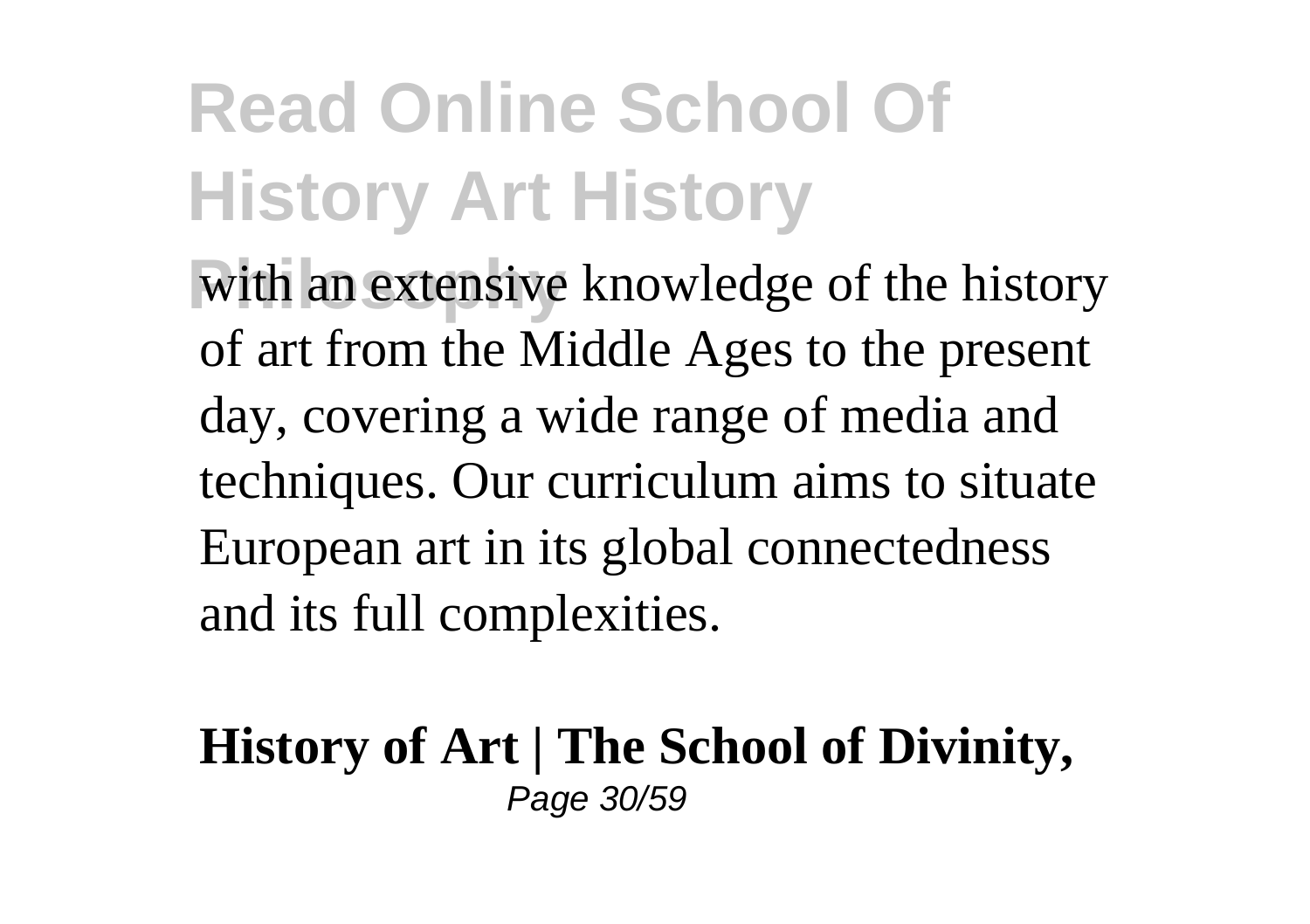#### **Read Online School Of History Art History History and ... v**

Art history with the School of Humanities and Performing Arts Art history at Plymouth is a lively specialist subject, taught by tutors who are world-leading experts in their field Have you ever wondered why Tracy Emin's work generates such controversy? Or why Page 31/59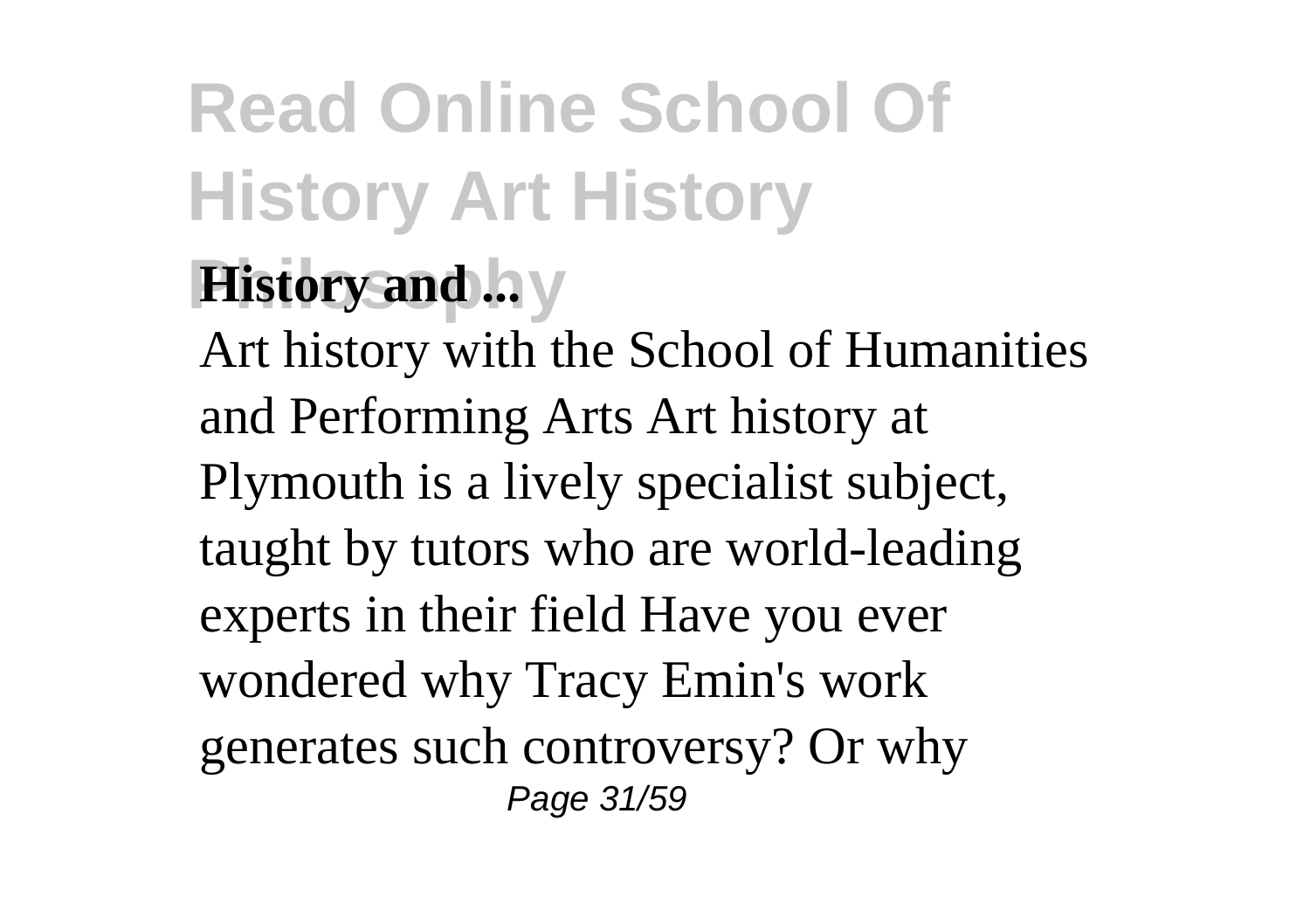#### **Read Online School Of History Art History Philosophy** Leonardo's Mona Lisa still seduces viewers with her enigmatic smile?

Matthew Rampley's The Vienna School of Art History is the first book in over seventy-five years to study in depth and in Page 32/59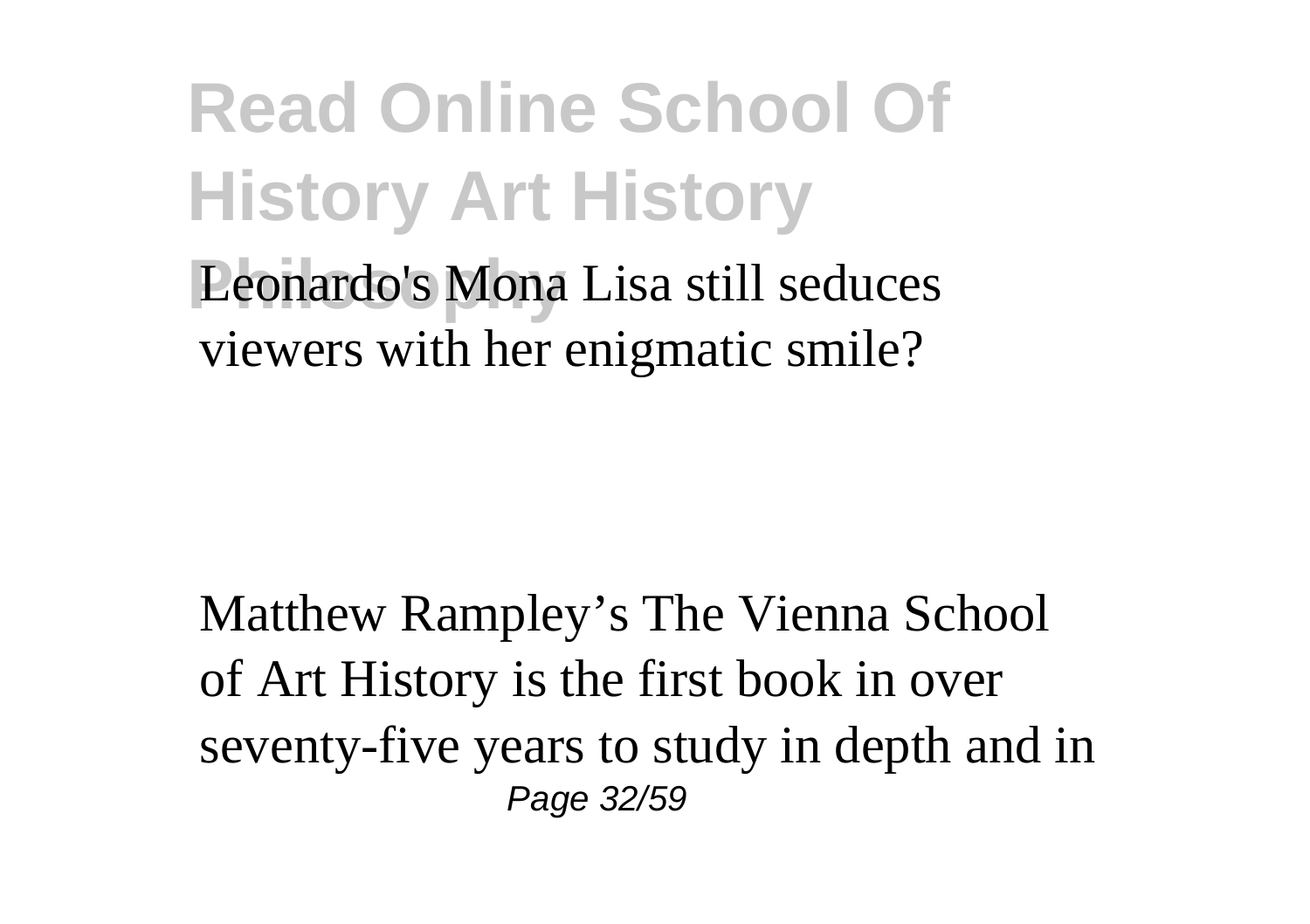**Philosopherical context the practices of art history from** 1847, the year the first teaching position in the discipline was created, to 1918, the collapse of Austria-Hungary. It traces the emergence of art history as a discipline, the establishment of norms of scholarly inquiry, and the involvement of art historians in wider debates about the Page 33/59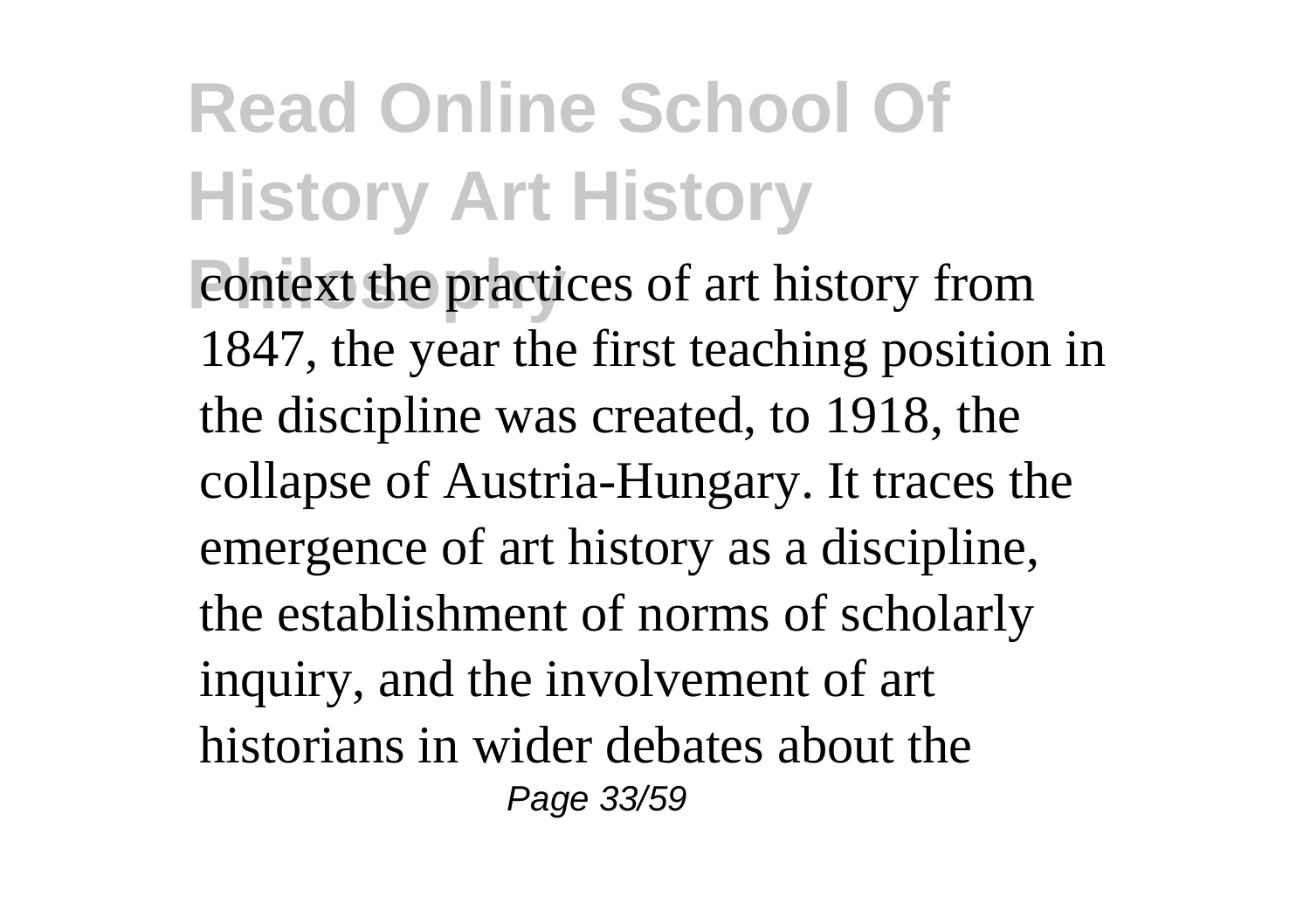**Philosophy** cultural and political identity of the monarchy. The so-called Vienna School plays the central role in the study, but Rampley also examines the formation of art history elsewhere in Austria-Hungary. Located in the Habsburg imperial capital, Vienna art historians frequently became entangled in debates that were of Page 34/59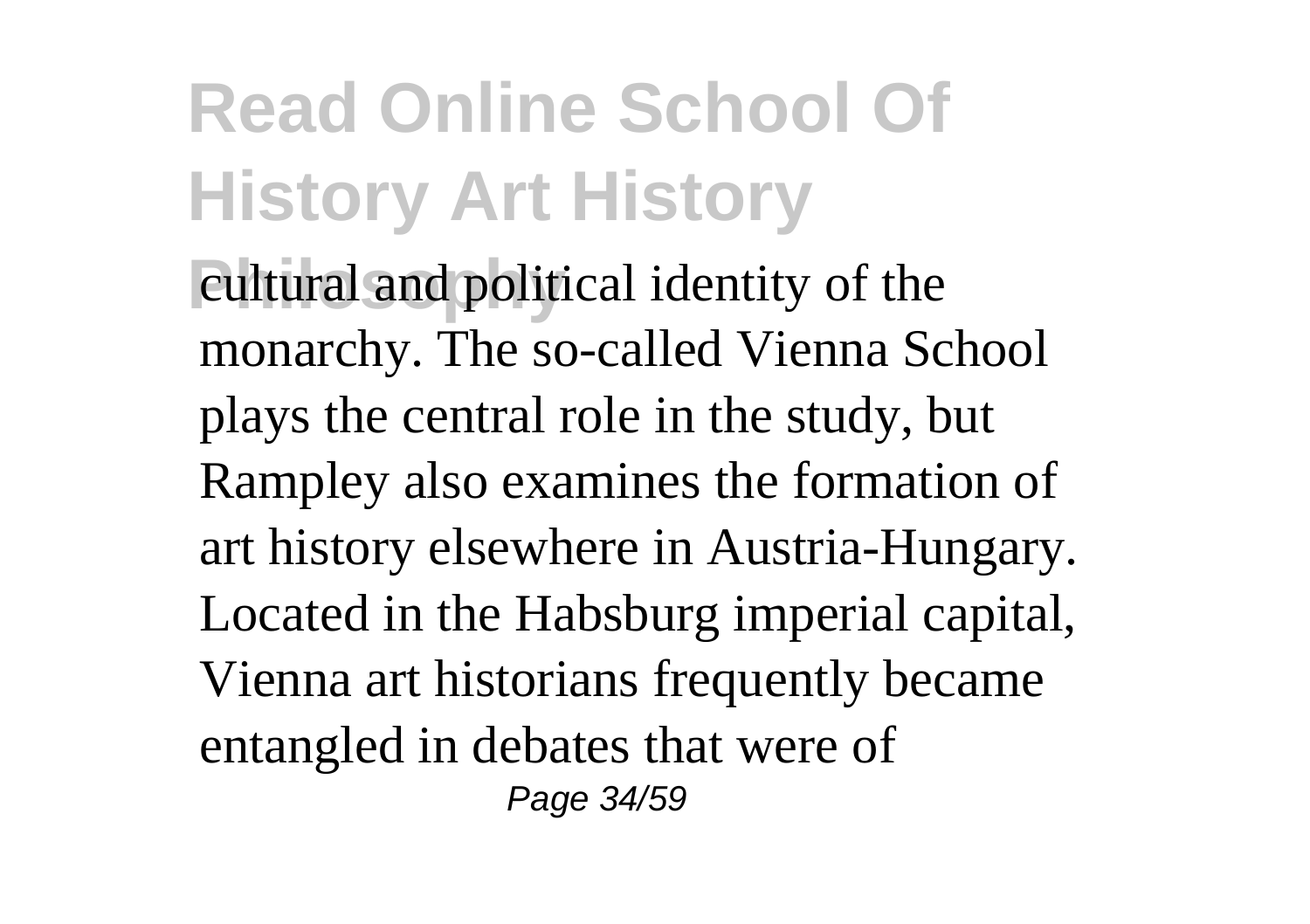importance to art historians elsewhere in the Empire, and Rampley pays particular attention to these areas of overlapping interest. He also analyzes the methodological innovations for which the Vienna School was well known. Rampley focuses most fully, however, on the larger political and ideological context of the Page 35/59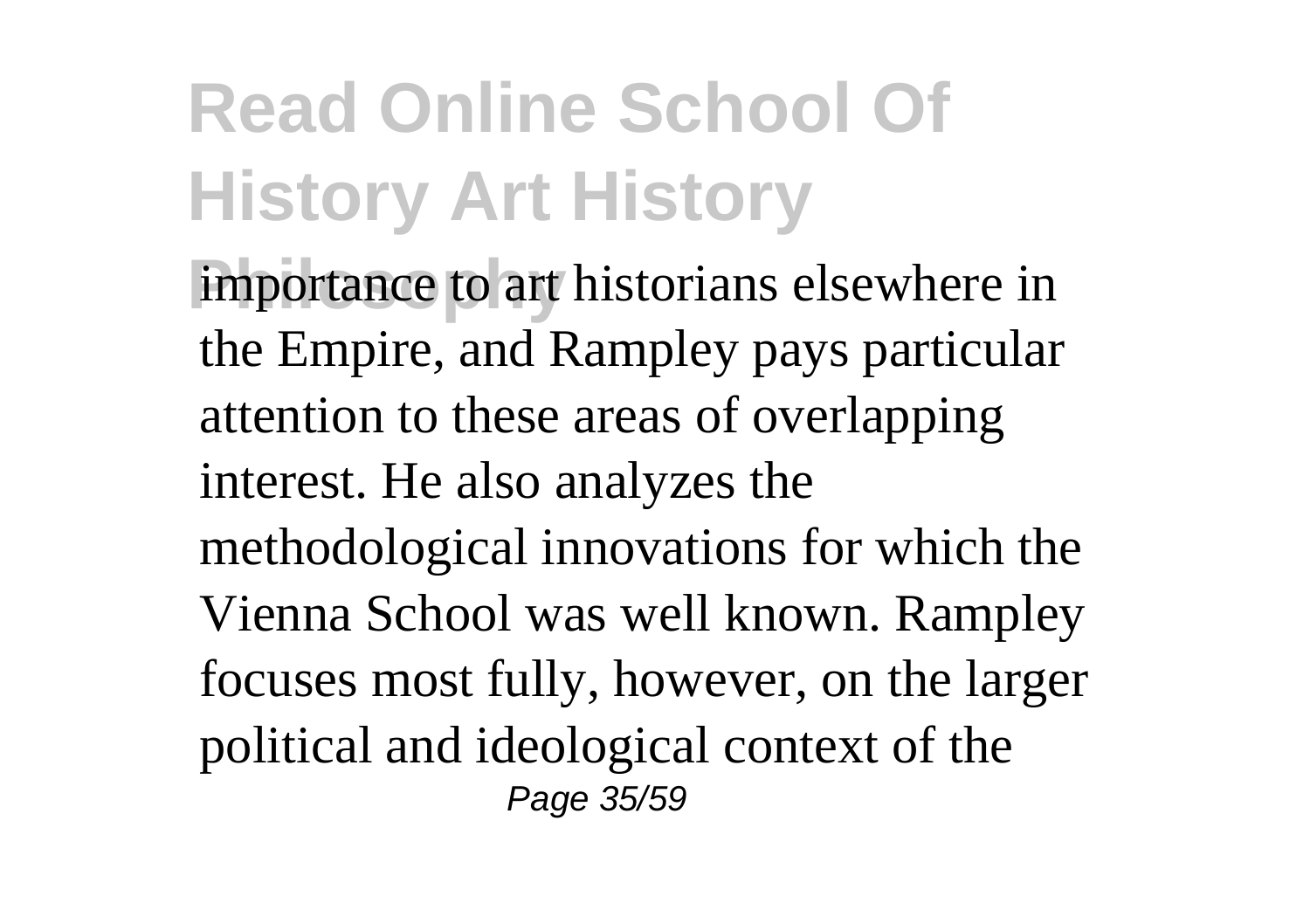practice of art history—particularly the way in which art-historical debates served as proxies for wider arguments over the political, social, and cultural life of the Habsburg Empire.

For prospective undergraduate students of Art History, or professionals looking to Page 36/59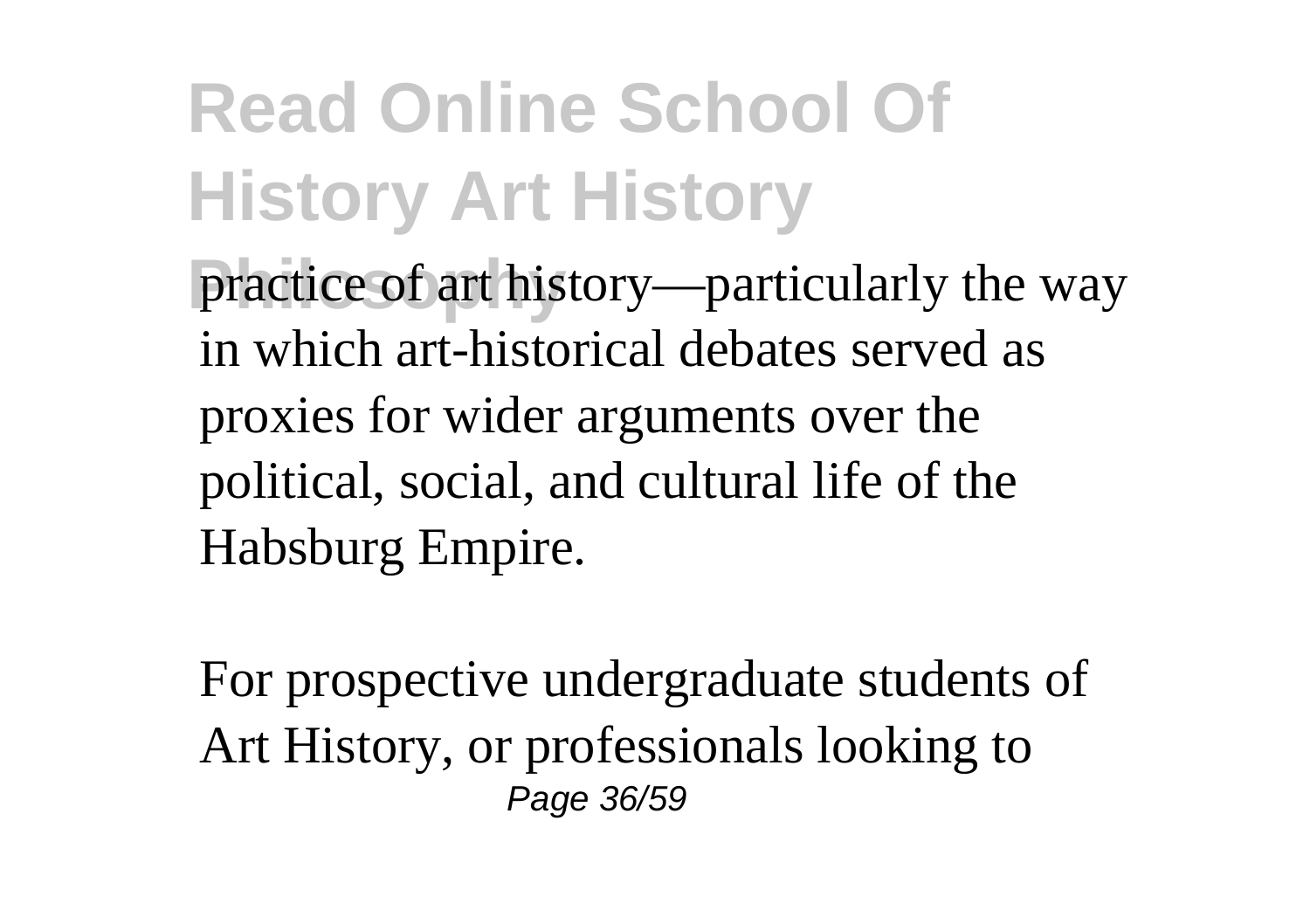develop an existing art history career or move into the field, Careers in Art History groups jobs by theme to show the range of careers available within certain sectors and how they interconnect. This edition has also included more potential careers, including less obvious roles such as advertising, heritage tourism and museum Page 37/59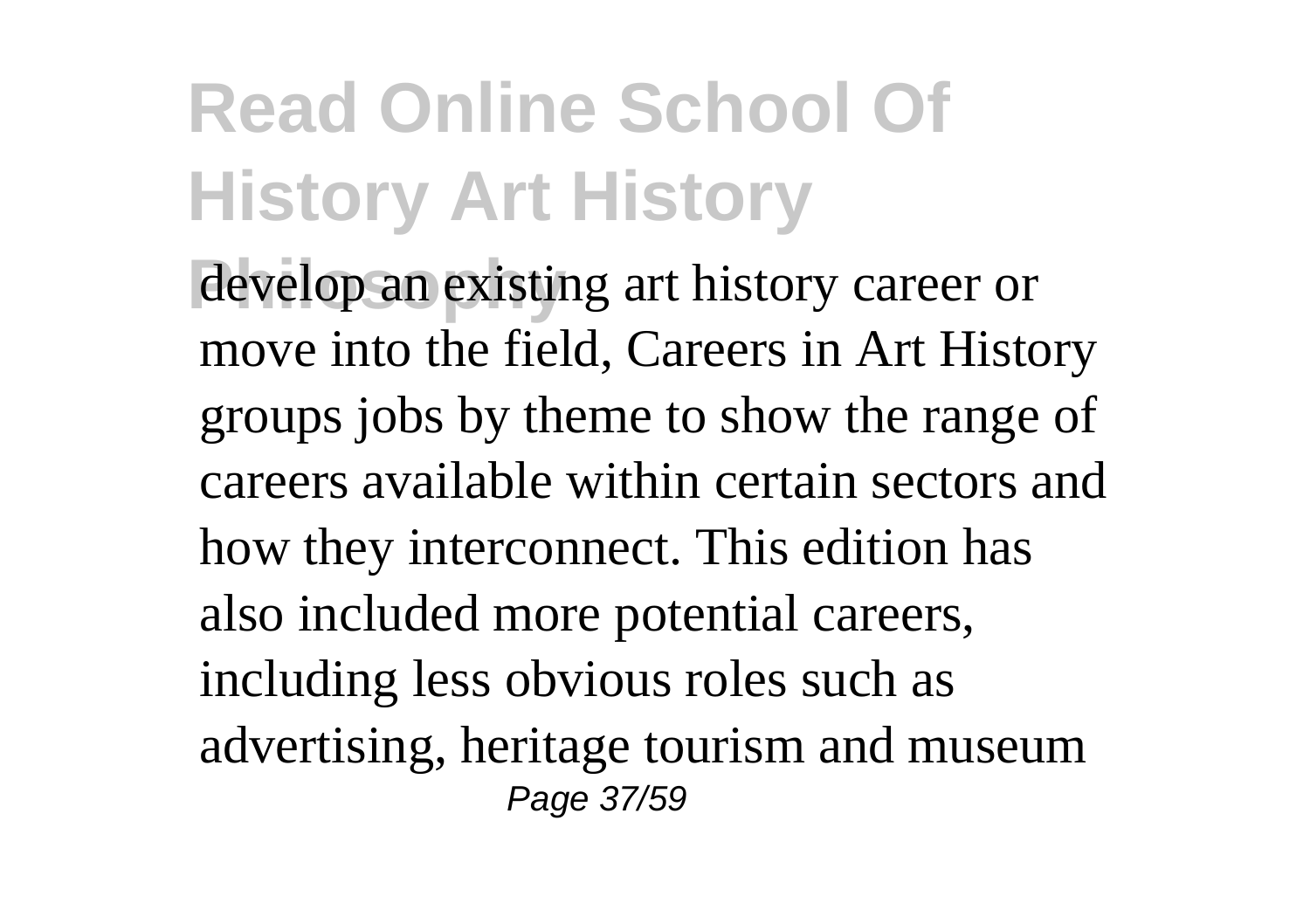retail, and reflected the changing job market with an extended entry on freelance work. This edition also contains new sections with practical information on marketing yourself, writing CVs and finding funding, as well as updated 'further information' sections, accompanying each entry.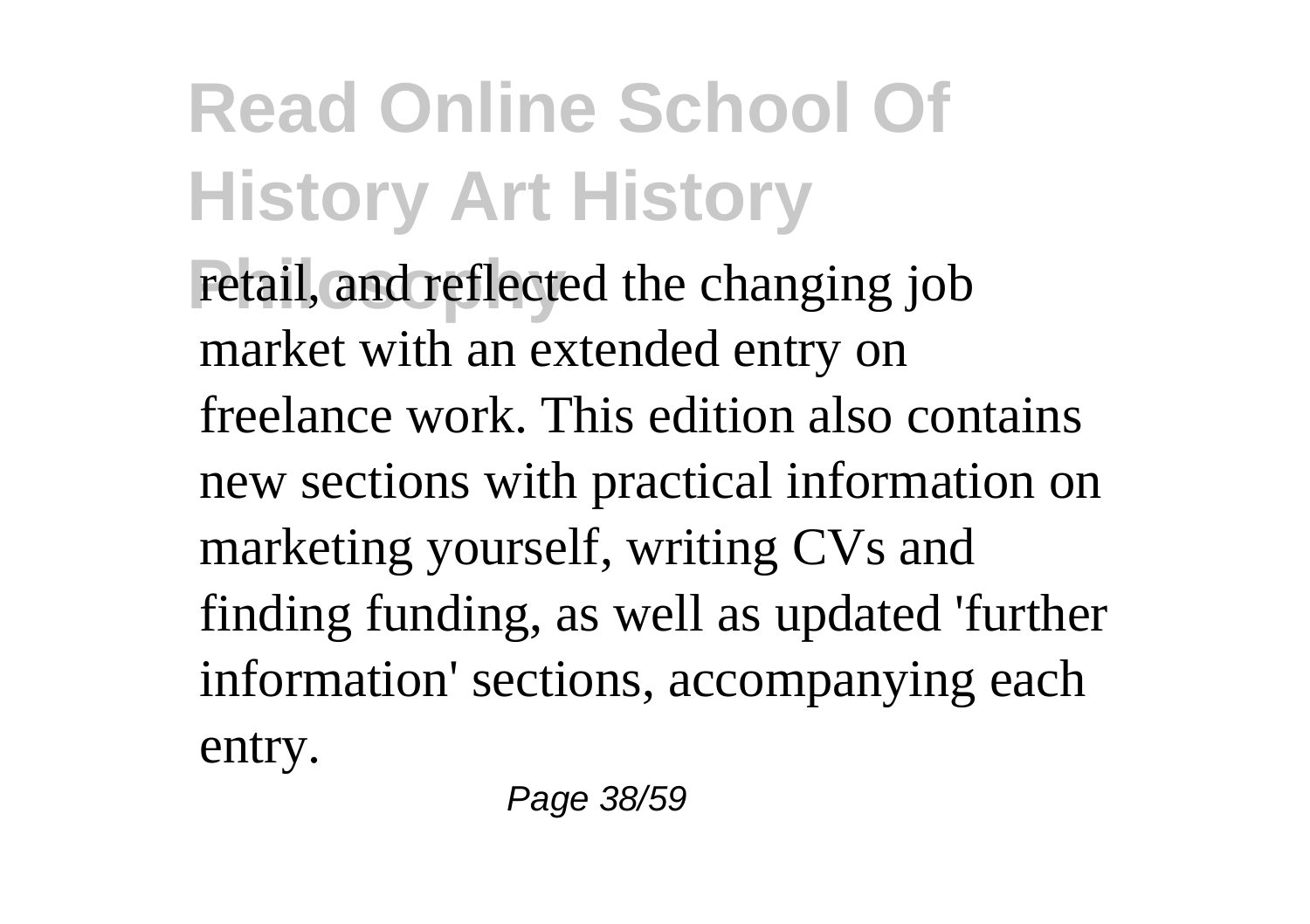#### **Read Online School Of History Art History Philosophy** In Black Bodies, White Gold Anna Arabindan-Kesson uses cotton, a commodity central to the slave trade and colonialism, as a focus for new interpretations of the way art, commerce, and colonialism were intertwined in the nineteenth-century Atlantic world. In Page 39/59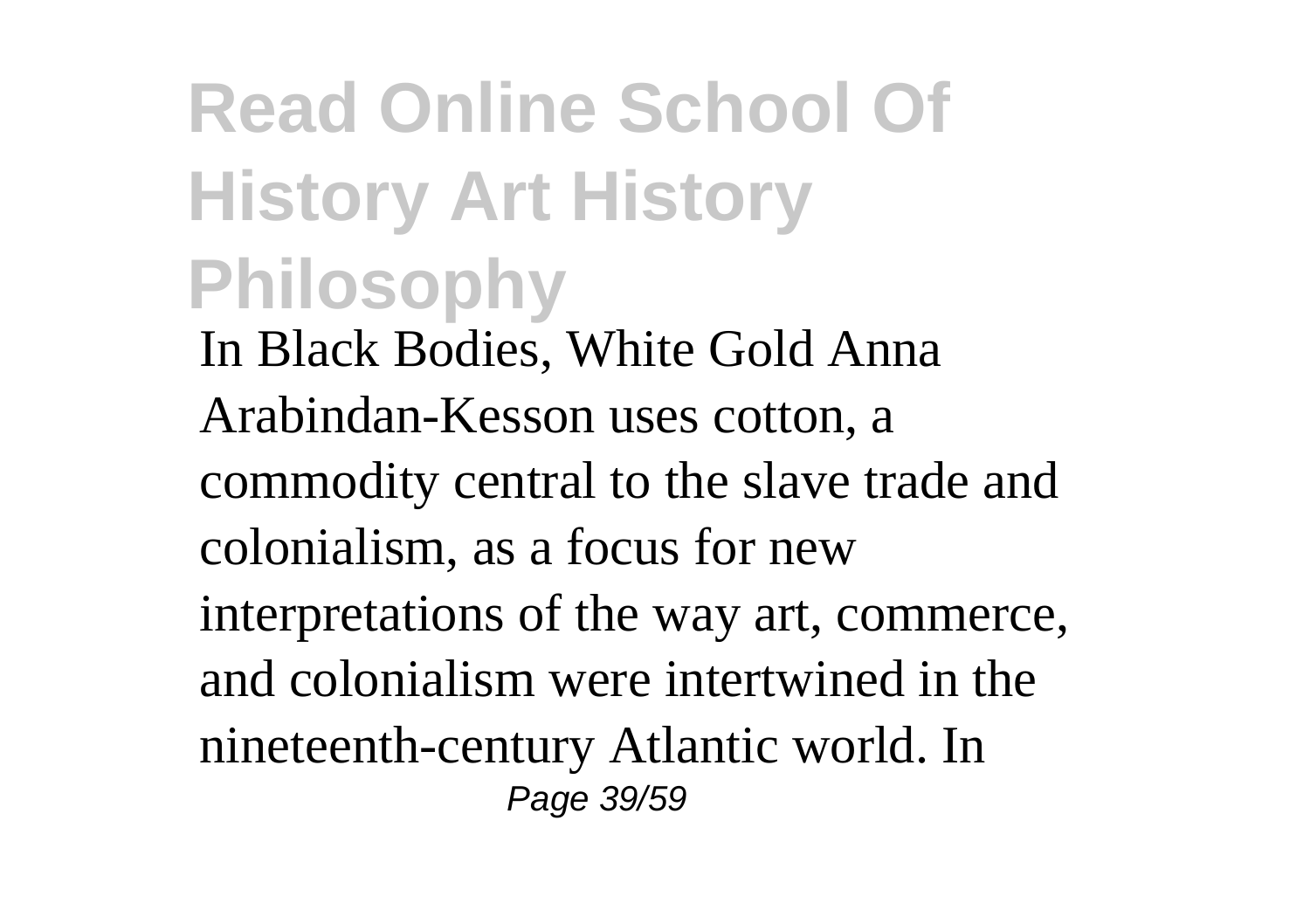**Philosophy** doing so, Arabindan-Kesson models an art historical approach that makes the histories of the Black diaspora central to nineteenth-century cultural production. She traces the emergence of a speculative vision that informs perceptions of Blackness in which artistic renderings of cotton—as both commodity and Page 40/59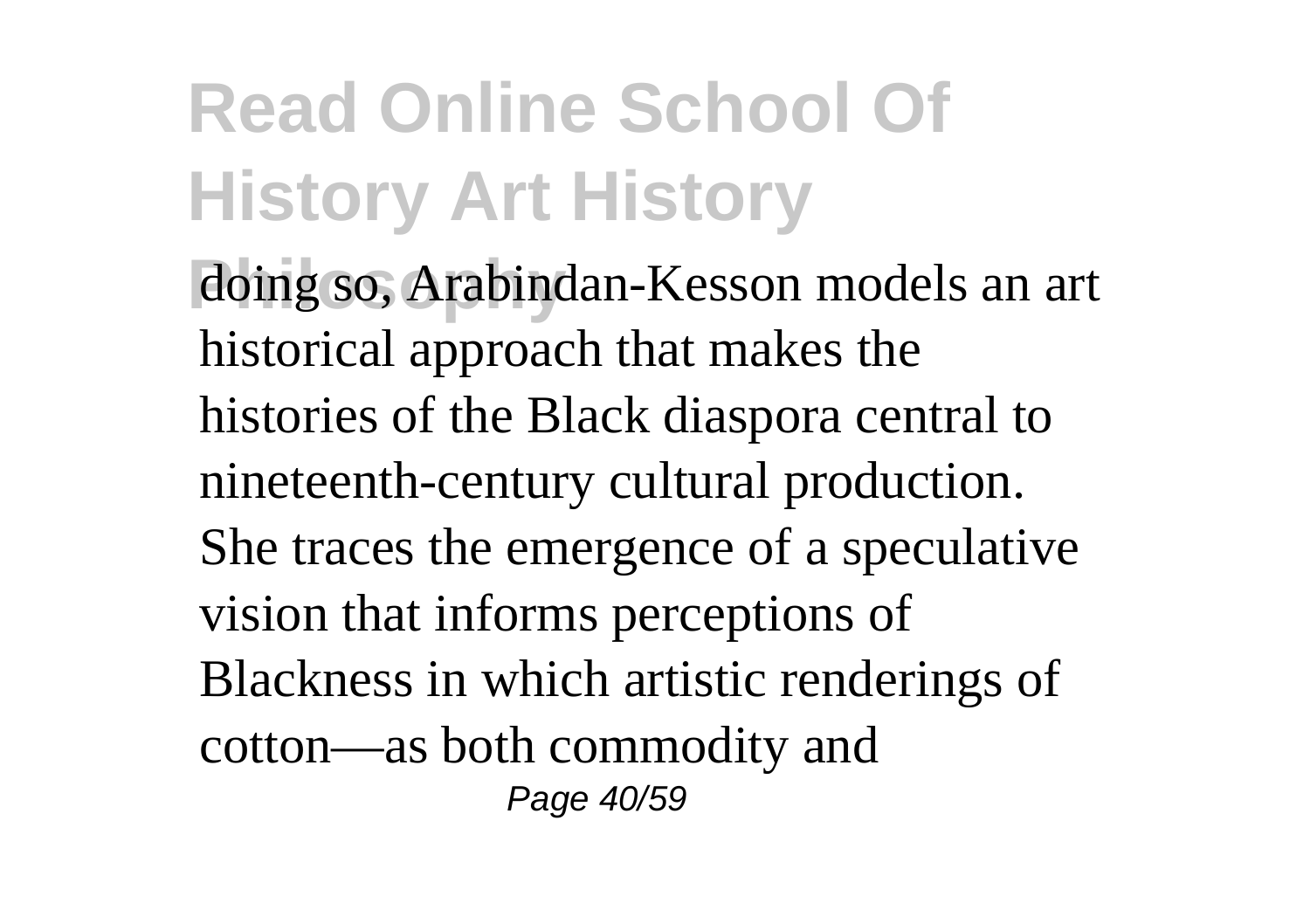material—became inexorably tied to the monetary value of Black bodies. From the production and representation of "negro cloth"—the textile worn by enslaved plantation workers—to depictions of Black sharecroppers in photographs and paintings, Arabindan-Kesson demonstrates that visuality was the mechanism through Page 41/59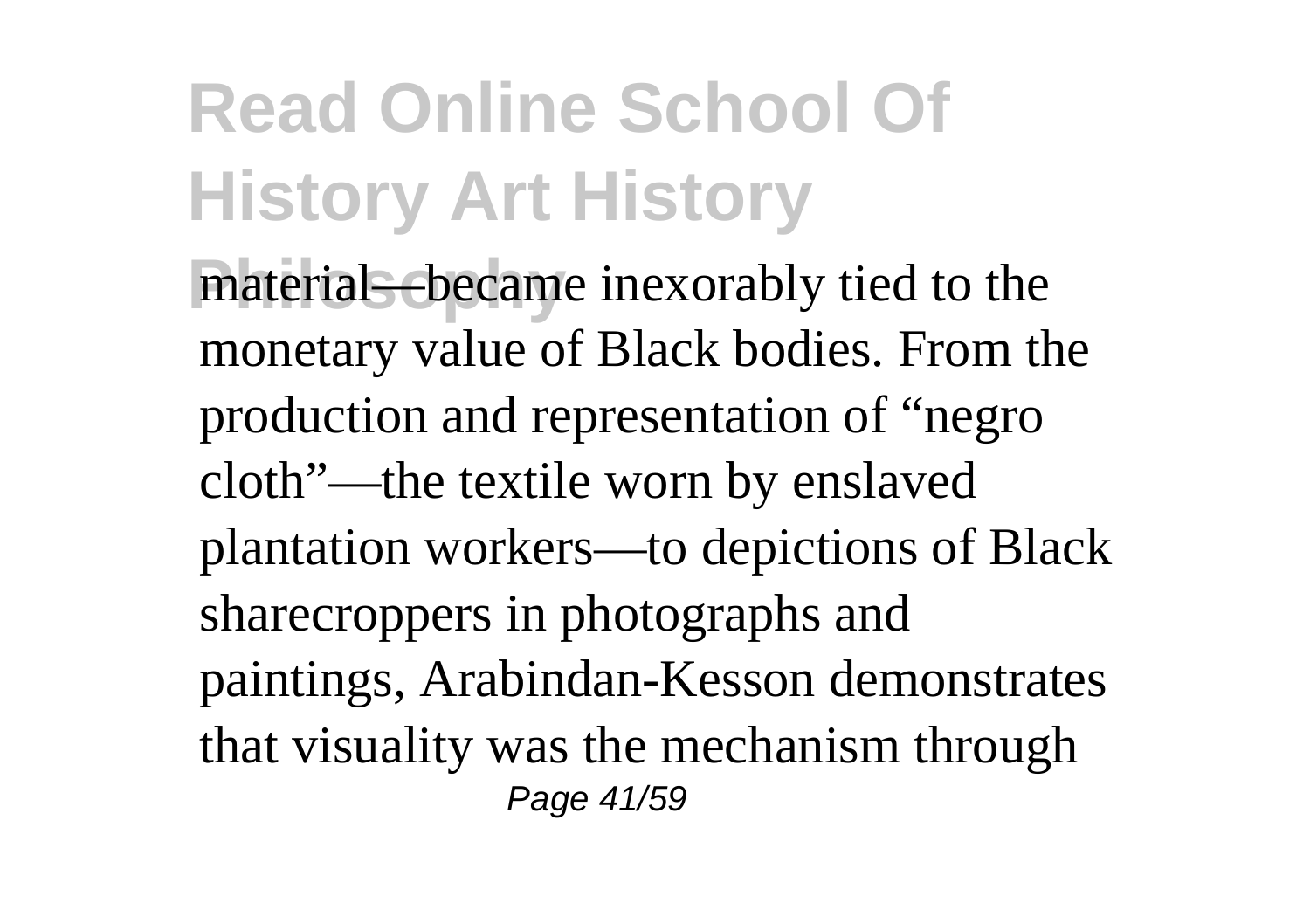which Blackness and cotton became equated as resources for extraction. In addition to interrogating the work of nineteenth-century artists, she engages with contemporary artists such as Hank Willis Thomas, Lubaina Himid, and Yinka Shonibare CBE RA, who contend with the commercial and imperial processes Page 42/59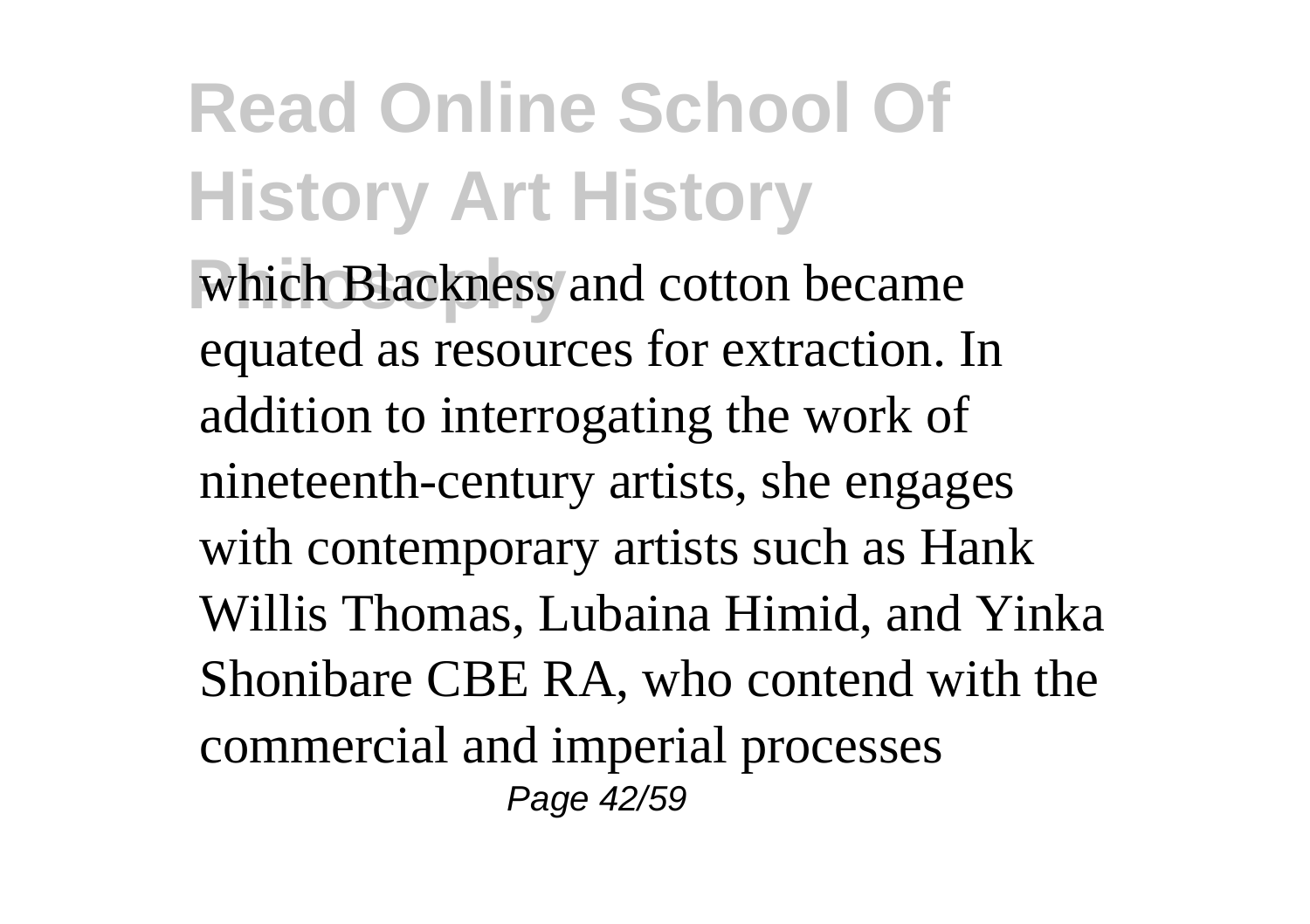**Read Online School Of History Art History** shaping constructions of Blackness and meanings of labor.

A textbook covering the world and work of the artist, trends and influences in world art, and art in the western world.

One of the most heated scholarly Page 43/59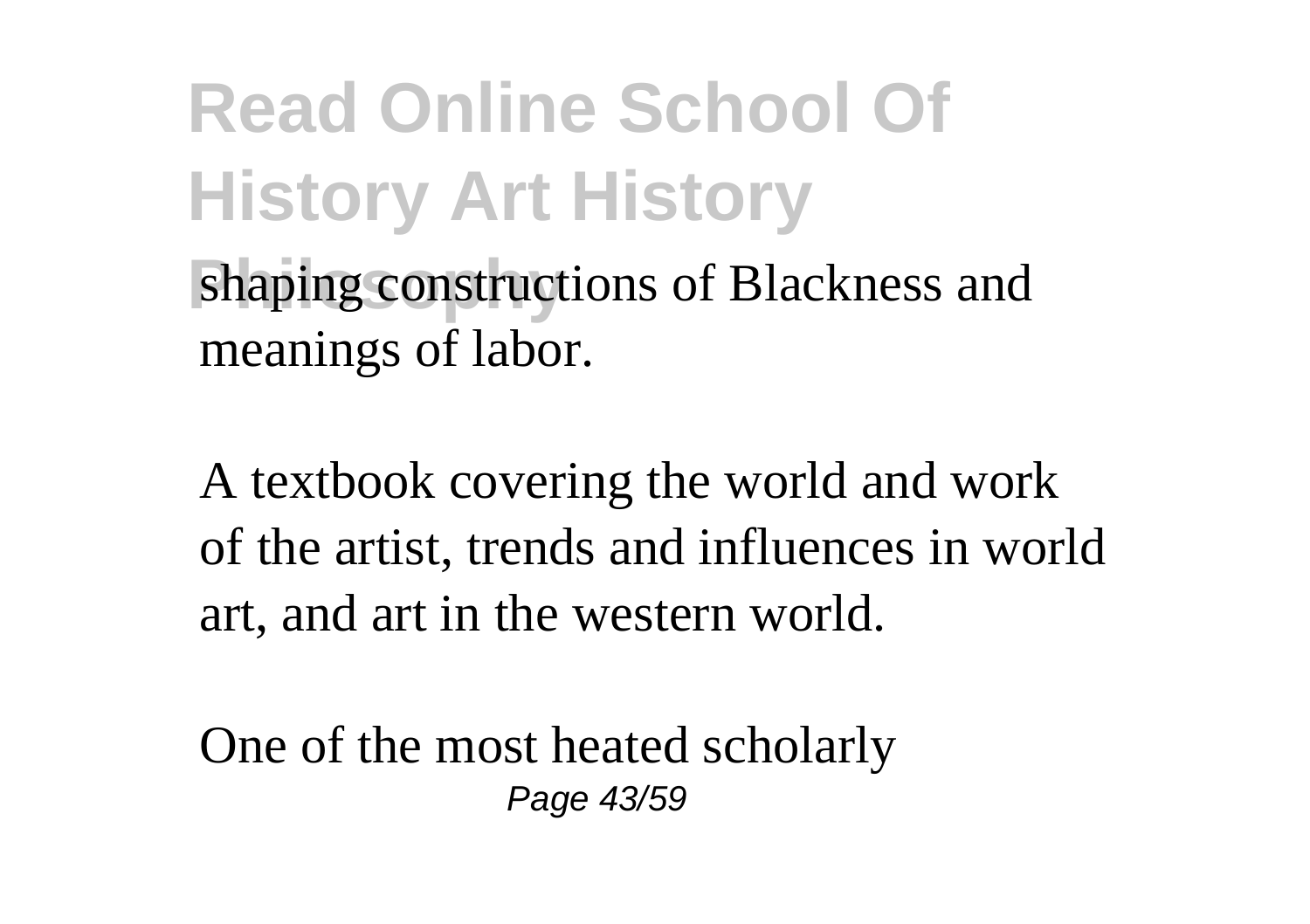controversies of the early twentieth century, the Orient-or-Rome debate turned on whether art historians should trace the origin of all Western—and especially Gothic—architecture to Roman ingenuity or to the Indo-Germanic Geist. Focusing on the discourses around this debate, Talinn Grigor considers the Persian Revival Page 44/59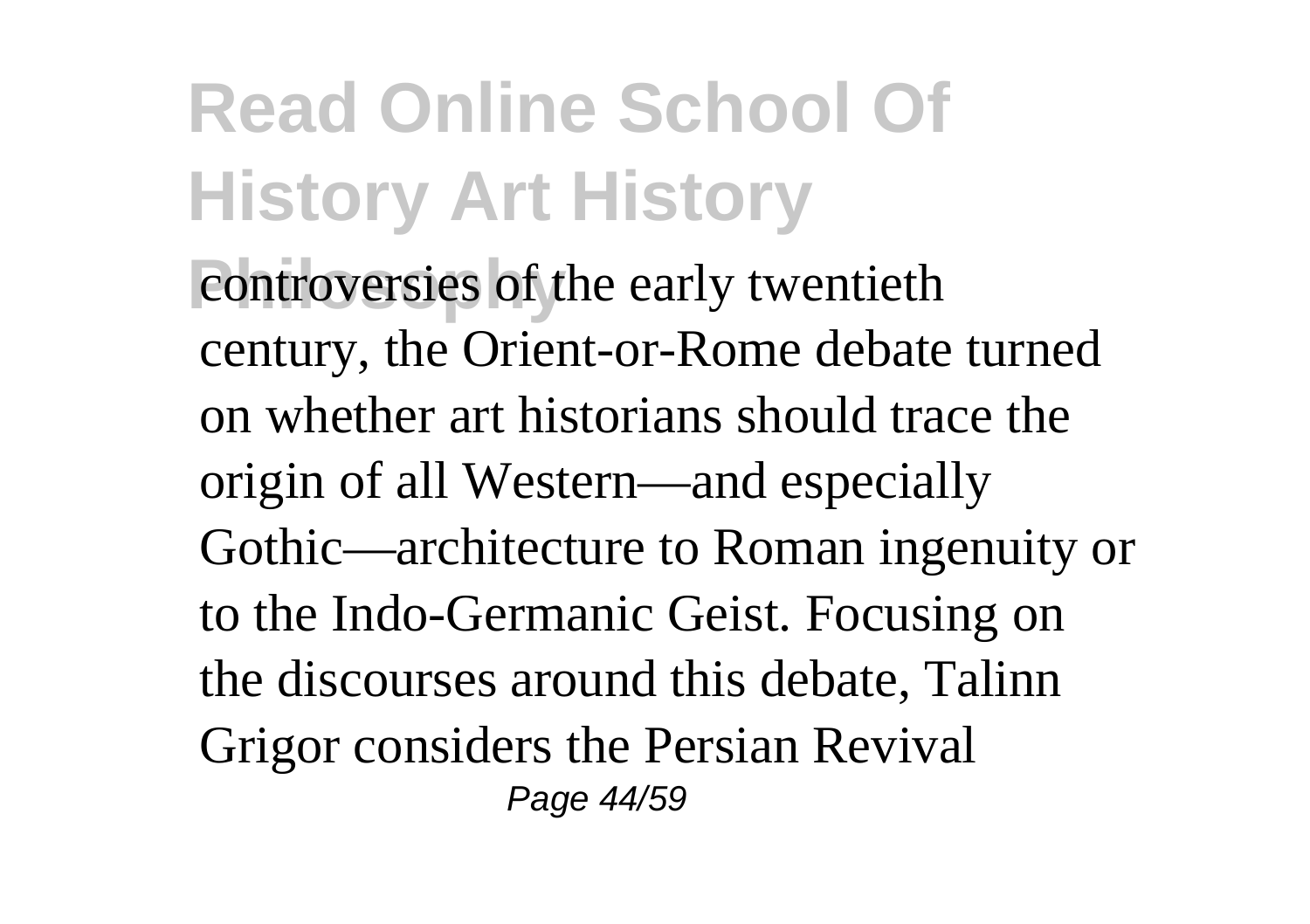movement in light of imperial strategies of power and identity in British India and in Qajar-Pahlavi Iran. The Persian Revival examines Europe's discovery of ancient Iran, first in literature and then in art history. Tracing Western visual discourse about ancient Iran from 1699 on, Grigor parses the invention and use of a revivalist Page 45/59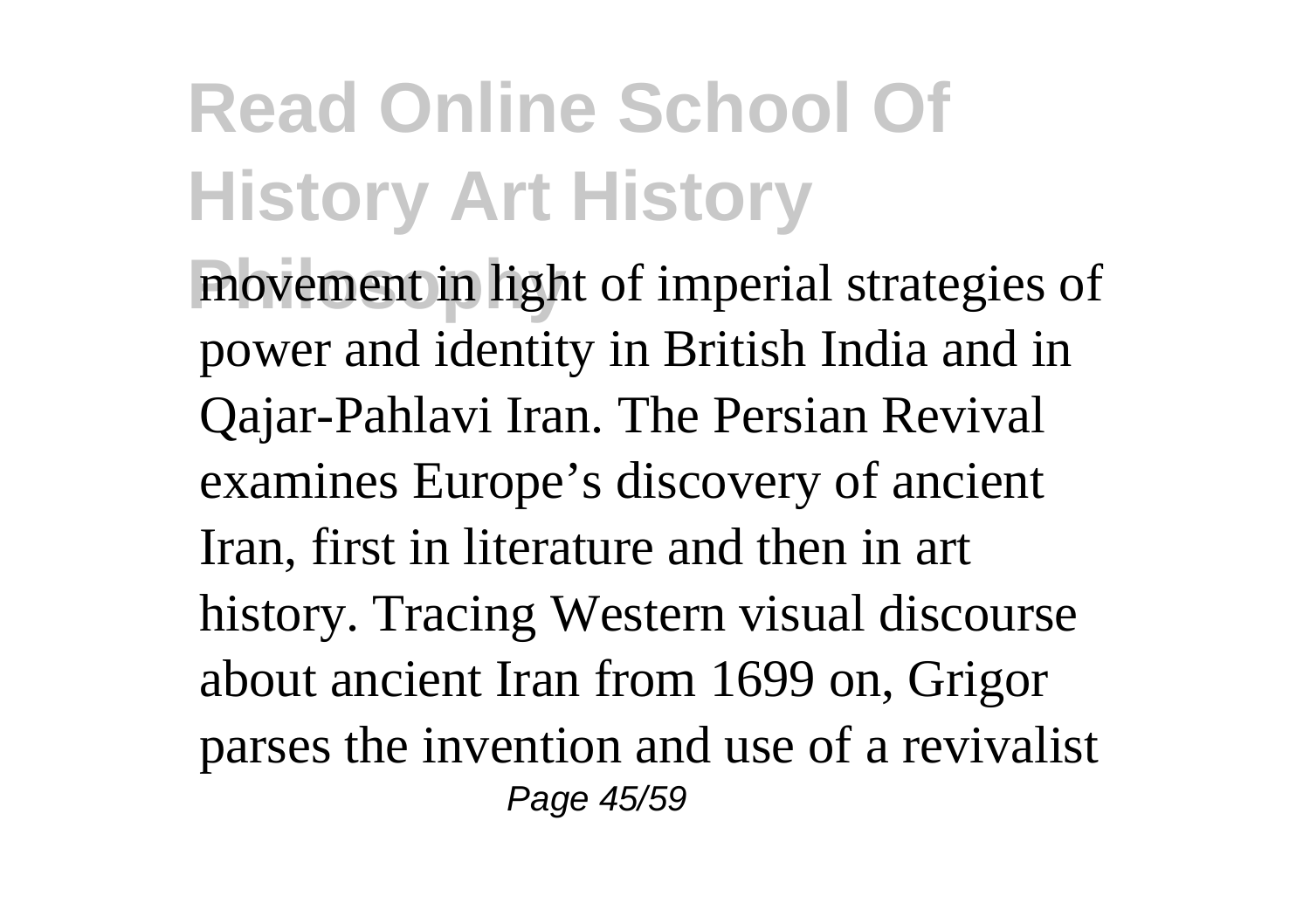architectural style from the Afsharid and Zand successors to the Safavid throne and the rise of the Parsi industrialists as cosmopolitan subjects of British India. Drawing on a wide range of Persian revival narratives bound to architectural history, Grigor foregrounds the complexities and magnitude of artistic Page 46/59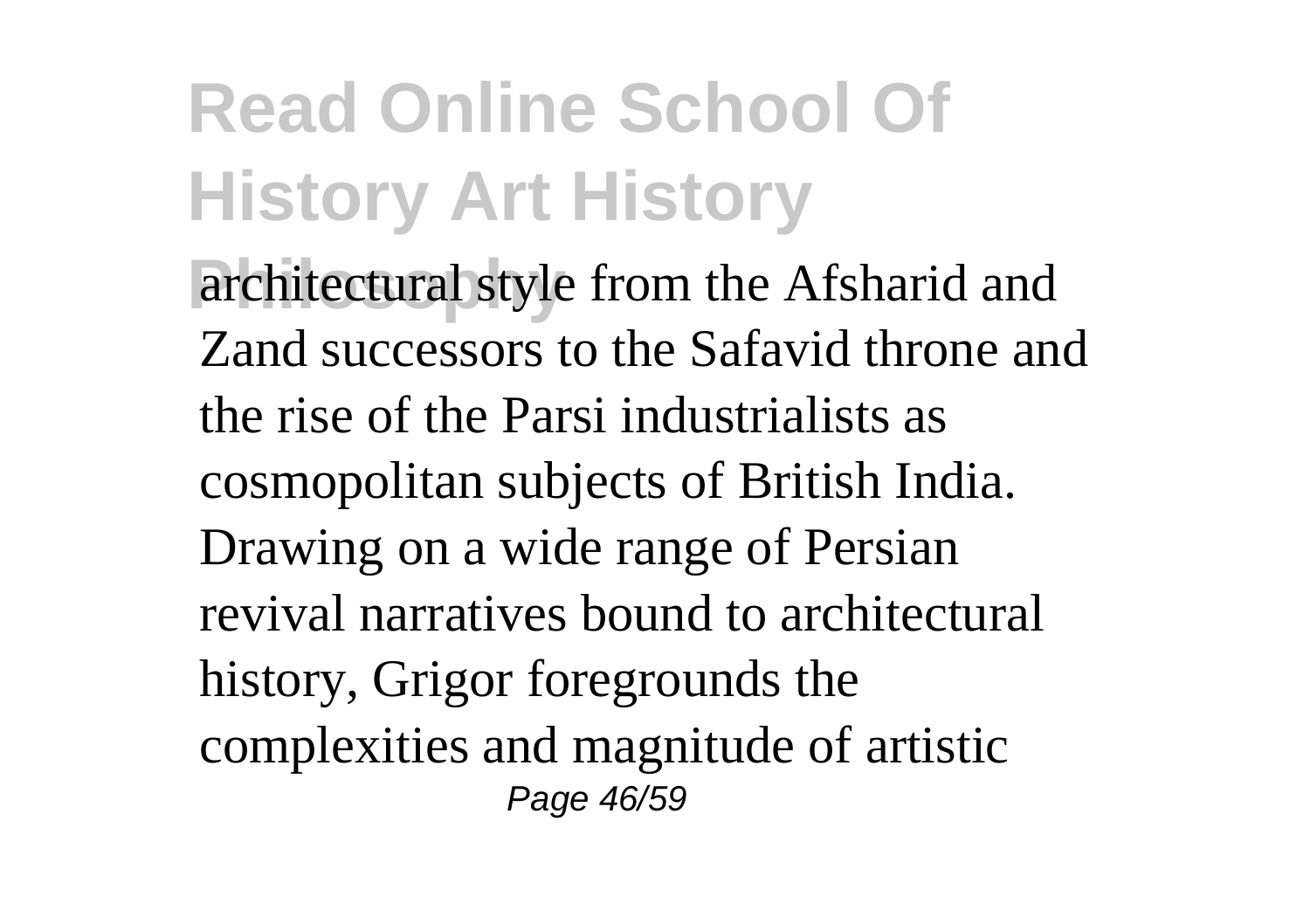appropriations of Western art history in order to grapple with colonial ambivalence and imperial aspirations. She argues that while Western imperialism was instrumental in shaping high art as mercantile-bourgeois ethos, it was also a project that destabilized the hegemony of a Eurocentric historiography of taste. An Page 47/59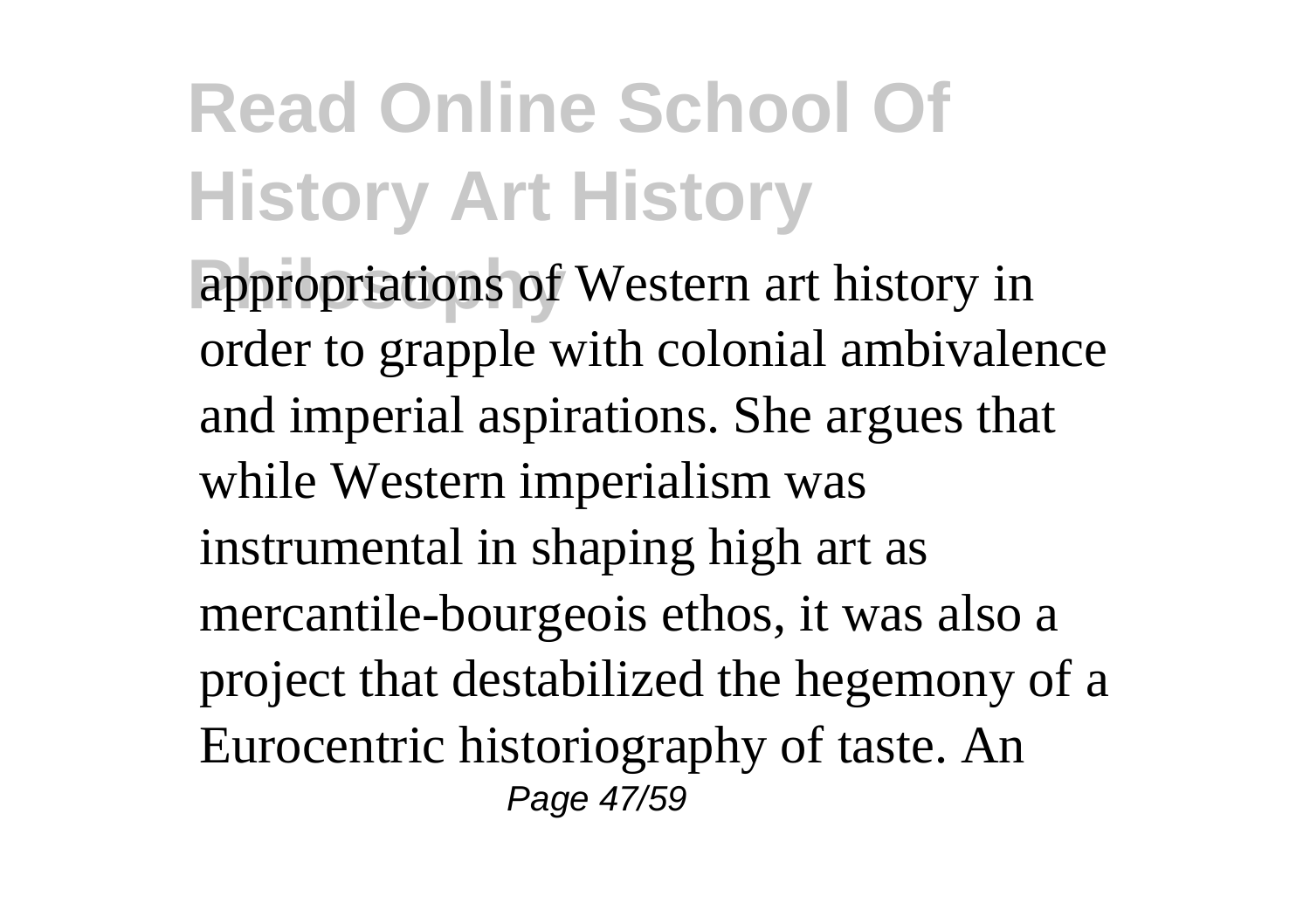important reconsideration of the Persian Revival, this book will be of vital interest to art and architectural historians and intellectual historians, particularly those working in the areas of international modernism, Iranian studies, and historiography.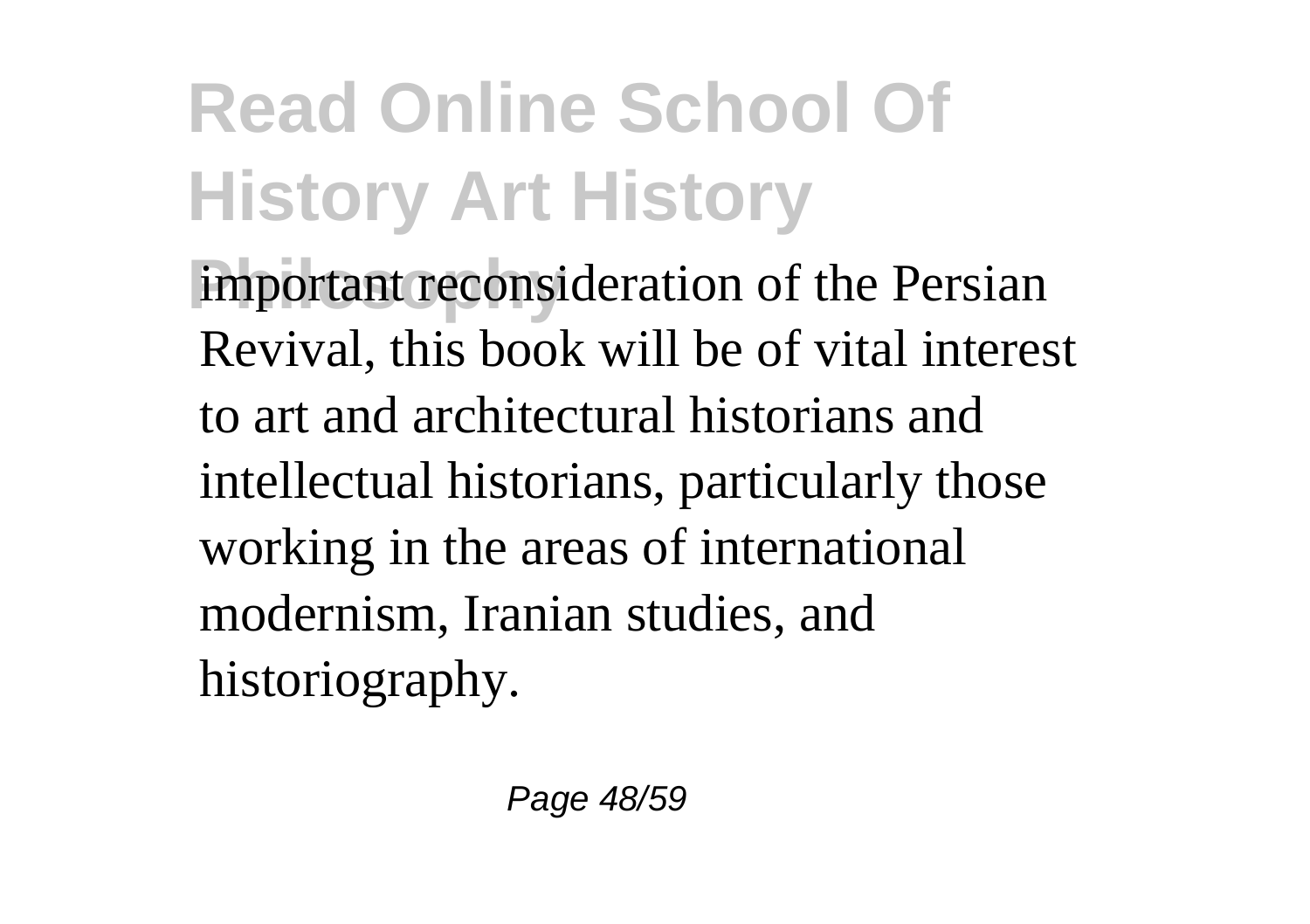An authoritative history of art history from its medieval origins to its modern predicaments In this authoritative book, the first of its kind in English, Christopher S. Wood tracks the evolution of the historical study of art from the late middle ages through the rise of the modern scholarly discipline of art history. Page 49/59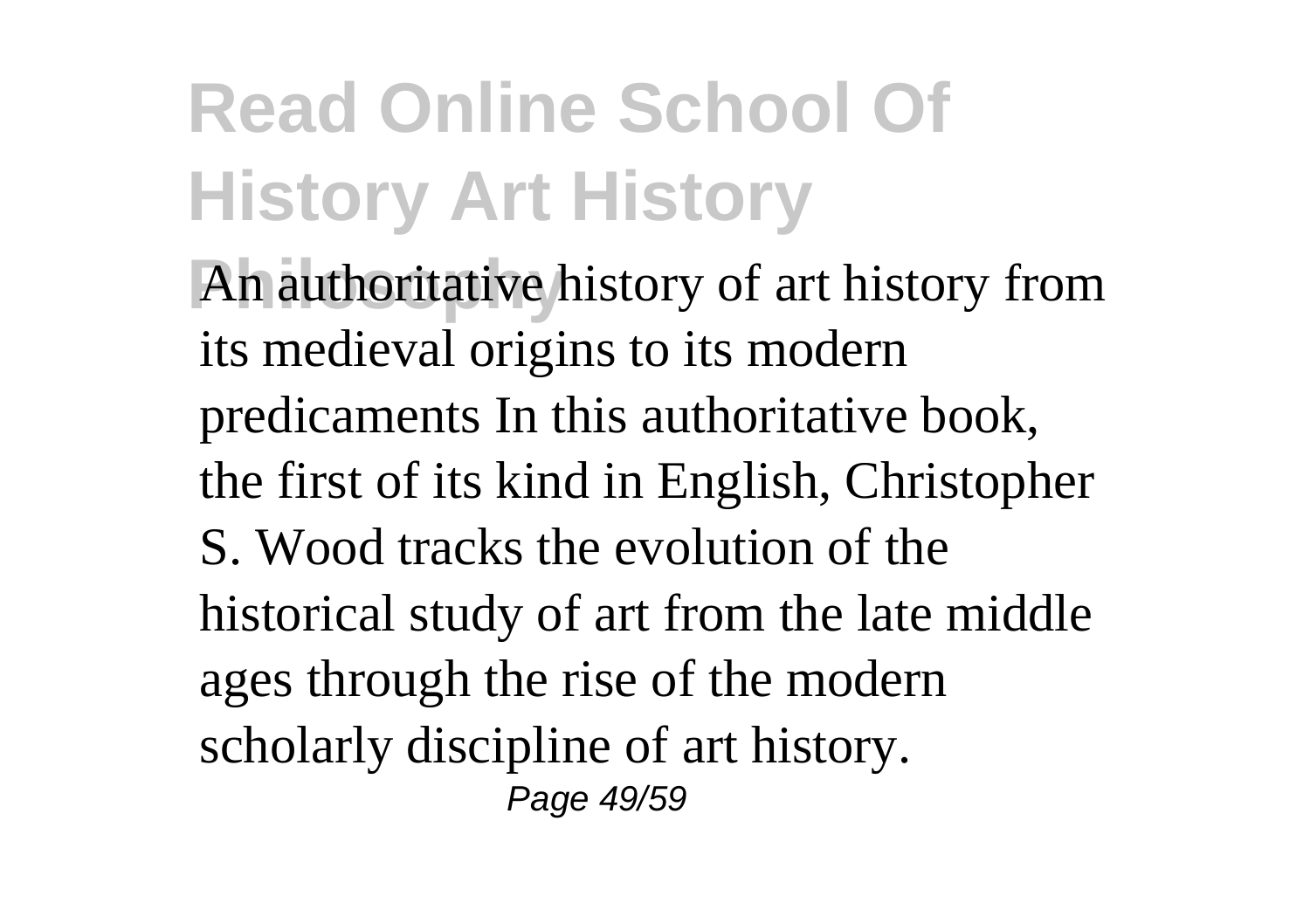**Philosophy** Synthesizing and assessing a vast array of writings, episodes, and personalities, this original and accessible account of the development of art-historical thinking will appeal to readers both inside and outside the discipline. Combining erudition with clarity, this book makes a landmark contribution to the understanding of art Page 50/59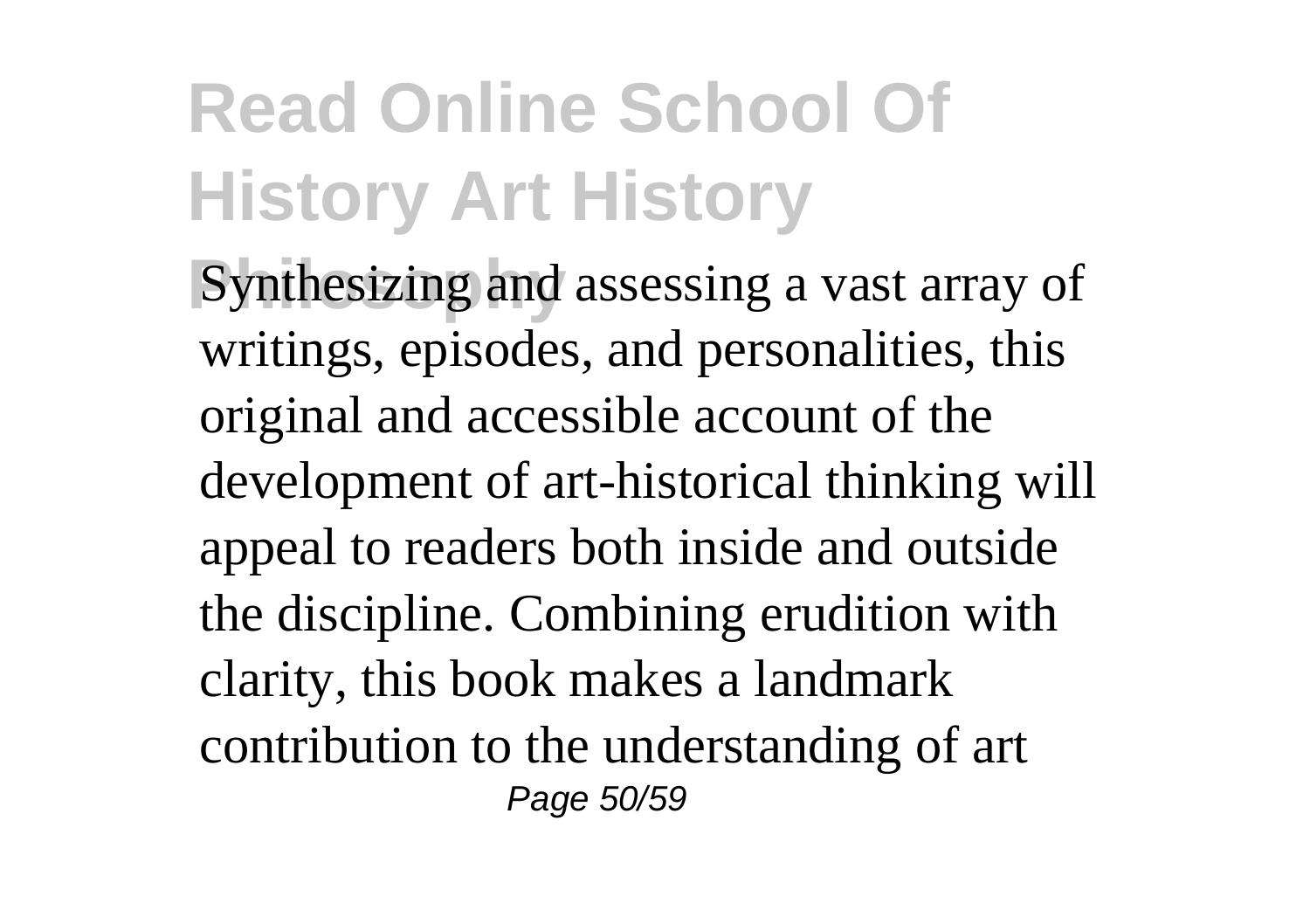**Read Online School Of History Art History** history.sophy

The Victorian Art School documents the history of the art school in the nineteenth century, from its origins in South Kensington to its proliferation through the Page 51/59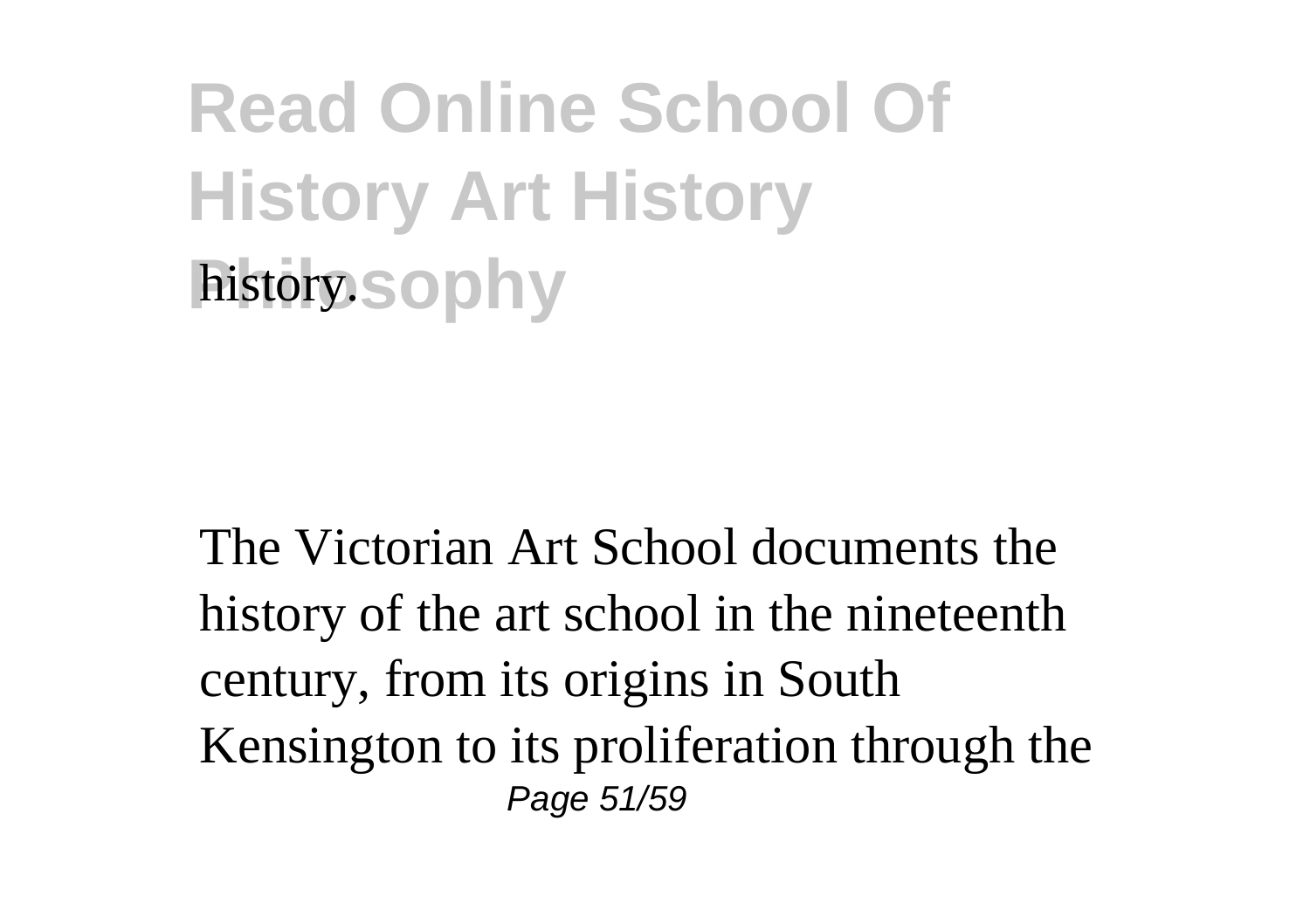major industrial centres of Britain. Charles Rennie Mackintosh's Glasgow School of Art, together with earlier examples in Manchester and Birmingham demonstrate an unprecedented concern for the provision of plentiful light and air amidst the pollution of the Victorian city. As theories of design education and local Page 52/59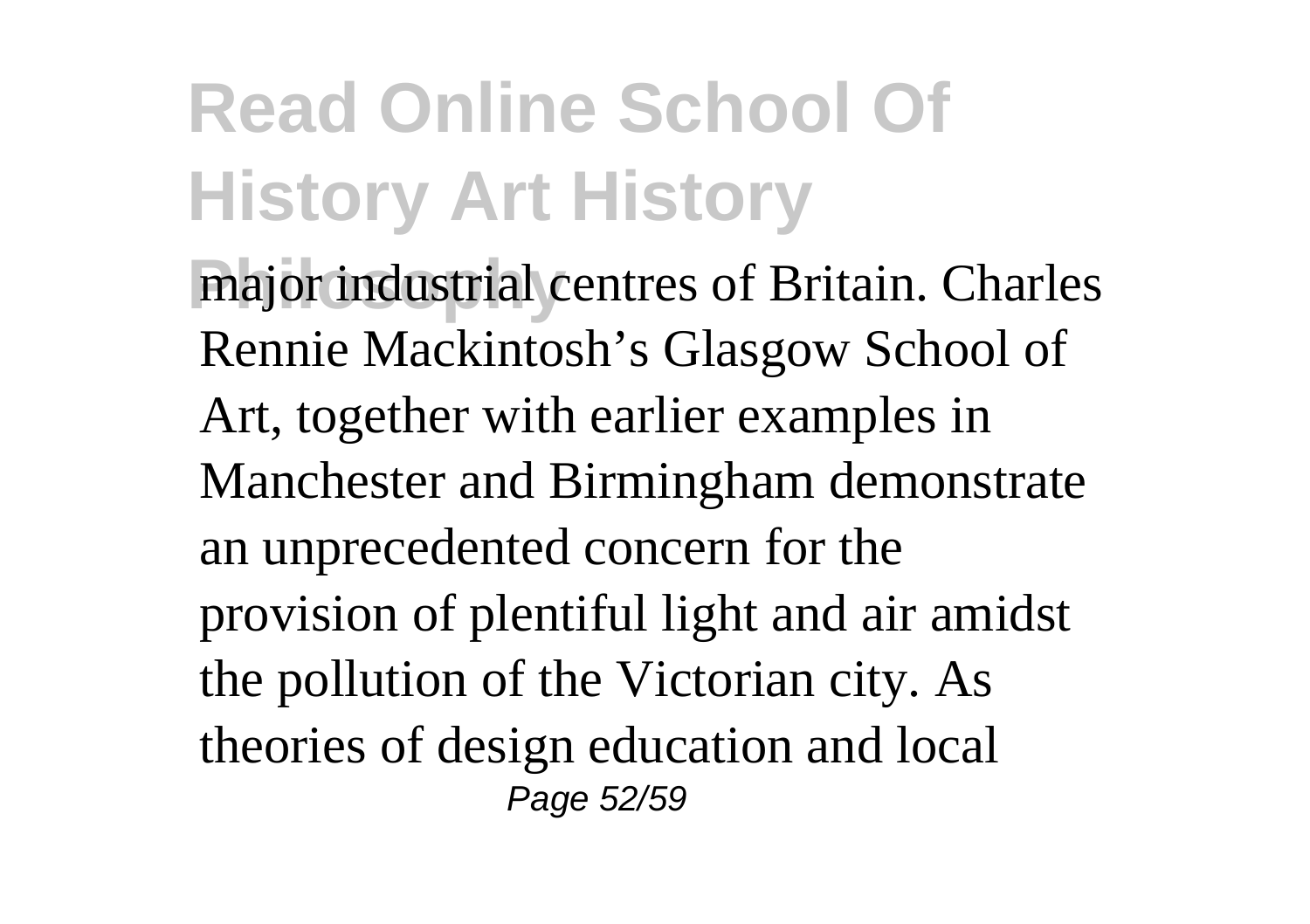governance converged, they also reveal the struggle of the provincial city for cultural independence from the capital. Examining innovations in the use of new technologies and approaches in the design of these buildings, The Victorian Art School offers a unique and explicitly environmental reading of the Victorian Page 53/59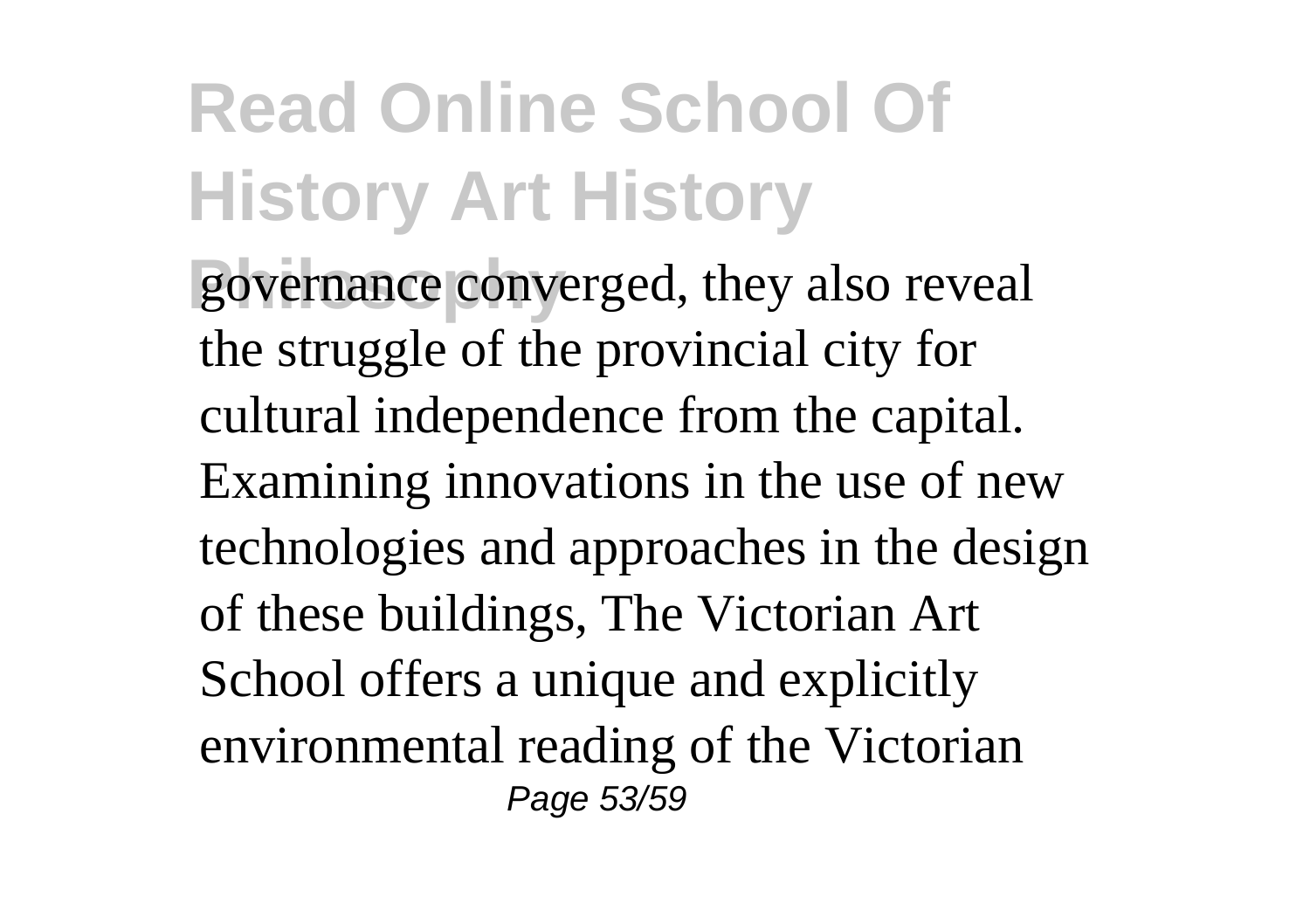**Philosophy** city. It examines how art schools complemented civic 'Improvement' programmes, their contribution to the evolution of art pedagogy, the tensions that arose between the provincial schools and the capital, and the role they would play in reimagining the relationship between art and public life in a rapidly Page 54/59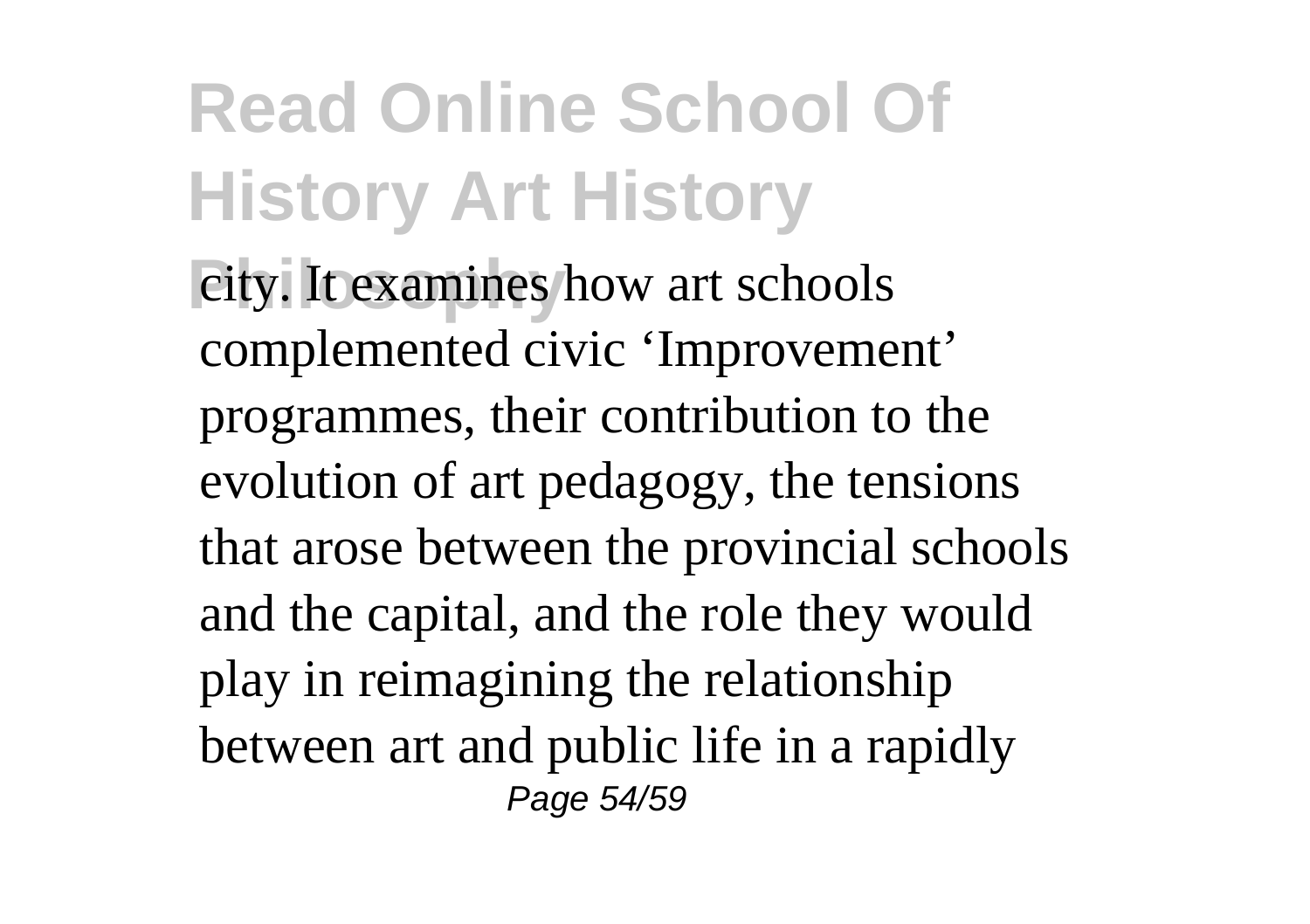transforming society. The architects of these buildings synthesised the potential of art with the perfection of the internal environment, indelibly shaping the future cultural life of Britain.

This book provides, from a critical perspective, a first contact with the key Page 55/59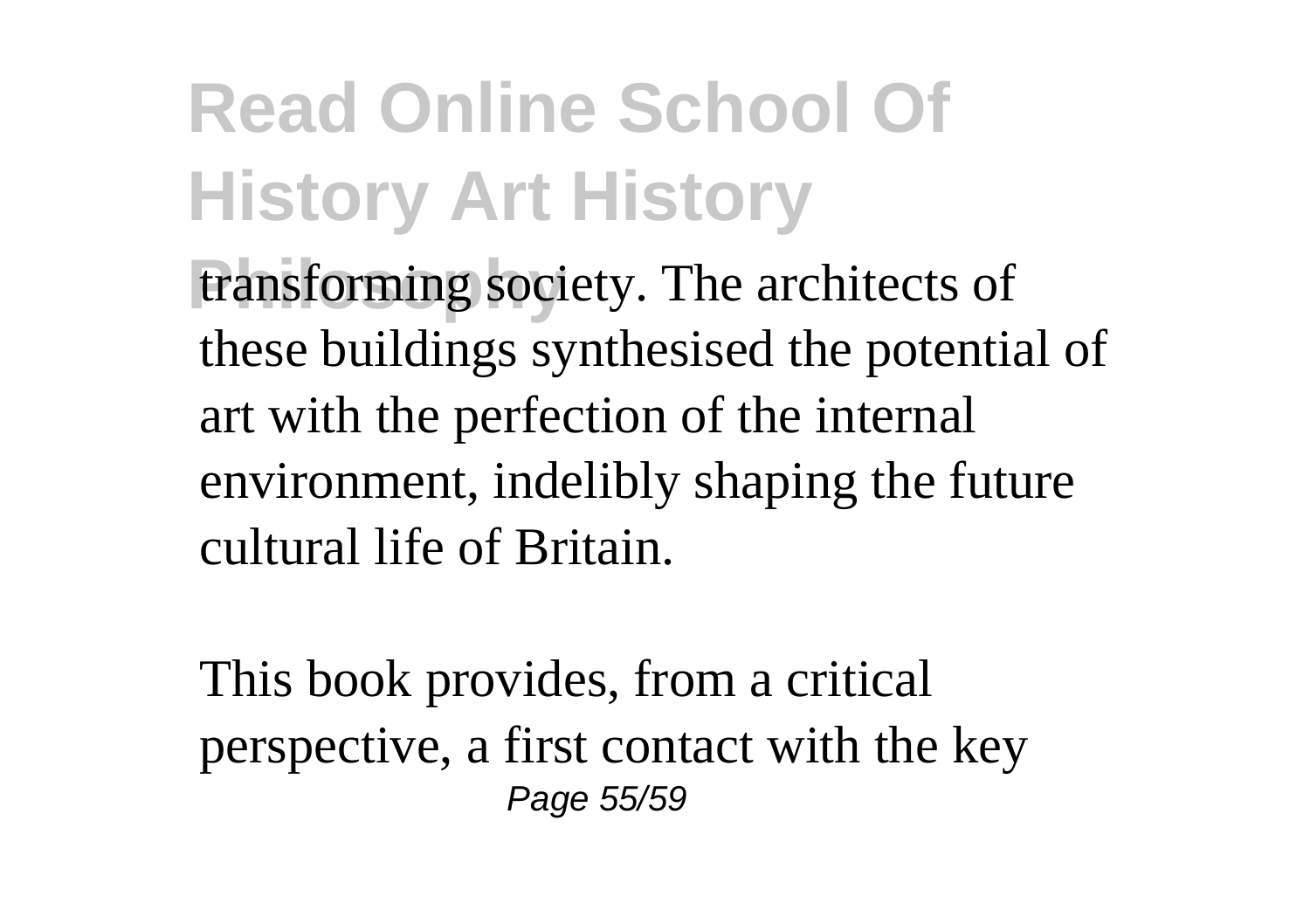debates and authors who, over the last 2,500 years, have tried to define, study and evaluate the arts in the west, as well as tell their stories so as to highlight Europe's outstanding achievements and supposed civilizational mission. It shows and deconstructs how the western theories and stories on different media – theatre, Page 56/59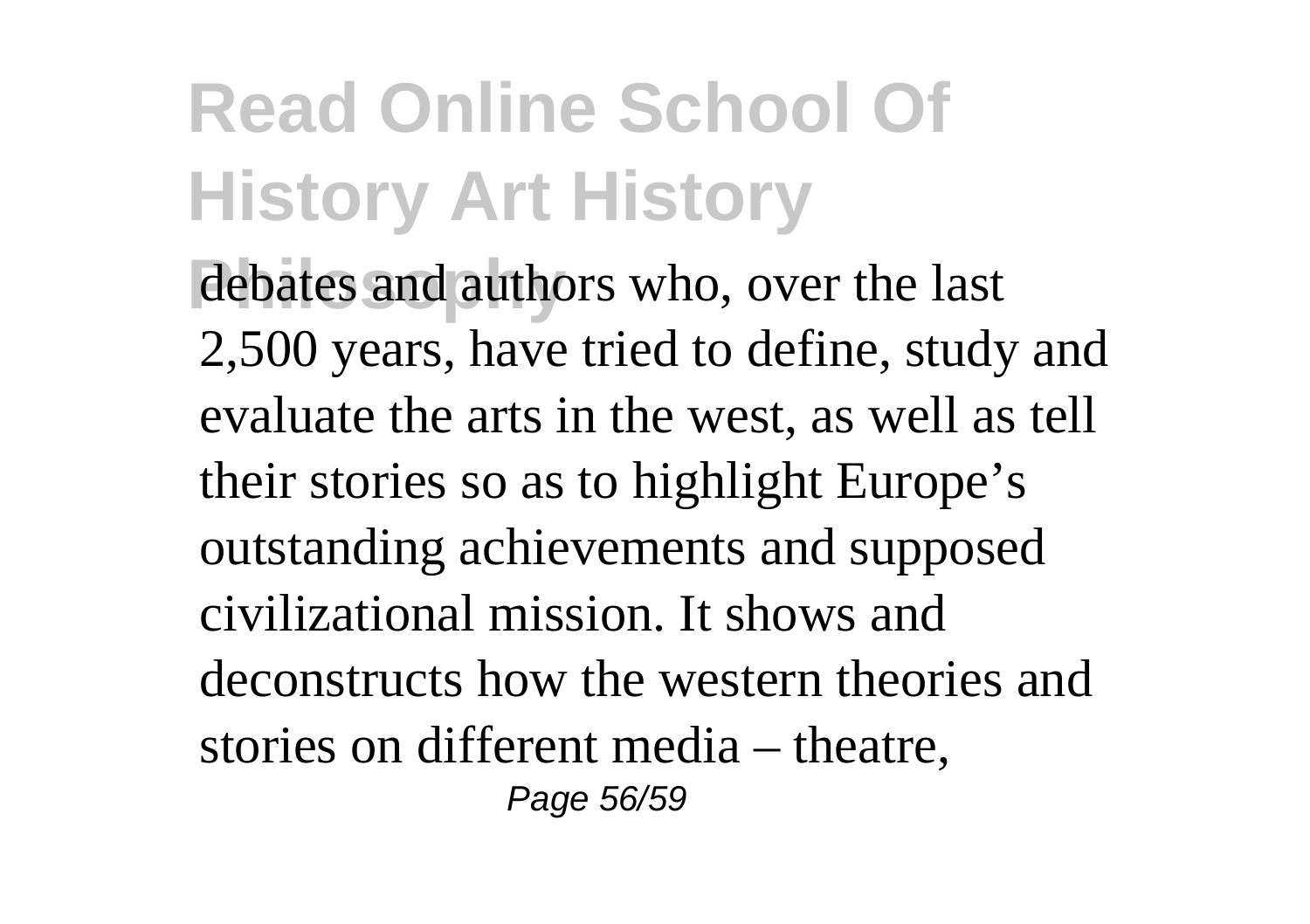sculpture, literature, painting, photography, performance art, contemporary art, etc. – repeat and vary certain fixed ideas in diverse disciplines – from philosophy to media studies – so as to deal with and often repress arts' power. By drawing on texts from recent picture and image theory, as well as on present-Page 57/59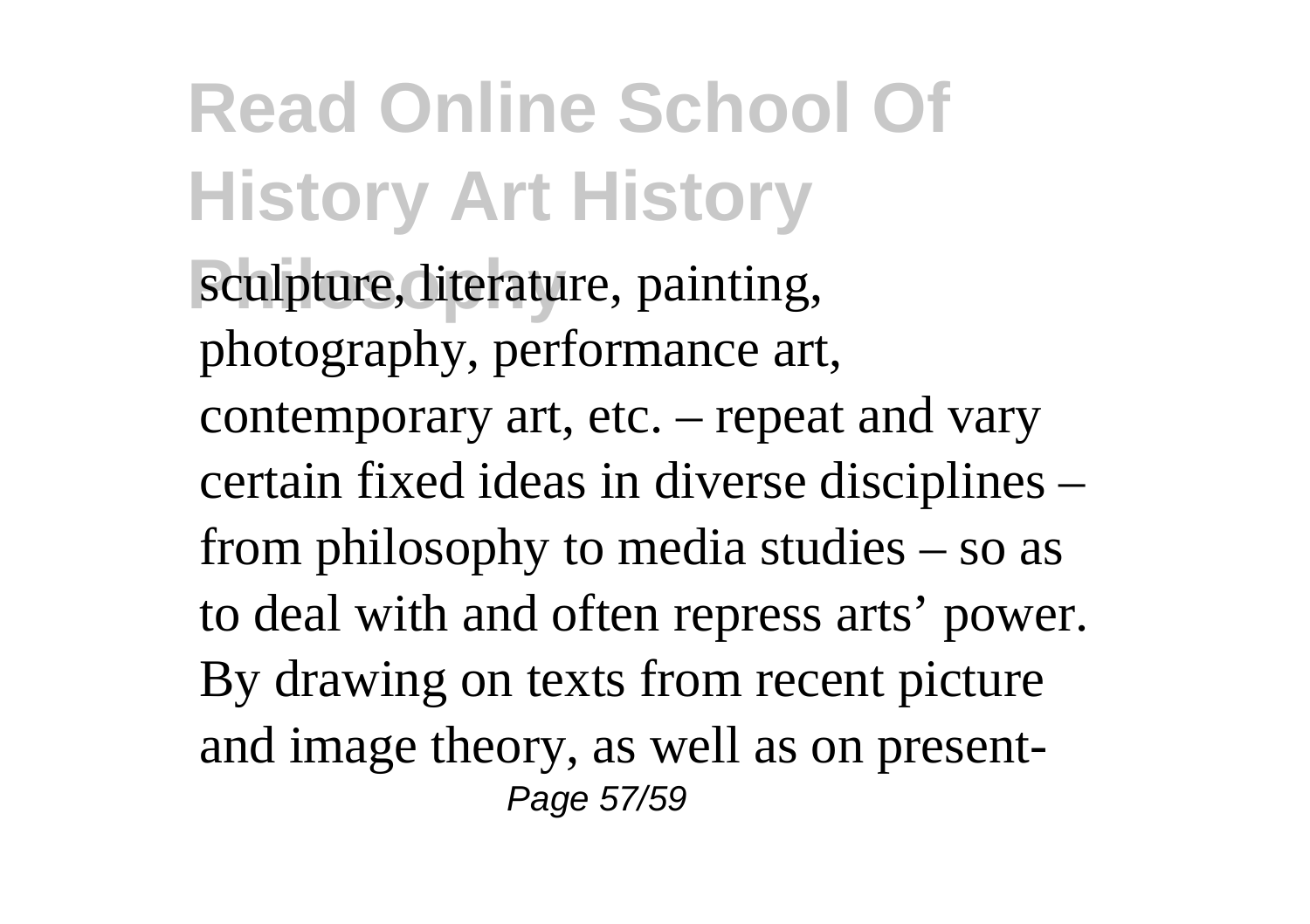day Amerindian authors, anthropologists and philosophers, this introductory panoramic survey argues for the need to question the power structure inherent in Eurocentric art discourses and to decolonise art studies, using Brazil's arts, its theory and history as a case study to do so.